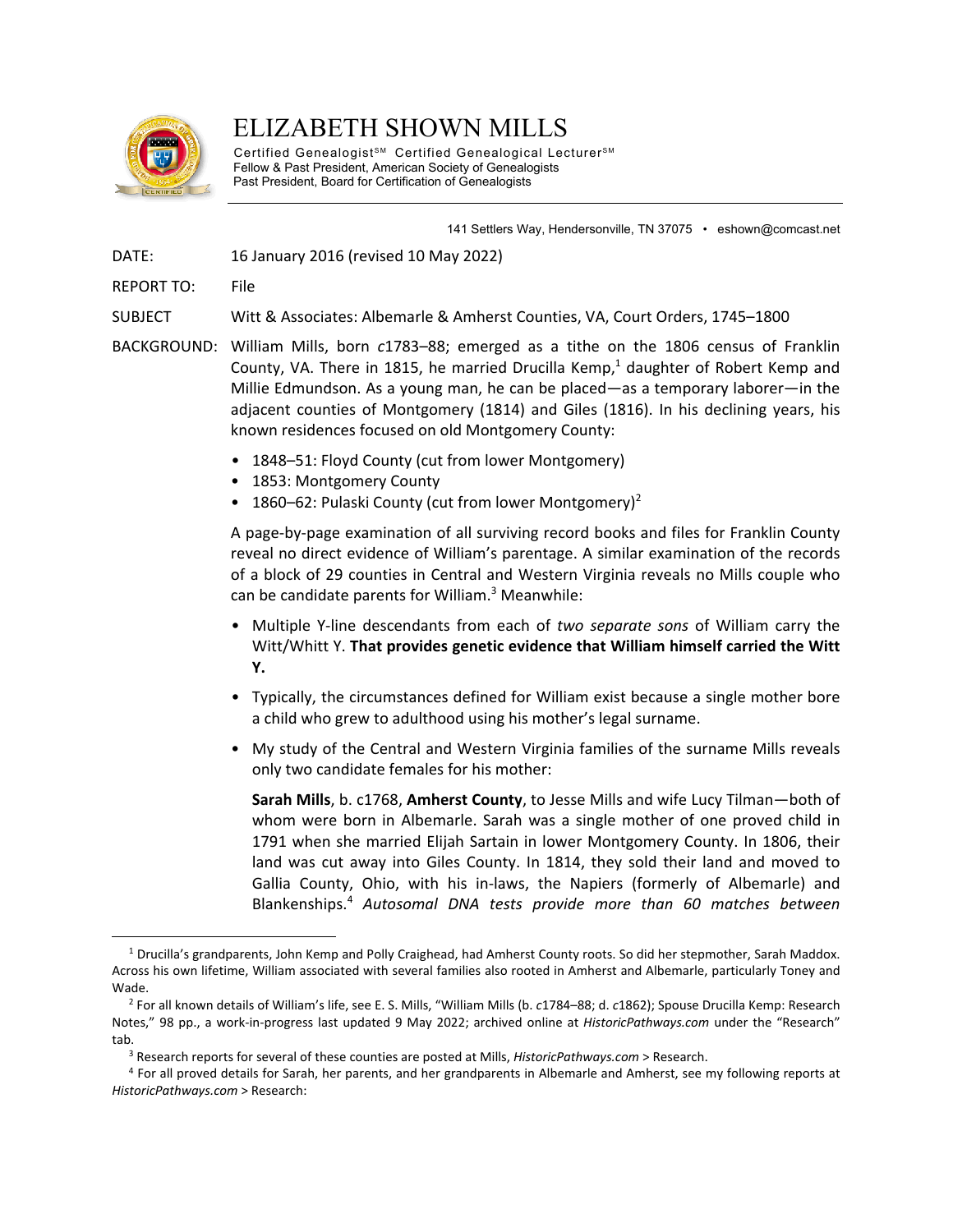*descendants of William Mills-Witt and Sarah Mills, none of which can be attributed to any other shared ancestry.* 

**Frances "Frankey" Mills**, birth and parents unknown, who was a single mother of at least two proved children in 1792 when she married the middle-aged John White in lower Montgomery County.<sup>5</sup> Autosomal DNA tests provide no viable matches between *descendants of William Mills-Witt and Frankey Mills. Y-DNA descendants of her one premarital son find test matches among descendants of the interrelated Atkins-Mullins family.*

- OBJECTIVE: This first block of several planned for the Witts of Albemarle and Amherst will begin with court records. The planned project will extract all discoverable records in order to reconstruct the framework of their lives and the network of kin and associates who might link one specific Witt male to Sarah or her parental household.
- CAVEAT: Two Mills-Witt relationships are already known.

 (1) Sarah Mills's aunt Anne Mills married Lewis Witt, son of Benjamin who moved from Albemarle to Bedford County. This project has considered the possibility that Sarah might have borne William by a son of her aunt Anne. However,

- It has not been possible to place Sarah in Bedford County;
- No son of Anne has been documented in Amherst County;
- The poverty of Sarah's parental household during her teen years reduces the possibility of visits across the 80 or so miles round-trip between their homes;
- The limited financial means of the widowed Anne (Mills) Witt, who had numerous children to support, reduce the likelihood of the teenaged Sarah going to live with her aunt to ease the poverty in her own parental household.

 Thus, this segment of the project focuses upon (a) identifying the Witts who would have been in proximity to Sarah and her parental household and (b) defining the situation of their individual lives.

 (2) William Mills-Witt's daughter Sarah m. 1850 William H. Key in Floyd Co., VA. Her groom and the brother with whom he shared a household on the 1850 census of Floyd, George W. Key, were <sup>6</sup>

• born in Giles Co., VA, as sons of James Arphaxed Key and wife Betsy Snidow who married in Giles' parent county Montgomery by bond of 16 April 1815.

<sup>• &</sup>quot;Jesse Mills Sr. (*c*1743–*aft*1810) of Albemarle & Amherst Counties, Virginia; Spouse Lucy Tilman: Research Notes," 73 pp., a work-in-progress last updated 28 April 2022.

<sup>• &</sup>quot;William Mills (*c*1695–*c*1755) of Goochland, Albemarle & Amherst Counties, Virginia; Spouse Mary [*—*?—]: Research Notes," 104 pp., a work-in-progress last updated 23 February 2022.

<sup>• &</sup>quot;Gallia County, OH: Preliminary Research on Elijah Sartain, Wife Sarah Mills, and Related Families from Montgomery and Giles Counties, VA—Particularly Brumfield, Chapman, Napier, and Williams," 86 pp., report to file 1 September 2021.<br><sup>5</sup> For a summary of all known details about the life of Frankey and the man she married, see "John White

Spouses: 1. Unidentified & 2. Frances "Frankey" Mills: Research Notes," 153 pp., a work-in-progress last updated 6 September 1821. 6 For this marriage and the parentage of William H. Key, see the previously cited "William Mills (b. *c*1784–88; d. *c*1862);

Spouse Drucilla Kemp: Research Notes."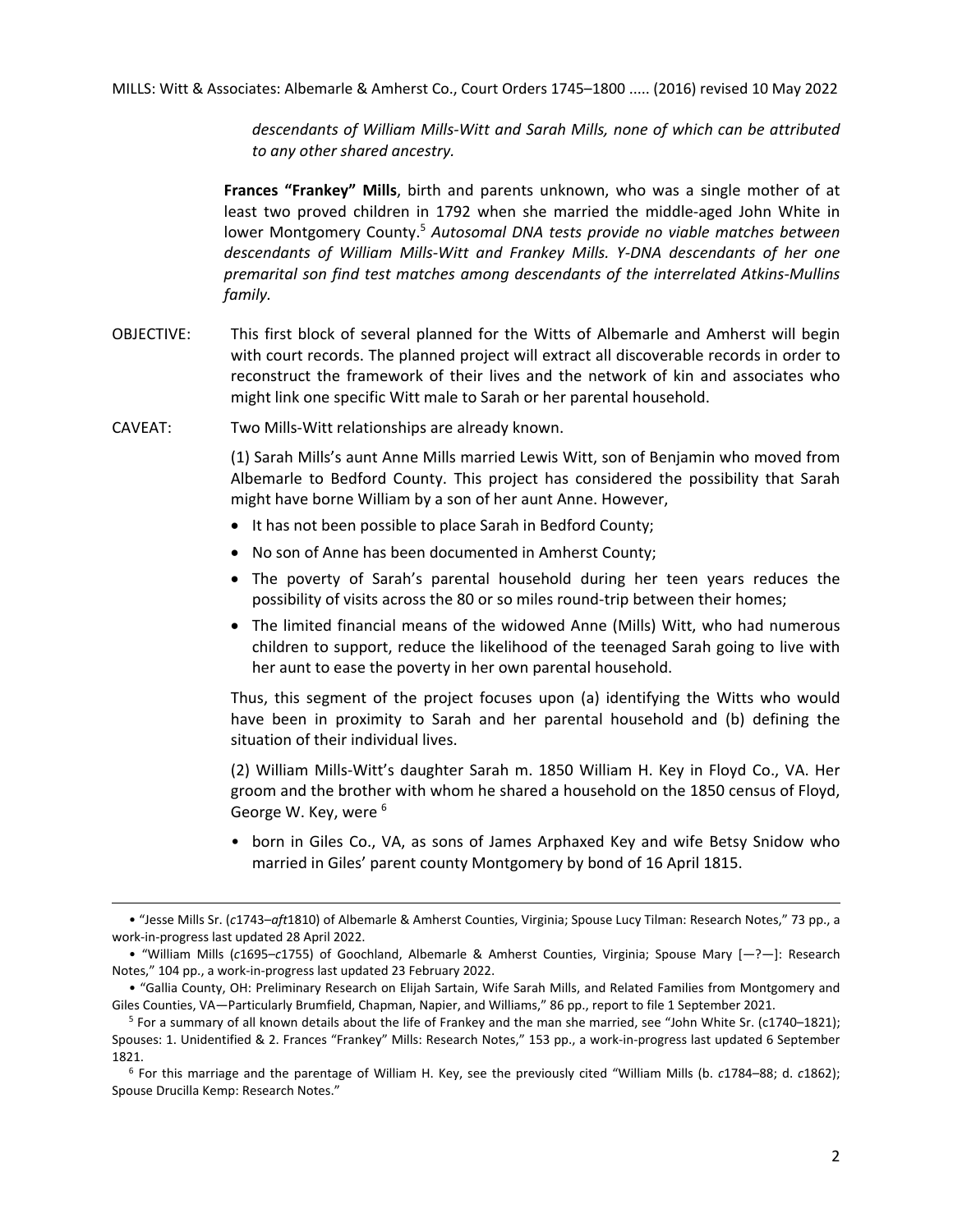- grandsons of George Key and wife Susanna Craighead who moved from Bedford Co. to Franklin County 1800–1. Susanna was the daughter of Rev. John Craighead of Bedford and *first cousin of Robert Kemp, whose daughter Drucilla married William Mills-Witt.* Upon their arrival in Franklin, they bought land from Robert Kemp.
- great-grandsons of John Key of Albemarle > Amherst > Nelson and wife **Agnes Witt,**  daughter of the Albemarle pioneer, William*<sup>2</sup>* Witt (John*<sup>1</sup>* ).

# **Summary of Findings**

# THE RECORDS:

- Albemarle court orders (pre-1800) exist for 1745–48. Those for 1748–65 are missing.
- Amherst was created 1 June 1761 from Albemarle. Amherst court orders (pre-1800) exist for June 1766–September 1769, January 1774–March 1794, and 1799.

# THE FAMILY:<sup>7</sup>

- At least three Witts were adults in Albemarle the year it was created (1745): **William***<sup>2</sup>*  **Witt** (son of John<sup>1</sup> Witt and wife Anne Daux), William<sup>2</sup>'s son **John<sup>3</sup> Witt**, and John Key (married to William<sup>2</sup>'s daughter **Agnes Witt***<sup>3</sup>* ).8
- In August 1745 John*<sup>3</sup>* bought land from John Barnet, location not stated; no witnesses named.
- John<sup>3</sup> is the man called "John Witt "Sr." in this set of extracted court orders.
- John*<sup>3</sup>* Witt last appears in court records on 2 May 1780. He made his will on 4 December 1781, (proved 4 March 1782) naming a daughter Lucy and four sons: William, Littleberry, George, and Elisha; witnessed by Abner, David, and William Witt. He also spoke of "Seven first sons born to my

 $7$  For documentation of statements in this summary, see that date in the "Research Notes" section. Factual assertions in this summary that are taken from other sources will carry a specific citation of the outside source. 8 According to David F. Whitt, *Ancestors and Descendants of William Whitt, 1774–1850* (Bowie, MD: Heritage Books, 2004),

<sup>53–54:</sup> 

<sup>•</sup> William<sup>2</sup> Witt and brother John<sup>2</sup> Witt, reared in Charles City Co., were granted land in Henrico Co. in 1715.

<sup>•</sup> William*<sup>2</sup>* was born *c*1680 and d. in Albemarle in 1754 leaving a will that names children: **John Witt**, **Benjamin Witt**, **Sarah Canidey,** wife of John; and **Agnes Key,** wife of John. Executor Peter Chastaine's wife **Middy** "is also believed to be one of William Witt's daughters."

Albemarle's parent county, Goochland, was cut from Henrico in 1727. Goochland's court orders place the following:

<sup>•</sup> **John***<sup>2</sup>***Witt** was first noted in Goochland on 20 November 1733 when he—together with *Peter Chastain* and Anthony Trabue—witnessed a deed from Judith Ballew to Peter Guerrant; see Goochland Co. Order Book 3 (1731–1735): 218.

<sup>•</sup> **William***2* **Witt** first noted in Goochland in September 1737, as witness to a deed from John Graves to William *Barnet*, cowitnessed by John Anderson and John Thomas; Goochland OB 4 (1735–1741): 237.

<sup>•</sup> **Richard***<sup>2</sup>* **Witt,** b. c1790, was in Goochland in October 1738 when he was paid for a wolf's head (Goochland OB 4:366). His wife Elizabeth was daughter of Edmond Liptrot of Henrico; see Beverly Fleet, *Virginia Colonial Abstracts,* III: 408.

<sup>•</sup> **Benjamin***<sup>3</sup>* **Witt,** son of William*<sup>2</sup>* and father of **Lewis***<sup>4</sup>* **Witt** of Bedford (husband of Anne Mills), was a Goochland landowner petitioning for a road with Nowel Burtain, Thos. Christian, Peter Chastain, and Anth. Vilen in April 1740 (Goochland OB 4:456). According to David F. Whitt:

<sup>•</sup> **John***<sup>2</sup>* **Witt** and wife Ann Rogers (dau. of John of Charles City Co. who left will 1730) also had children who also settled in Albemarle: dau. *Susanna* m. **Charles Husley**; dau. *Judith* m. **James Tuley**; dau. *Unidentified* m. **John Farrar**; dau. *Unidentified* m. David Barnett of the Barnetts from whom John Witt of Albemarle bought the land in 1745.

**Tuley's brother Charles was a witness to the will of William Mills Sr. of the Pedlar (father of Jesse, grandfather of Sarah**, and proposed great-grandfather of William Mills-Witt of Franklin County.

**Farrar was the father-in-law of Thomas Jopling, whom William Mills Sr. named coexecutor of his will.**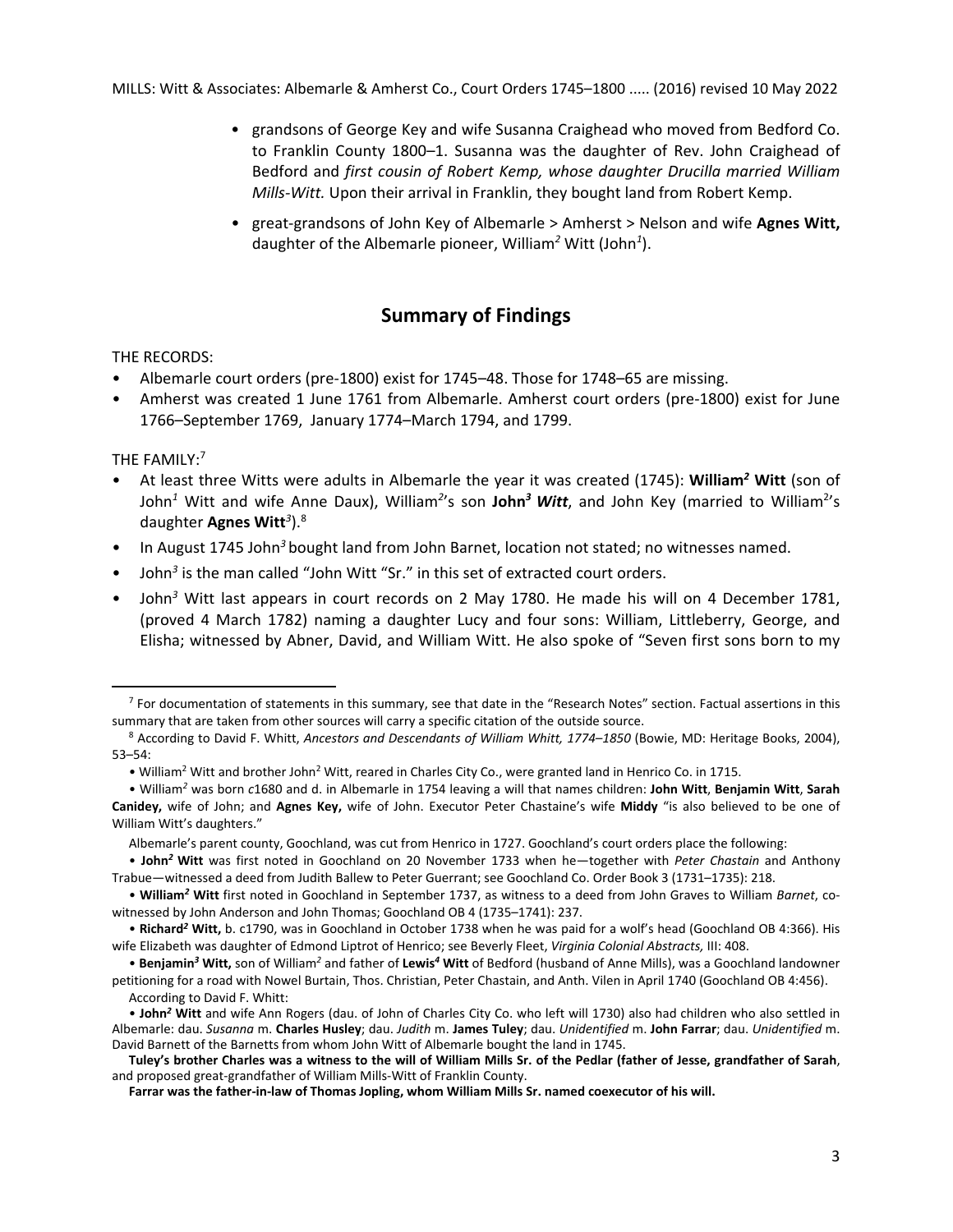wife Lucy."<sup>9</sup> The court orders suggest this fuller list of sons:

• Abner<sup>4</sup> Witt, born by 1740; first bought land in 1761 (Benjamin *Maddox,* witness).<sup>10</sup> he does not appear in surviving court orders until September 1769. In November 1785, Abner lived on a 2 to-3 mile stretch of road between himself "and the Widow Burton."**\*** In March–July 1786, he sold and mortgaged several tracts of land on Corbin's Creek near Lackey's Gap, N "side of Lackey's Mt. in the gap," Davis Cr., and Rockfish River at mouth of Short Cr..<sup>11</sup> Between 9 August 1787 and 5 March 1788, Abner left Amherst. On 16 June 1794, from **Knox Co., TN,** he gave a power of attorney to James Littrell of Amherst to sell three tracts of land: one on N branch of Davis Cr., one formerly owned by John Key, and one adjacent to John Craghead/Craighead.**\*\*** 

**\****Rebecca (Cobbs) Burton's late husband was the father of a natural son William Burton who in 1786 married Elizabeth Mills, sister of Sarah Mills.12 Thus, the road order of November 1785 places Abner Witt and family within "courting distance" of Sarah Mills who became pregnant by a Witt male between 1783 and 1787, but likely 1787.* 

*\*\*John Craghead's sister Polly was married to John Kemp of Franklin Co., whose granddaughter in 1815 married Sarah Mills' son William Mills-Witt.13*

- **John***<sup>4</sup>*  **Witt (John "Jr.")**, likely born *c*1745; was sued in April 1774; had a well established plantation in 1778; licensed in November 1781 to keep an ordinary at his home. In October 1782, his plantation was said to be near Rockfish River. In May 1789, a road order placed it near Doak's Gap. On 21 June 1795 he and wife Elizabeth (allegedly Littrell, *var.* Luttrell<sup>14</sup>) sold 220 acres on S fork Rockfish adj. Geo. Witt and Elisha Witt.<sup>15</sup> A suit by John Witt against William Witt, launched after the last court minute of 1794, was dropped in February 1800, for nonprosecution. Both had left the county. (In 1806, "John Witt Senior" and [son] Jesse were taxed consecutively in Capt. Boyd's district, K**nox Co.**, **TN,** for 150 and 166 acres respectively; John also was taxed for two black polls but had no tithes*.* William Luttrell and Felix Brown, husband of Mary Luttrell of Amherst, daughter of Richard, was taxed in same district.<sup>16</sup>
- George<sup>4</sup> Witt, born by 1750; witnessed a deed by Abner in March 1774;<sup>17</sup> bought his first known land in Albemarle about July 1778. He last appears in court orders in September 1792, selling land jointly owned with wife Betsy, brother John & wife Elizabeth, and Josiah Dodd & wife Mary. He may be the George Witt taxed 1805 in Capt. Jack's district, **Knox Co., TN.**<sup>18</sup>
- **Charles***<sup>4</sup>*  **Witt**, born by May 1752; adult by May 1773; died in Continental Army. In October 1784

<sup>9</sup> Amherst Co., Will Book 2:34.

<sup>&</sup>lt;sup>10</sup> Albemarle Co., Deed Book 3: 22. Drucilla Kemp, wife of William Mills-Witt, was stepdaughter of Sarah Maddox<br><sup>11</sup> Amherst Co., Deed Book F: 2, 86, 87, 101, 138. Neighbors were Littleberry Witt, Joseph Roberts, John Bol

Jas. Littrell, Lee Harris, Clough Shelton, Jas. McAlexander, and "Horrill." 12 For documents relating to Elizabeth and her husband William Burton, see the previously cited, "Jesse Mills Sr. (*c*1743–

*aft*1810) of Albemarle & Amherst Counties, Virginia; Spouse Lucy Tilman: Research Notes." 13 For the Craghead-Kemp family in Franklin County and their connection to William Mills-Witt, see E. S. Mills, "Mills &

Associates: Franklin County, Virginia, Extended Survey," report to file, 21 November 2021, 112 pp.; archived online at

*HistoricPathways.com* > Research. 14 "U.S. and International Marriage Records, 1560–1900," database, *Ancestry* (https://www.ancestry.com/discoveryuicontent/view/764103:7836 : 1 May 2022); neither a date nor supporting evidence is offered. 15 Amherst Deed Book G:581.

<sup>16</sup> Pollyanna Creekmore, *Early East Tennessee Taxpayers* (Easley, SC: Southern Historical Press, 1980), 68–70. A George Wit was also taxed for 300 acres and 3 tithes in Capt. Jack's district (p. 82) and a John Witt, apparently John Jr., was taxed for 150 acres and 1 poll in Capt. Jack's district (p. 94). 17 Amherst Co., Deed Book D: 142.

<sup>18</sup> Creekmore, *Early East Tennessee Taxpayers*, 82.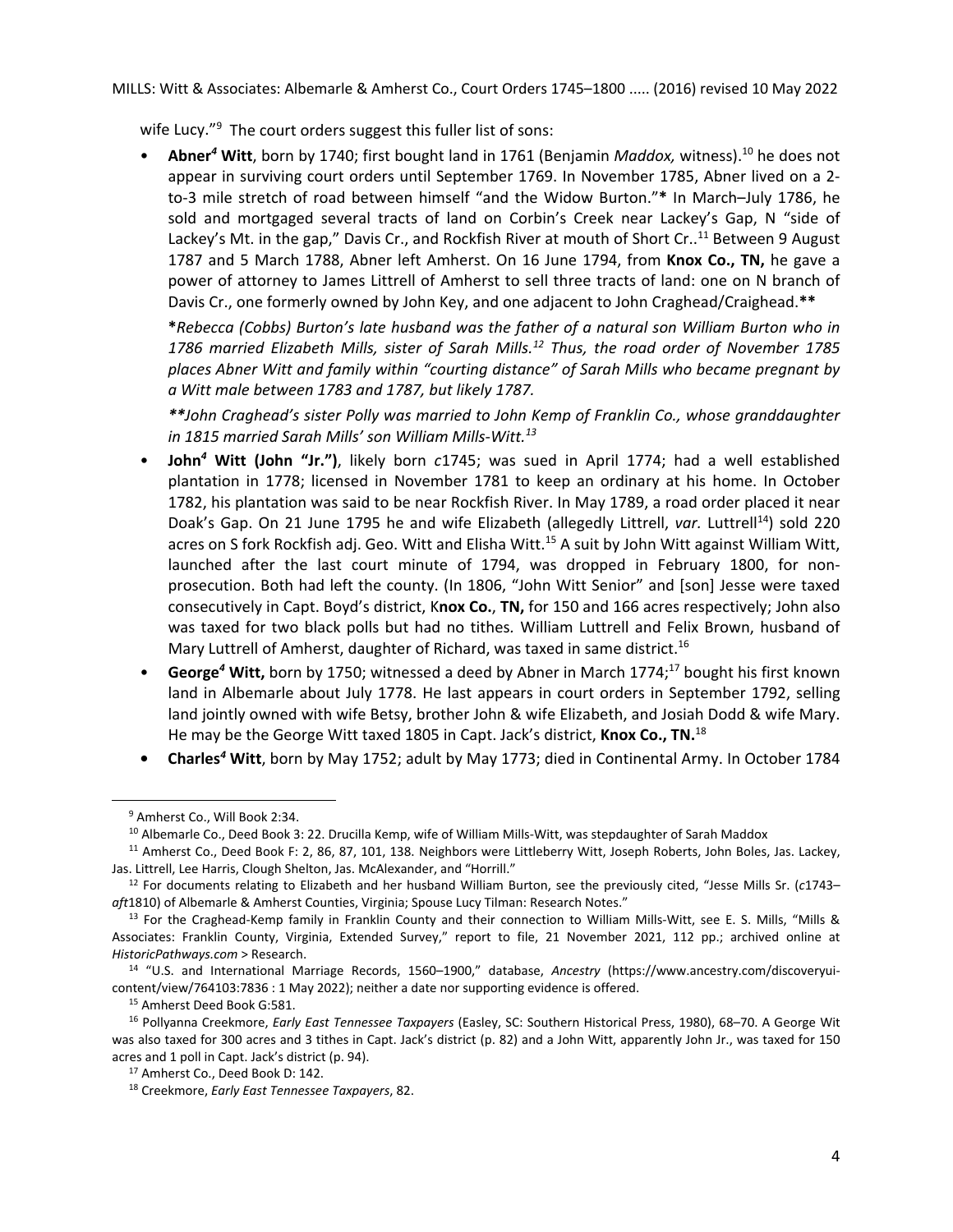Abner Witt was named his "heir at law" (i.e., eldest brother).

- **Littleberry***<sup>4</sup>*  **Witt**, born by July 1756. In July 1777 he, Charles and John "Jr." gave oath in court to prove a will executed by John "Sr." Last on record in these court orders in March 1793. *Probate opened in Amherst 18 January 1797* in Amherst by **widow Jane**. 19
- **Elisha***<sup>4</sup>*  **Witt**, born by July 1756; in July 1777 he, Abner, and John "Jr." gave oath in court to prove George's deed. Last on record in these court orders on 3 August 1789, serving as surety for Josiah Dodd. (According to his Revolutionary War pension affidavit, he left Amherst for Kentucky in 1795.<sup>20</sup> In 1800 he was taxed in **Madison Co., KY,** with brother William.<sup>21</sup>)
- Lewis<sup>4</sup> Witt, born before February 1759; in February 1780 he gave oath in court to prove a deed by Abner Witt. Last on record in these court orders on 10 August 1786, being sued with his surety Joseph Roberts.
- **William***<sup>4</sup>*  **Witt,** born by 1764; witnessed his father's will in December 1781; attested it in court in March 1782; served Revolutionary cause;<sup>22</sup> sold his land in January 1793 and left Amherst for *Madison Co. Ky.<sup>23</sup>* Court minutes are lost from 1794–1799; in that interval his brother John launched a suit against William that was dropped in February 1800 for lack of prosecution.
- The Witts who remained in Amherst were cut away in 1807 into Nelson Co. Witts' Cove remains a landmark in Nelson.

# KEY ASSOCIATES:

**Samuel Allen:** in June 1784 he served as special bail for Abner Witt.

**Benjamin Carpenter,** bought land jointly with James Littrell in 1779, using several Witts as witnesses. David<sup>4</sup> Witt and John<sup>3</sup> Witt [Sr.] bought adjacent land, at same time, with John conveying his to sons. In August 1784, Carpenter served as special bail for Abner*<sup>4</sup>* Witt; was sued with him for debt in September 1785. In November 1786, Carpenter was jointly sued with Abner, and brothers John, Littleberry, and William Witt. In January 1787, Abner gave a deed of trust to Carpenter *and* to John, Littleberry, and William Witt, to secure a debt they had undertaken for him.

**David Clark**: In April 1788, John*<sup>4</sup>* Witt served as his special bail.

**Josiah Dodd:** In March 1787, he and Abner Witt (his surety?) were sued for debt. In June 1789, he, George Witt and John Witt bought land together. In September 1792, he and wife Mary Dodd, George Witt and wife Betsy, and John Witt and wife Elizabeth all sold that land.

**John Hall:** In August 1788, John*<sup>4</sup>* Witt served as his special bail.

**Robert Hardy:** in May 1784, he served as special bail for Abner Witt.

**James Littrell**: bought land jointly with Benjamin Carpenter in 1779, with several Witts as witnesses. David<sup>4</sup> Witt and John<sup>3</sup> Witt [Sr.] bought adjacent land, with John conveying his to sons. (In May 1784,

<sup>20</sup> Affidavit of applicant, 20 November 1832, Estill Co., KY, in Elisha Witt (Pvt., Capt. Jacob's Co., Col. Taylor's Regt., VA Line, Revolutionary War), W3059 (https://www.fold3.com/image/28157765 : 1 May 2022), 45 images, specifically image 28157827<br><sup>21</sup> G. Glenn Clift, '*Second Census' of Kentucky, 1800* (1954; reprinted Baltimore: Geneealogical Publi

<sup>19</sup> Amherst Co., Will Book 3:493.

her cousin "William Witt Jr." [son of Elisha], with Charles and Elisha Witt as witnesses to the permission; see "Kentucky, U.S., County Marriage Records, 1783–1965," *Ancestry*, database with images (https://www.ancestry.com/imageviewer /collections/61372/images/TH-1-10014-43943-26 : Madison > 1800–1816.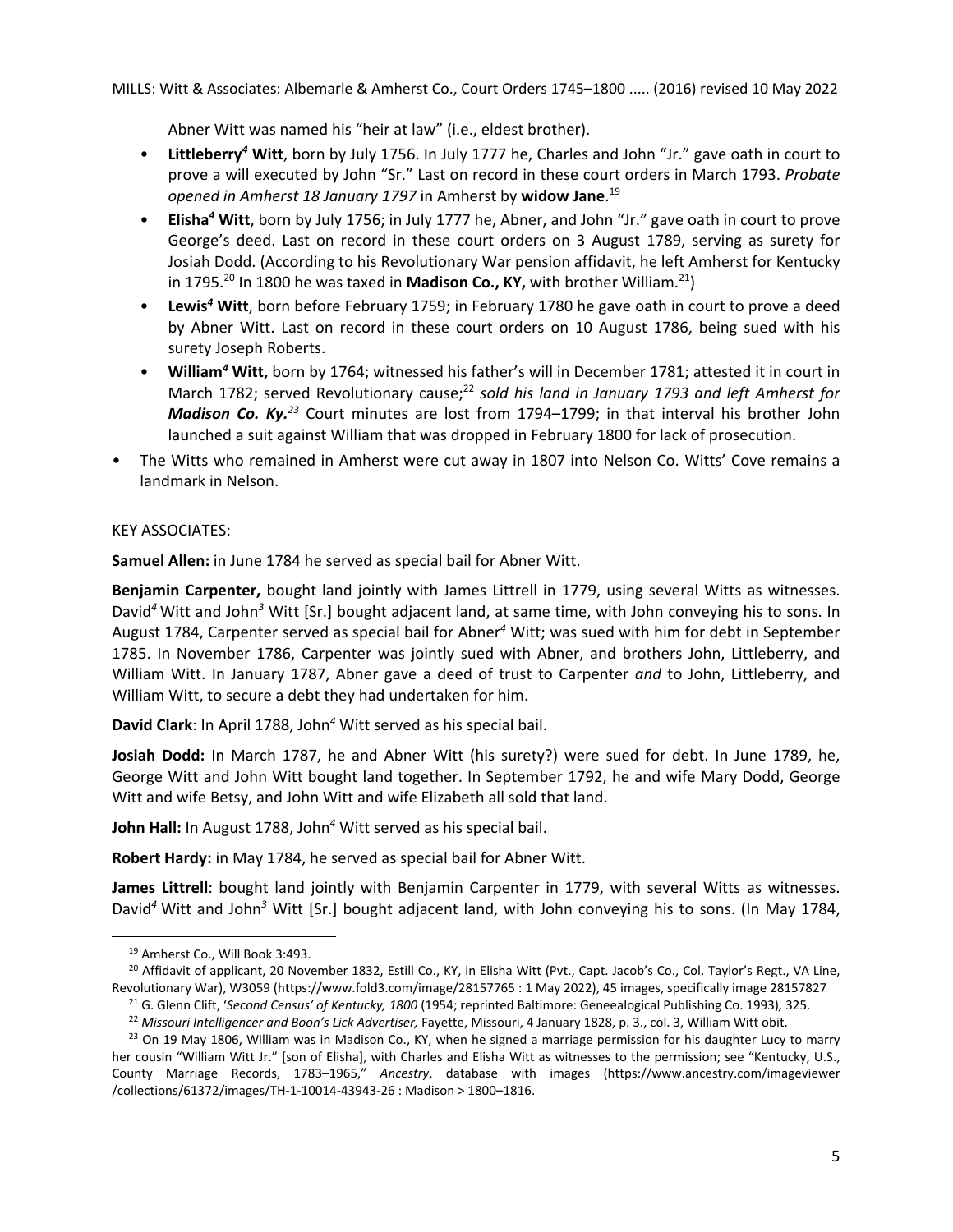Abner served as special bail for John "Luttrell." March 1793, Littleberry & David Witt were witnesses for Littrell in suit against him by Galt & Co. In June 1794, Jas. Littrell acted as attorney for *Abner Witt "of Knox Co. [TN]."* 

**Joseph Morris:** in May 1784, he served as special bail for Lewis*<sup>4</sup>* Witt.

**John Morrison:** in August 1784, he served as special bail for Abner Witt

**Joseph Roberts:** witnessed Abner Witt's 1780 purchase of land from James and Judith Tuley. In November 1785, Joseph was adjacent neighbor to land purchased by Abner Witt on Davis Creek.<sup>24</sup> In July 1786, Roberts bought part of Abner's land on the "exact top" of Lackey's Mountain.<sup>25</sup> In August 1786, he was sued with Abner for debt in three cases. *When William Walton (uncle of Sarah Mills) left Amherst, Joseph Roberts bought all three of his tracts of land—suggesting they were close neighbors.26*

**Abraham Strange:** in August 1784 served as special bail for Abner Witt.

# **Research Notes**

#### **28 MARCH 1745 ALBEMARLE COUNTY, VA**

"**John Key** is Appointed Surveyor of the High Way, from the End of A Road which is Cleared, to John Key's Mills, the nearest and best way to the Late Secretarys ffoard, and the Male Tithables of William Womac, Daniel Holladay, Robert Daulton, William Hind, John Key, and Larkin Smith are Ordered to Assist the said Key in Clearing the same."<sup>27</sup>

## COMMENT:

I am noting this first reference to John Key, but will not have time in this project to gather all the many records created by and about him.

## **22 AUGUST 1745**

## **ALBEMARLE COUNTY, VA**

"A Deed with Livery Seisen and Receipt was presented in Court by John Barnett and by him Acknowledged to **John Witt** and on the motion of the said Witt was Ordered to be Recorded."<sup>28</sup>

<sup>24</sup> Amherst Co., Deed Book F: 24.

<sup>25</sup> Amherst Co., Deed Book F: 87.

<sup>&</sup>lt;sup>26</sup> In 1784, Joseph Roberts and James Halley Burton were cited as adjacent landowners to William Wright Jr.'s land on Davis Creek; Amherst Deed Book E:611*. Halley Burton's widow and executrix in September–November 1785 prosecuted a suit for debt*  against Jesse Mills, father of Sarah; see Amherst Co., Court Order Book 1784–87, p. 291.<br><sup>27</sup> Albemarle Co., Order Book 1744–1748, p. 25; imaged, *FamilySearch* digital film 7893705 > image 23.<br><sup>28</sup> Albemarle Co., Order Bo

Fulton Davis, *The Deeds of Amherst County, VA (1761–1852) & Albemarle County, VA (1748–1807)* (Greenville, SC: Southern Historical Press, 1979), 7; citing Albemarle Co., "Order Book 1744–1748," p. 45. As Davis notes at p. 1, Albemarle's first deed and will book has been lost; the court orders help to fill gaps, though they provide few details from the deeds themselves.

Benjamin B. Weisiger III's *Albemarle County, Virginia, Court Papers, 1744–1783* (Richmond: Privately printed, 1987) does not contain Witt or Whitt entries.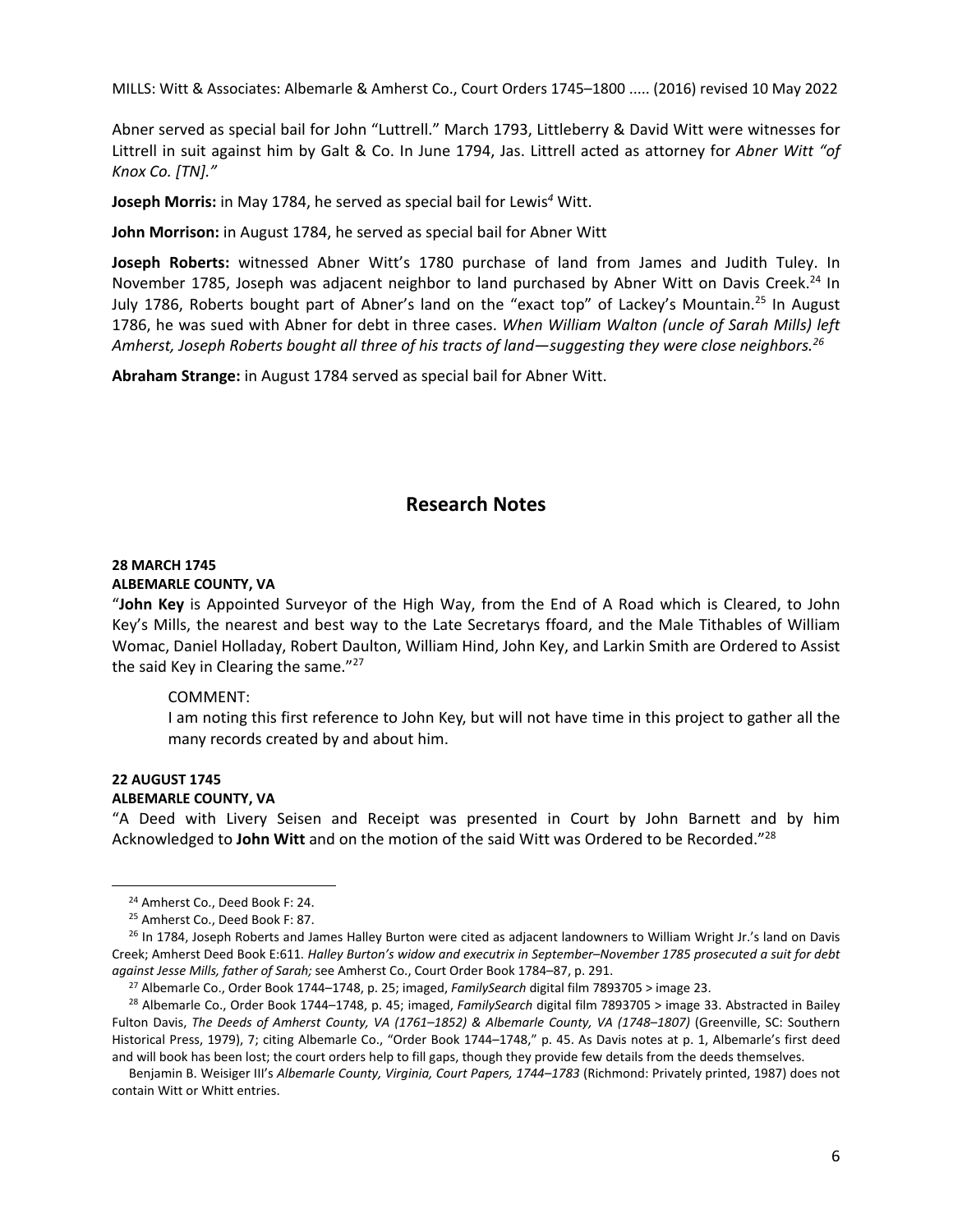# COMMENT:

"The term *livery of seisin* means simply 'transfer of possession': *livery* means 'delivery' and is from the Old French *livre,* and *seisin* means 'possession and is from the Old French *saisir* or *seisir.* The concept behind livery of seisin, therefore, was the symbolic transfer of the possession of land. The entire ceremony of transfer was called feoffment with livery of seisin, with *feoffment* meaning 'a gift,' specifically a gift of a freehold interest in a parcel of land."29

# **28 NOVEMBER 1745**

# **ALBEMARLE COUNTY, VA**

"John Bellamy against **William Witt** [West?]. In Assy. & Baty. The Parties appear who Inform the Court they have mutually agreed all matters in difference between them. Therefore by Consent of Parties and with the Assent of the Court, This Suit is Ordered to be Dismist."

# **12 SEPTEMBER 1746**

# **ALBEMARLE COUNTY, VA**

"James Nevels, **William Wit**, Joseph Smith, John Peartree Burks, John Hayson [*sic*], and John Key having been Severally Summoned to Shew cause why they did no[t] Appear and Deliver in theyr Verdict as Jury men &c this day Appeared and having Severally made their Excuses It is Ordered the said Summons be Dismsd."<sup>30</sup>

# **MAY 1747**

# **ALBEMARLE COUNTY, VA**

Proving of deed from Martin King to **Jno. Witt** and court order to record. Martin King Jr. in June 1746 and November 1747 also sold land to Jno. Anthony and Henry Martin.<sup>31</sup>

# **9 JULY 1747**

## **ALBEMARLE COUNTY, VA**

**John Witt ...Wm Witt** served on this day's jury.32

# **10 JULY 1747**

# **ALBEMARLE COUNTY, VA**

"**William Witt** makes Oath to Two days Attendance as an Evidence for William Barnett at the suit of John Biby. Ordered the said Barnett do pay the said Witt fifty Pounds of Tobacco for his said attendance &c." Ditto **John Witt**, Edward Barnett, David Barnett, and John Martin, two days each. 33

## COMMENT:

As previously noted, David F. Whitt positions David Barnett as a son-in-law of William*<sup>2</sup>* Witt.

## **12 MAY 1748 ALBEMARLE COUNTY, VA**

Grand jurors include **Benjamin Witt.** Petit jurors include **William Mills**, Patrick Napier, Leonard Ballow  $[Jr.].^{34}$ 

<sup>&</sup>lt;sup>29</sup> Farlex, The Free Dictionary: Legal Dictionary (https://legal-dictionary.thefreedictionary.com/Livery+of+Seisin).<br><sup>30</sup> Albemarle Co., Order Book 1744–1748, p. 176; imaged, FamilySearch digital film 7893705 > image 99.<br>

Book 1744–1748," pp. 271, also 121 and 320 for Martin King.<br><sup>32</sup> Albemarle Co., Order Book 1744–1748, pp. 293–95; imaged, *FamilySearch* digital film 7893705 > images 158–59.<br><sup>33</sup> Albemarle Co., Order Book 1744–1748, p. 29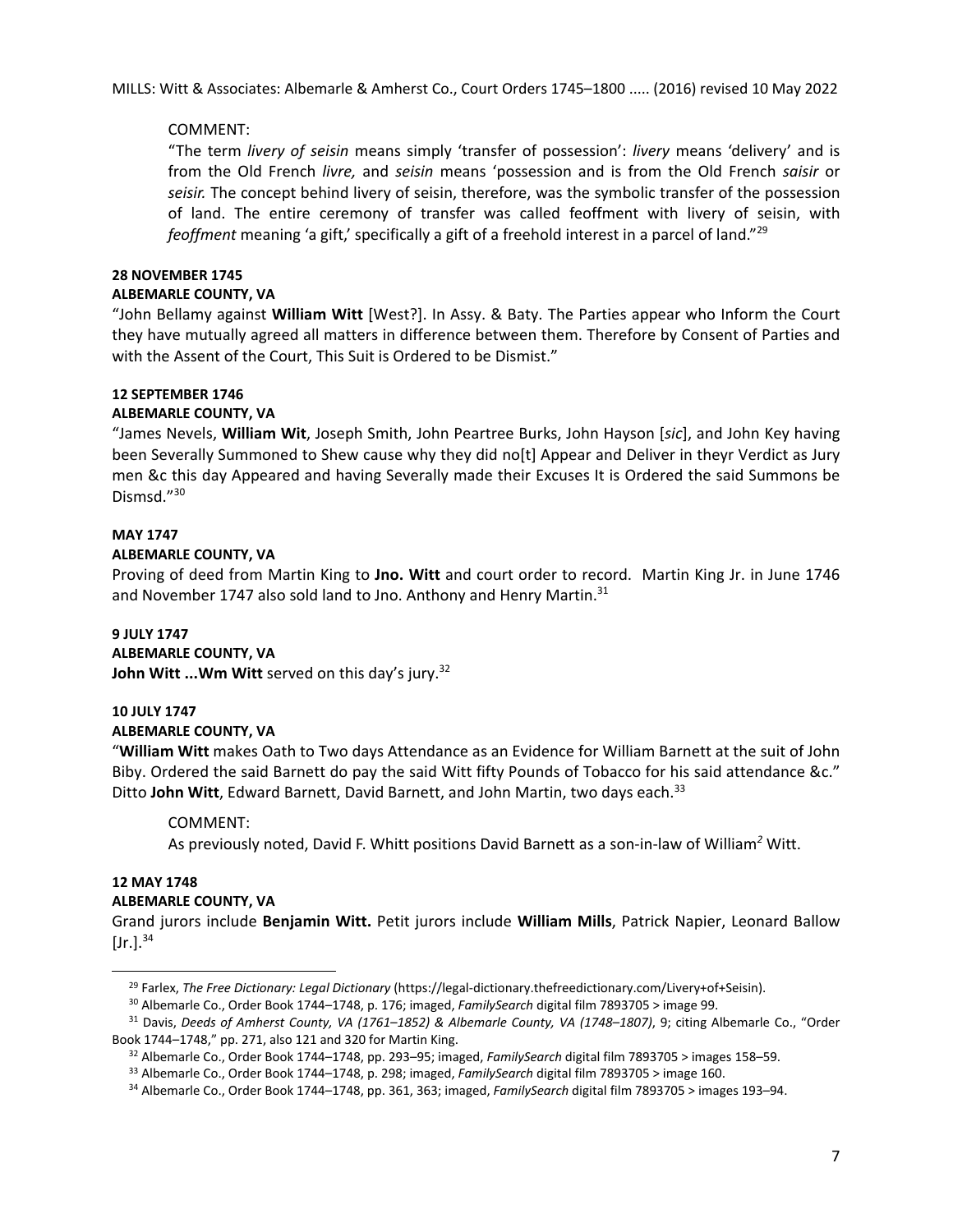COMMENT:

- The next surviving court-order book for Albemarle is that of 1783–1785.
- Amherst court-order books begin with 1765. However, I found no Witts until 1769; and only one such order before 1773.

\_\_\_\_\_\_\_\_\_\_\_\_\_\_\_\_\_\_\_\_

# **4 SEPTEMBER 1769**

# **AMHERST COUNTY, VA**

"An Indenture of Bargain & Sale between Richard Kirby of the one part, and **Abner Witt** of the other part, with the Receipt Indorsed were acknowledged by the said Richard Kirby and ordered to be Recorded."35

# COMMENT:

This volume ends 5 September 1769. The next filmed volume begins 6 December 1773.

# **6 DECEMBER 1773**

# **AMHERST COUNTY, VA**

"A Deed Indented from **Abner Witt** to Carter & Trent was Proved by the Oaths of two Witnesses and ordered to lie for further proof."36

## **7 DECEMBER 1773**

## **AMHERST COUNTY, VA**

"James Kerr, Plaintif against **Abner Witt,** Defendant. In Debt. This day came the Parties by their Attorneys and the issue whereby they had put themselves upon the Country being waived, Judgment is granted the Plaintiff against the Defendant by confession for forty pounds the Debt in the declaration mentioned and Costs to be discharged by the payment of twenty pounds with legal Interest thereon from the first day of June 1772 till paid and the Costs."37

# **7 MARCH 1774**

# **AMHERST COUNTY, VA**

"A Deed Indented from **Abner Witt** to Carter and Trent was further proved by the oath of **Charles Witt** and ordered to be recorded."38

# **4 APRIL 1774**

## **AMHERST COUNTY, VA**

"Carter and Trent Plaintifs against **John Witt Junr.** Defendant. In Debt. This day came the Defendant in his proper person and came also **John Roberts** who entered himself special bail and pledge for the Defendant in this suit, whereupon the said Defendant acknowledged the action of the Plaintifs against him to be just. Therefore it is considered by the Court that the Plaintifs recover against him £53.1.6 and their Costs in this behalf expended, to be discharged by the payment of six pounds two shillings and nine

<sup>&</sup>lt;sup>35</sup> Amherst Co., Order Book, 2 June 1766–1769, pp. 524–25; imaged *FamilySearch* digital film 8151599 > images 287–88.<br><sup>36</sup> Amherst Co., Order Book, 1773–1782, p. 3; imaged *Family Search* digital film 8151599 > image 30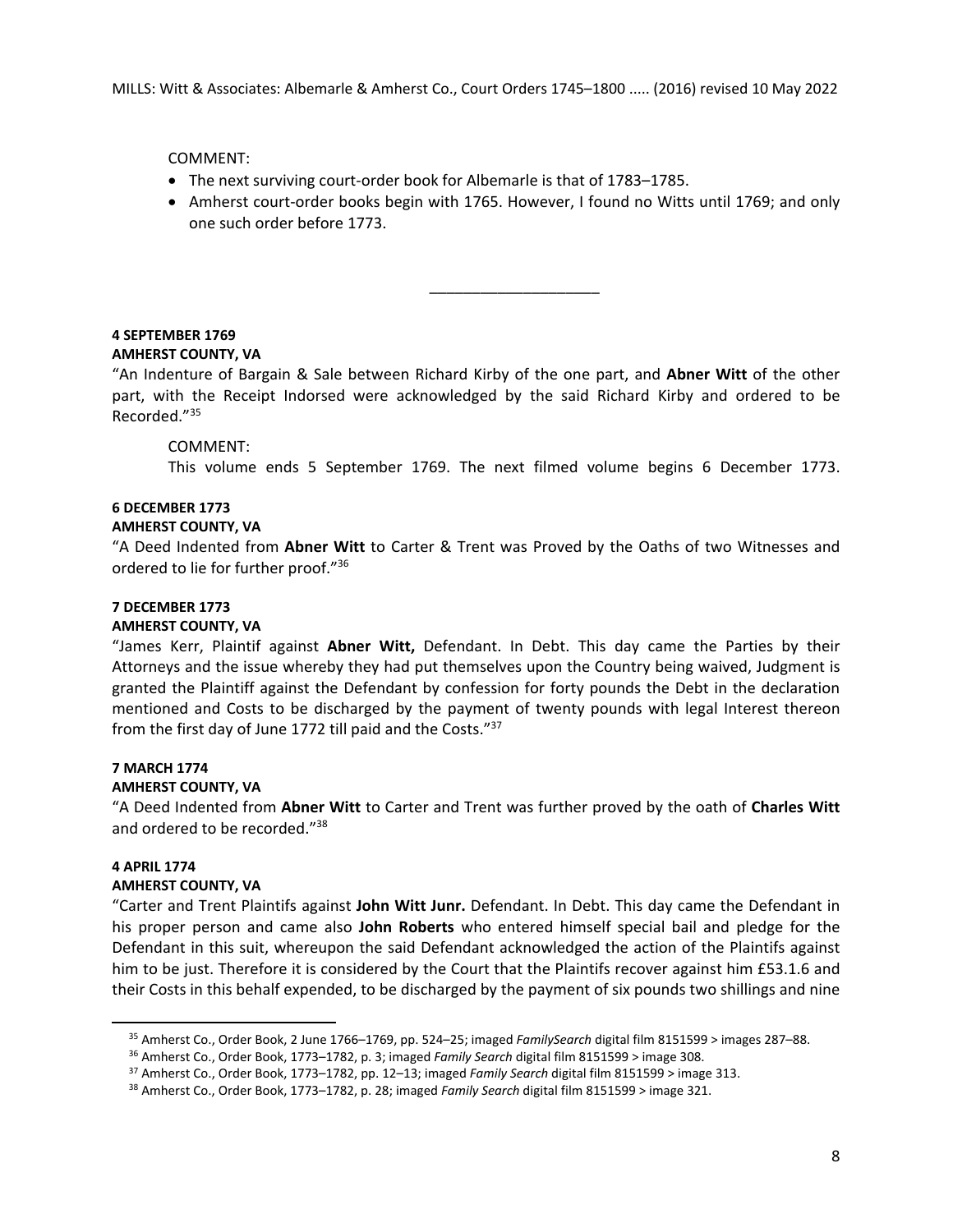pence with legal interest thereon from the  $8<sup>th</sup>$  day of May 1773 till paid and the Costs, execution to be stayed till June next."<sup>39</sup>

# **2 MAY 1774**

#### **AMHERST COUNTY, VA**

"A Deed Indented from **Abner Witt** to **John Witt Senr.** was proved by the oaths of three witnesses and ordered to be recorded."40

"Alexander Spiers, John Bowman & Co., Assignees of Zacharias Taliaferro gent., Plaintifs, against **Abner**  Witt Defendant. In Debt. The attachment awarded against the estate of the Defendant in this Suit being Levied and he not appearing to give bail according to the rule of this Court, it is considered that the Plaintifs recover against him twenty seven pounds thirteen Shillings and ten pence, the debt in the declaration mentioned, together with legal Interest thereon from the eleventh day of August 1773 till paid, and their Costs in this behalf expended."<sup>41</sup>

#### **7 JULY 1777**

# **AMHERST COUNTY, VA**

"A Deed Indented with the Memorandum of Livery and Seisin and Receipt thereon Indorsed from **Abner Witt** to **John Witt Senr.** was proved by the Oath of **John Witt Junr., Charles Witt** and **Littlebery Witt**, the Witnesses thereto and ordered to be Recorded."42

# **1 DECEMBER 1777**

#### **AMHERST COUNTY, VA**

"A Deed indented with the Receipt thereon Indorsed from **John Key** and **Agness** his Wife (she being first privily Examined according to Law) to James Trail, was acknowledged, and ordered to be Recorded."<sup>43</sup>

## COMMENT:

Agness Key is named as a daughter in the 1754 will of William Witt of St. Anne parish, Albemarle County. Her named siblings were Benjamin Witt, Sarah Canidey (wife of John), and John Witt. Other children are referenced but not identified. Executors were John Witt and Peter Chasteen. (Will Book 2:20)

"A Deed Indented with the Memorandum of Livery and Seisen & Receipt thereon Indorsed from Nathan Crawford to **John Witt Senr.** was Acknowledged by the said Crawford and ordered to be Recorded."44

#### **6 JULY 1778**

#### **AMHERST COUNTY, VA**

"A Deed Indented with the Memorandum of Livery and Seisen & Receipt thereon Indorsed from Robert Doak to **George Witt** was proved by the Oath of **Abner Witt, John Witt Jun.** & **Elisha Witt**, three of the Witnesses thereto and ordered to be Recorded."45

"On the Motion of John Witt Jun<sup>r</sup>, Michael McNeely, Alexander Miller, Joseph Higginbotham Morrison and John Beaver (or any three of them) they being first Sworn, are appointed to view the Old Road from

<sup>&</sup>lt;sup>39</sup> Amherst Co., Order Book, 1773–1782, p. 43; imaged *Family Search digital film 8151599* > image 329.<br><sup>40</sup> Amherst Co., Order Book, 1773–1782, p. 47; imaged *Family Search digital film 8151599* > image 331.<br><sup>41</sup> Amhers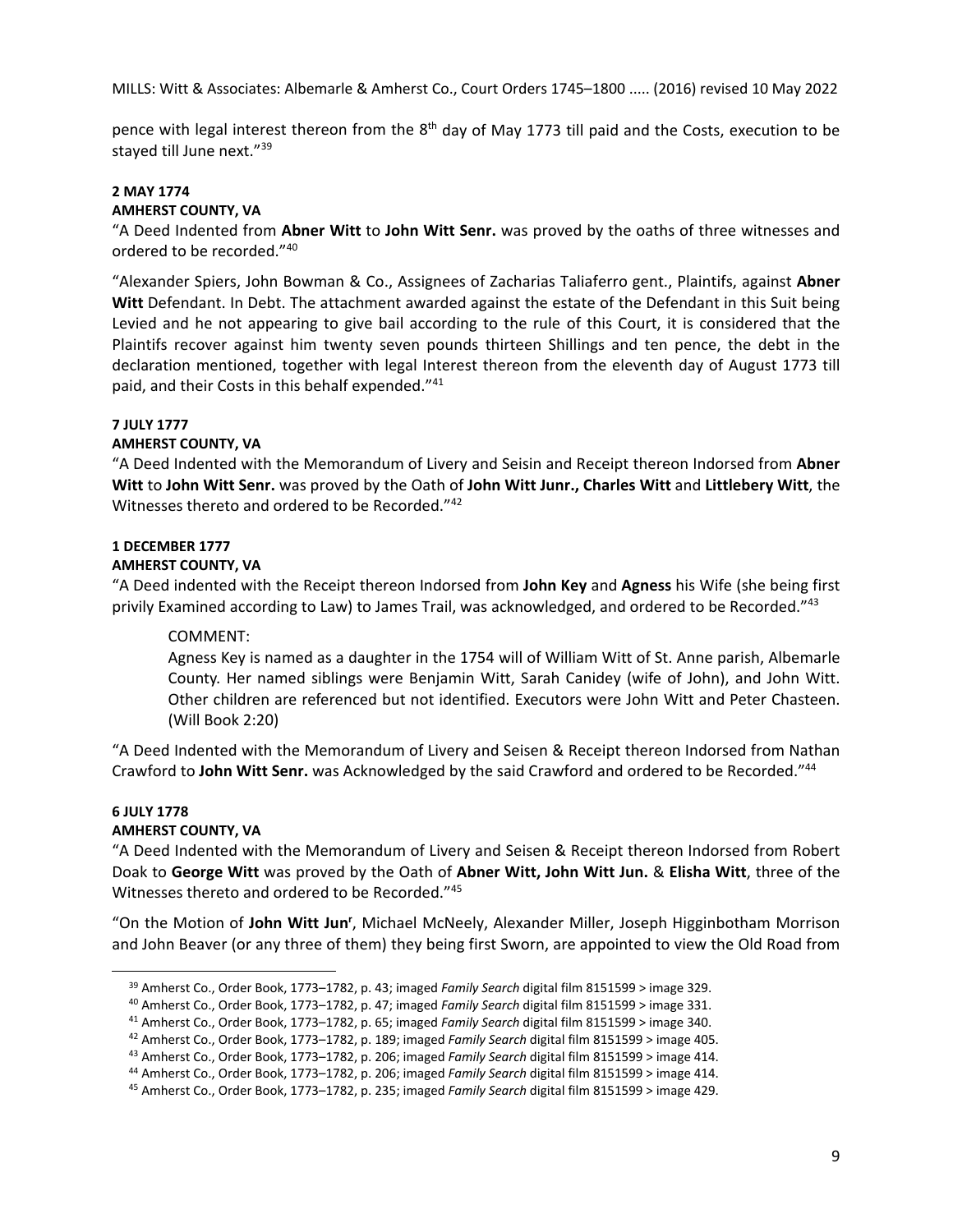the Lower End of the said Witt's Plantation to the upper end of the said Plantation, and to view a new way for a Road from and to the same place, and Report to this Court the Conveniences and Inconveniences thereof."46

"Alexander Miller is Appointed Surveyor of the Road from Doak's Lower Plantation to the Top of the Mountain by Luke Hambletons with his Usual Gang, and the following Persons Viz<sup>t</sup>. John Witt Jun., **Elisha Witt, George Witt,** John Watkins, Luke Hambleton, William Hambleton, John Beaver and Joseph Canterberry, and It is Ordered that he keep the said Road in Repair according to Law."47

# **4 AUGUST 1778**

## **AMHERST COUNTY, VA**

"The Action of Trespass Assault and Battery Brought by Charles Brooks against **Abner Witt** is Continued."48

"The Action of Trespass on the Case brought by Ester Small against **Abner Witt** is Continued."49

#### **7 SEPTEMBER 1778 AMHERST COUNTY, VA**

"A Report for a New way for a Road from the Lower end of **John Witt Junior's Plantation** to the upper End thereto was this Day returned and is as follows, In pursuance of the within Order we the Subscribers being first Sworn have viewed the old Road from the Lower End of John Witt's plantation to the upper end of the said plantation and also a way for a new Road from and to the same place, and we are of opinion that the New way is now much the best and Easiest to be kept in Repair and does no Damage to any Individuals Michael McNeely, Alexander Miller, John Beaver, whereupon the said New way is Established for a Road, and the Surveyor of the old Road is ordered with his Gang to keep the New Road in Repair according to Law."50

# **8 SEPTEMBER 1778**

## **AMHERST COUNTY, VA**

"The Action of Trespass Assault & Battery brought by Charles Brooks against **Abner Witt** is Dismisd."51

# **5 OCTOBER 1778**

# **AMHERST COUNTY, VA**

**"John Witt Jun.** is Appointed Surveyor of the Road from **his House** to the top of **Doaks's gap** with the following Gang Vizt **George Witts**, John Carpenter, John Watkins, John Beever, Joseph Canterberry, Luke Hambleton, Micajah Frazier, John Hall, Jessee Hall, John Stagner, and James Hambleton, and It is orderd. that the said **John Witt Junr.** do with his, the aforesaid persons and their male labouring Tithables, keep the said Road in Repair according to Law."52

# **1 MARCH 1779**

#### **AMHERST COUNTY, VA**

"A Deed Indented with the Receipt thereon Endorsed from Samuel Woods and Mary his Wife to **David** 

<sup>&</sup>lt;sup>46</sup> Amherst Co., Order Book, 1773–1782, p. 237; imaged *Family Search* digital film 8151599 > image 430.<br><sup>47</sup> Amherst Co., Order Book, 1773–1782, p. 240; imaged *Family Search* digital film 8151599 > image 431.<br><sup>48</sup> Amhe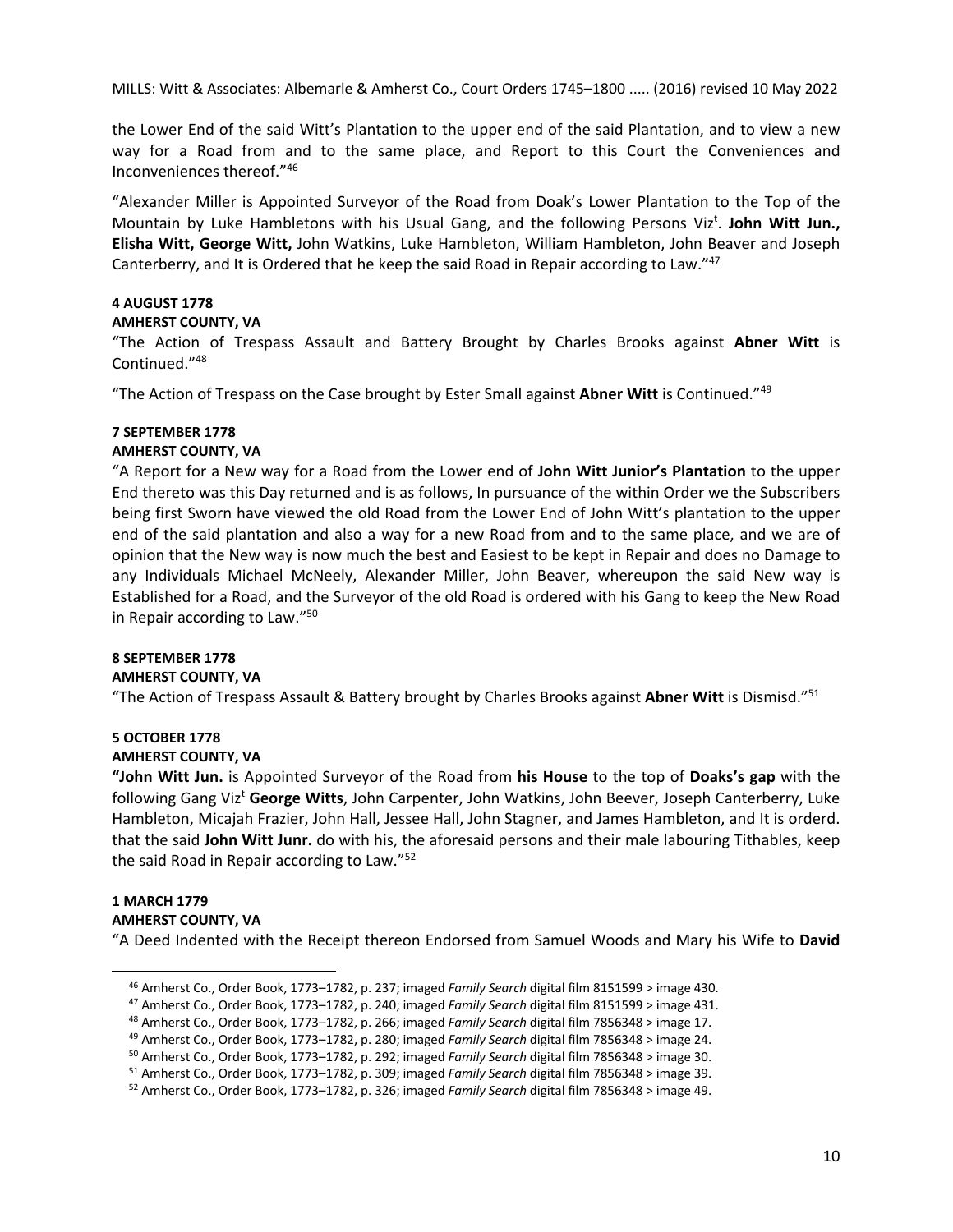**Witt** was proved by the Oath of **Littleberry Witt, John Witt,** and **Elisha Witt**, Witnesses thereto and ordered to be Recorded."53

# **1 MARCH 1779**

# **AMHERST COUNTY, VA**

"A Deed Indented with the Receipt thereon Endorsed from Samuel Woods and Mary his Wife to James Littrell and Benjamin Carpenter was proved by the Oath of **Elisha Witt, Littleberry Witt,** and **David Witt**, Witnesses thereto and ordered to be Recorded."

"A Deed Indented with the Receipt thereon Endorsed from Samuel Woods and Mary his Wife to **John Witt** was proved by the oath of **Littleberry Witt, Elisha Witt¸** and **David Witt** Witnesses thereto and ordered to be Recorded.

"A Deed Indented with the Receipt thereon Endorsed from **John Witt** to **David Witt**, was acknowledged and ordered to be Recorded."

"A Deed Indented with the Receipt thereon Endorsed from **John Witt** to **Littleberry Witt** was acknowledged and ordered to be Recorded."54

# **6 SEPTEMBER 1779**

# **AMHERST COUNTY, VA**

"A Deed Indented with the Receipt thereon Indorsed from **John Witt Junr.** to **Littleberry Witt** and **John Witt** was Acknowledged by the said John said John Witt Junr. [*sic*] to be his Act and Deed, and ordered to be Recorded."55

**1 NOVEMBER 1779 AMHERST COUNTY, VA**  Abner Witt was sworn in for jury duty.<sup>56</sup>

#### **7 FEBRUARY 1780 AMHERST COUNTY, VA**

"A Deed Indented with the Receipt thereon Indorsed from James Tuley and Judith his Wife to **Abner Witt** was proved by the Oath of Francis New?, **Lewis Witt**, and Joseph Roberts Witnesses thereto and ordered to be Recorded."

COMMENT:

- Judith Tuley, according to David F. Whitt, at Table 3 (between pp. 51–52), is believed to be a daughter of John*<sup>2</sup>* Witt and wife Ann Rogers.
- Lewis Witt of this record appears to be one of the unnamed "seven first sons" cited by John*<sup>3</sup>* Witt (called John Sr. in these abstracts).
- Joseph Roberts did business at Thompson & Teas, as did the Waltons, the Lavenders, and William Mills (son of Jesse). Roberts were among the former customers sued by the firm several years after they dissolved the partnership.<sup>57</sup>

<sup>&</sup>lt;sup>53</sup> Amherst Co., Order Book, 1773–1782, p. 342; imaged *Family Search* digital film 7856348 > image 58.<br><sup>54</sup> Amherst Co., Order Book, 1773–1782, p. 343; imaged *Family Search* digital film 7856348 > image 60 [image 59 is

of image 58].<br><sup>55</sup> Amherst Co., Order Book, 1773–1782, p. 379; imaged *Family Search* digital film 7856348 > image 73.<br><sup>56</sup> Amherst Co., Order Book, 1773–1782, p. 386; imaged *Family Search* digital film 7856348 > image 8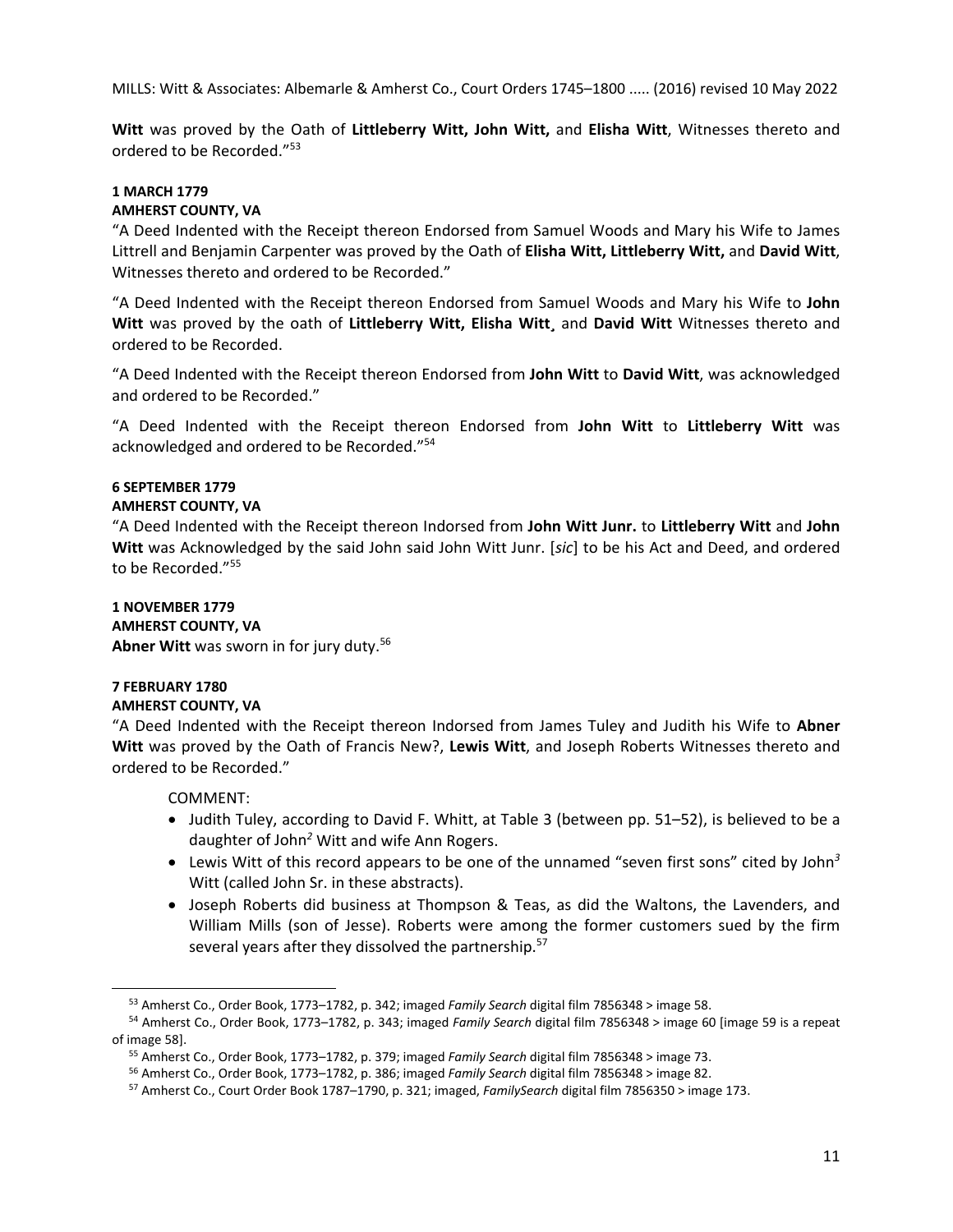"Francis New Acknowledged his Deed indented with the Receipt thereon Endorsed to **Abner Witt** to be his Act and Deed, and orderd to be Recorded.

"A Deed Indented with the Receipt thereon Indorsed from Samuel Woods and Sarah his Wife to **Abner Witt** was proved by the Oath [of] Benjamin Carpenter, James Littrell, and **Lewis Witt**, three of the Witnesses thereto, and ordered to be Recorded."58

#### **1 MAY 1780**

#### **AMHERST COUNTY, VA**

"William Barnett, Joseph Roberts, Thomas Carpenter & Israel Davis (or any three of them) they being first Sworn, are appointed to view a way for a Road from Samuel Lackey's Fence, by **David Witts** and over the River at Miller's ford into the Cove Road at the Hill Called Stoney Batter, and Report the Conveniences and Inconveniences thereof to this Court."59

#### **1 MAY 1780**

#### **AMHERST COUNTY, VA**

"A Grand Jury of Inquest for the Body of this County, to wit, William Spencer Foreman, Charles Christian, John Tinsley, Richard Powell, Noell Johnson, Levy Baldock, Joell Campbell, Joshua Hudson, Johnson Bean, **John Witt**, Nicholas Moran, John Bennett, Thomas Hawkins, John Montgomery, Lee Harris, Robert Wright, John Cartwright, and William Horrell who being Sworn Received their Charge and withdrew, and in a short time Returned with the following presentments ..."<sup>60</sup>

#### **1 NOVEMBER 1781**

#### **AMHERST COUNTY, VA**

"On the motion of **John Witt Jun.** a License is granted him to keep and [*sic*] Ordinary at his House in this County and the said Witt with Thomas Eades his Security Entered into & acknowledged Bond agreeable to Law."<sup>61</sup>

## **4 MARCH 1782**

## **AMHERST COUNTY, VA**

"A Deed Indented with the Receipt thereon Indorsed from Benjamin Carpenter to James Littrell was proved by the Oath of **Abner Witt,** Charles Eades, and **John Witt Jun.** Witnesses thereto and Ordered to be Recorded."<sup>62</sup>

"The Last Will and Testament of **John Witt** Deceased was presented in Court by **John Witt**, one of the Executors therein Named and proved by the Oath of **Abner Witt, David Witt,** and **William Witt** witnesses thereto; and the said Executor with **Abner Witt** his Security Entered into and Acknowledged this Bond in the Penalty of Three hundred pounds with the Condition required by Law, and the said Executor took the Oath Required by Law, and the said Will and Bond was ordered to be Recorded."<sup>63</sup>

## COMMENT:

This is the first reference I've found to Amherst's **William Witt** as an adult.

<sup>&</sup>lt;sup>58</sup> Amherst Co., Order Book, 1773–1782, p. 397; imaged *Family Search* digital film 7856348 > image 88.<br><sup>59</sup> Amherst Co., Order Book, 1773–1782, p. 411; imaged *Family Search* digital film 7856348 > image 95.<br><sup>60</sup> Amhers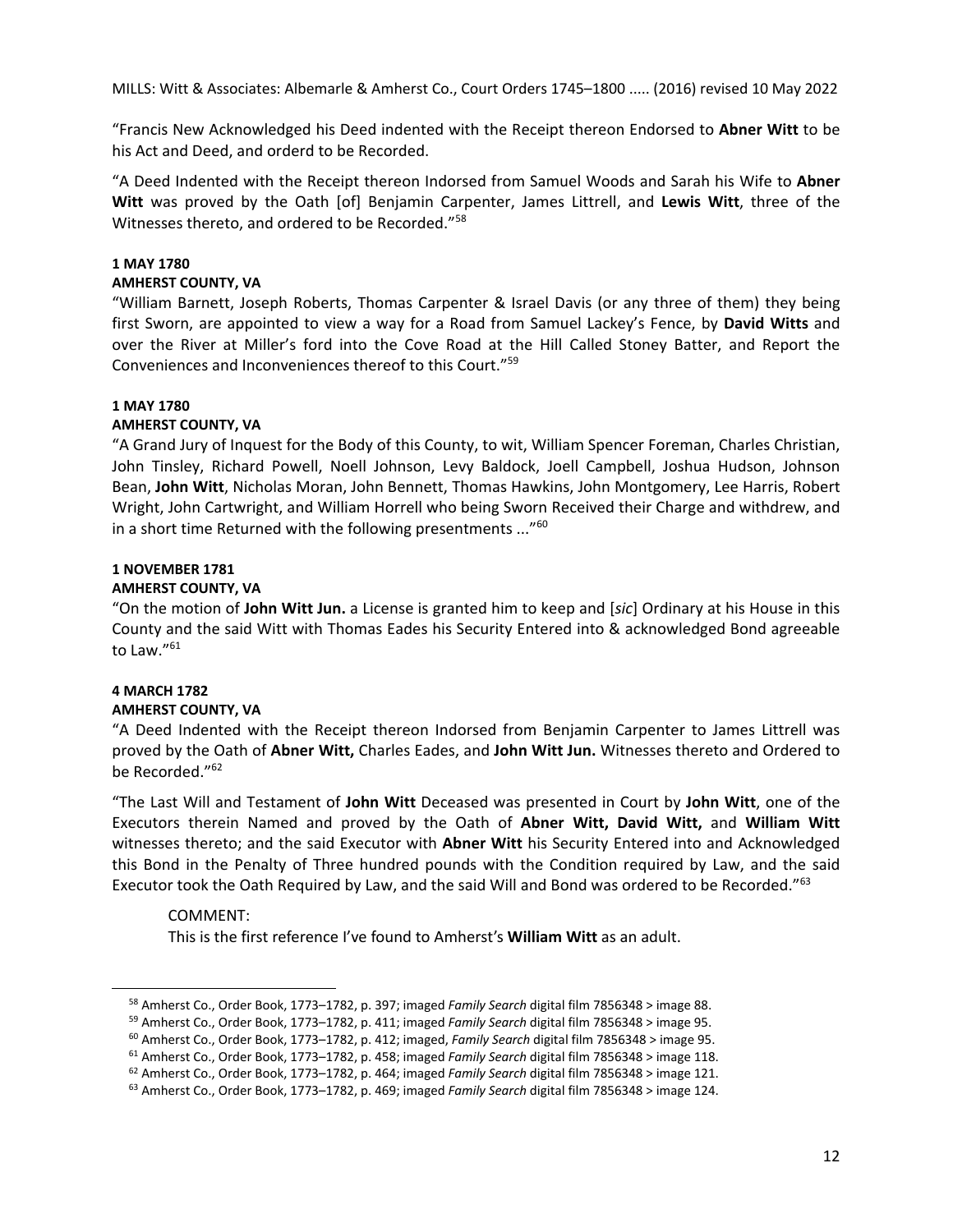"Alexander Reid Jun., William Barnett, Joseph Roberts & Samuel Lackey (or any three of them) they being first Sworn are appointed to Appraise in Current Money the Slaves and personal Estate of **John Witt Decd.** and Return and [*sic*] Inventory and Appraisement thereof to this Court."64

# **2 APRIL 1782**

# **AMHERST COUNTY, VA**

Extensive payments were ordered to claimants who provided goods and services during the war, including:

- To **John Witt** for 300# Beef pr Cert. 4 Octr. 1781. Provision law 2.10.0
- To Ditto for 15# Bacon & half a Bushel of Corn Meal pr Cert. 11 June 1781, Augusta Militia 0.13.0
- To Ditto for 3/4 Bushel of Corn pr Cert. 10 Feby 1781 (Whit Dragoons) 0.1.3
- To Ditto for Pasturage Seventeen Waggon Horses, one Night pr Cert. 14 June 1781. Publick Service  $0.4.3^{65}$

## **6 MAY 1782**

## **AMHERST COUNTY, VA**

"Josiah Jopling, **Abner Witt,** Lee? Harris & William Barnett (or any three of them) they being first Sworn are Appointed to Appraise in Current money the Slaves and personal Estate of Charles Tuley Dec'd and Return an Inventory and Appraisement thereof to this Court."66

# **3 JUNE 1782**

# **AMHERST COUNTY, VA**

"On the Motion of **Lewis Witt** he is Exempted from paying Tax on his Slave Jubitor." "On the Motion of **Abner Witt** he is Exempted from paying Tax on his Slave Mack."67

# **6 AUGUST 1782**

# **AMHERST COUNTY, VA**

"The Action of Trespass on the Case brought by Samuel Woods against **Abner Witt**, abates by the Plaintifs Death."

The Action of the Case brought by Esther Small against **Abner Witt** abates by the Plaintifs Death."68

# **2 SEPTEMBER 1782**

## **AMHERST COUNTY, VA**

"The Last Will and Testament of Benjamin Clark Deceased was further proved by the oath of David Clark, and Nathaniel Clark the Executor therein named with **John Witt** [formerly John Jr.] his Security Entered into and Acknowledged their Bond in the penalty of Two hundred pounds, with the Condition Required by Law and the said Executor took the oath Required by Law, and the said Will and Bond was ordered to be Recorded."

"An Inventory and appraisement of the Estate of John Witt Dec'd [John Sr.] was this day Returned and ordered to be Recorded."69

<sup>&</sup>lt;sup>64</sup> Amherst Co., Order Book, 1773–1782, p. 469; imaged *Family Search* digital film 7856348 > image 124.<br>
<sup>65</sup> Amherst Co., Order Book, 1773–1782, p. 478; imaged *Family Search* digital film 7856348 > image 129.<br>
<sup>66</sup> Am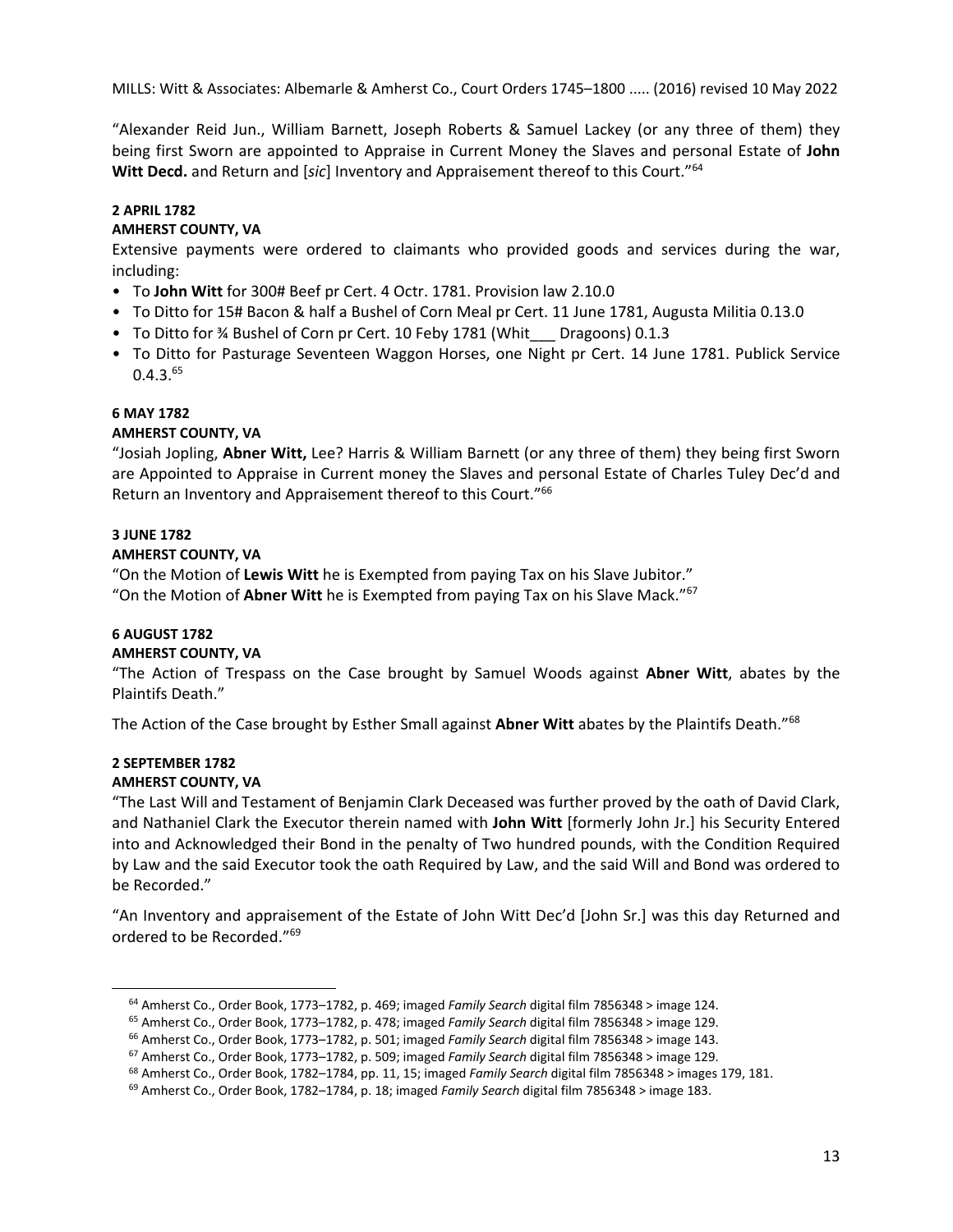# **7 OCTOBER 1782**

# **AMHERST COUNTY, VA**

"John Shields is appointed Surveyor of the Road from the Fork of the Road below Robert Barnetts over Hatt Creek Gap into the Road by Alexander Reids, and its Ordered that he do Open the Sd Road with the following Gang, Viz<sup>t</sup> Col<sup>o</sup> Pope's Gang from **John Witts** to Rockfish River, John Murrells from Merriwether's Branch to Rockfish River, all **John Witts Gang** (Except Luke Hambleton & **John Witt**), Alexander Reid, his son Alexander, Thomas Adams, John Herd ..."70



# **4 MARCH 1783 AMHERST COUNTY, VA**

"**James Nevil Gent.**, a Member of this Court having Expressed a Desire of Travelling to Some other and perhaps Distant States, We Cannot in Justice to that Gentleman's Merit forbear to say of him that his Character is Unexceptionable. He has been a great many years a Magistrate in this County and has filled the place with much Credit. In private as well as public Life, he Deserves the highest Esteem, punctuality

 $70$  Amherst Co., Order Book, 1782–1784, p. 27; imaged Family Search digital film 7856348 > image 188. The map is snipped from Hotchkiss & Robinson, Map of Nelson County, Virginia (1866); imaged, *Library of Congress* (https://www.loc.gov) › item › 2005625185.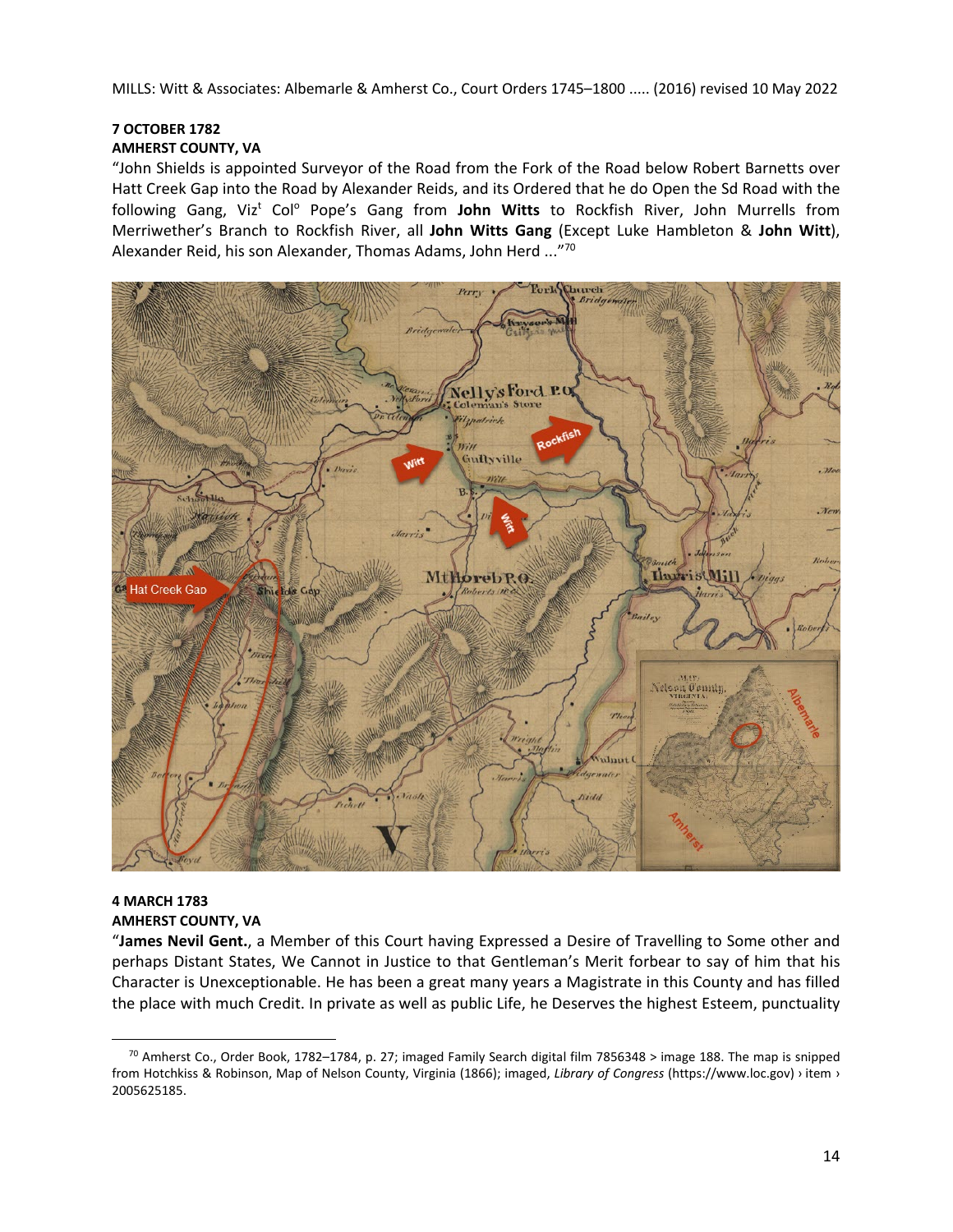and Integrity. Justice and Uprightness have ever be[en] Considered Qualitys he is justly Entitled to."71

# **5 MARCH 1783 AMHERST COUNTY, VA**

"Joseph Roberts, William Barnett, **Abner Witt** & Alexander Reid Jr. (or any three of them) they being first Sworn are Appointed to appraise in Current money the Slaves and personal Estate of John Lackey Decd and Return an Inventory and Appraisement thereof to this court."72

# **5 AUGUST 1783**

# **AMHERST COUNTY, VA**

"The Action of Trespass on the Case for Slander Brought by **Abner Witt** against Richard Luttrell is Dismis'd the Writ not being Returned."73

"The Action on the Case brought by **David Witt** against June Graves is Dismis'd the Writ not being Returned."74

# **6 OCTOBER 1783**

# **AMHERST COUNTY, VA**

"**Abner Witt** Acknowledged his Deed Indented to **John Witt** to be his Act and Deed and ordered to be Recorded."75

# **3 MAY 1784**

## **AMHERST COUNTY, VA**

"**William Witt** Acknowledged his Deed Indented with the Receipt thereon Indorsed to **Littleberry Witt** to be his Act and Deed, and ordered to be Recorded.

"**Abner Witt** Acknowledged his Deed Indented with the Receipt thereon Indorsed to **William Witt** to be his Act and Deed, and ordered to be Recorded."

"**William Witt** acknowledged his Deed Indented with the Receipt thereon Indorsed to **David Witt** to be his Act and Deed, and ordered to be Recorded.<sup>76</sup>

"A Deed Indented with the Receipt thereon Indorsed from William Horrell to **Abner Witt** was proved by the Oath of **Littleberry Witt, Lewis Witt,** and **William Witt** Witnesses thereto, and Ordered to be Recorded."77

"William Clark Pltf against Bartlett Eades and **Abner Witt** Defts. In Debt. Came the Plaintif by James Reid his Attorney, whereupon Robert Handy personally appeared in Court and undertook for the said Defendants ... they Cannot deny the Pltfs Action but that it is Just, whereupon Judgment is granted the Pltf against the said Defendants for the Sum of Twenty Six pounds and also for his Costs by him on this behalf Expended."78

<sup>&</sup>lt;sup>71</sup> Amherst Co., Order Book, 1782–1784, p. 93; imaged *Family Search digital film 7856348* > image 221.<br><sup>72</sup> Amherst Co., Order Book, 1782–1784, p. 112; imaged *Family Search digital film 7856348* > image 231.<br><sup>73</sup> Amher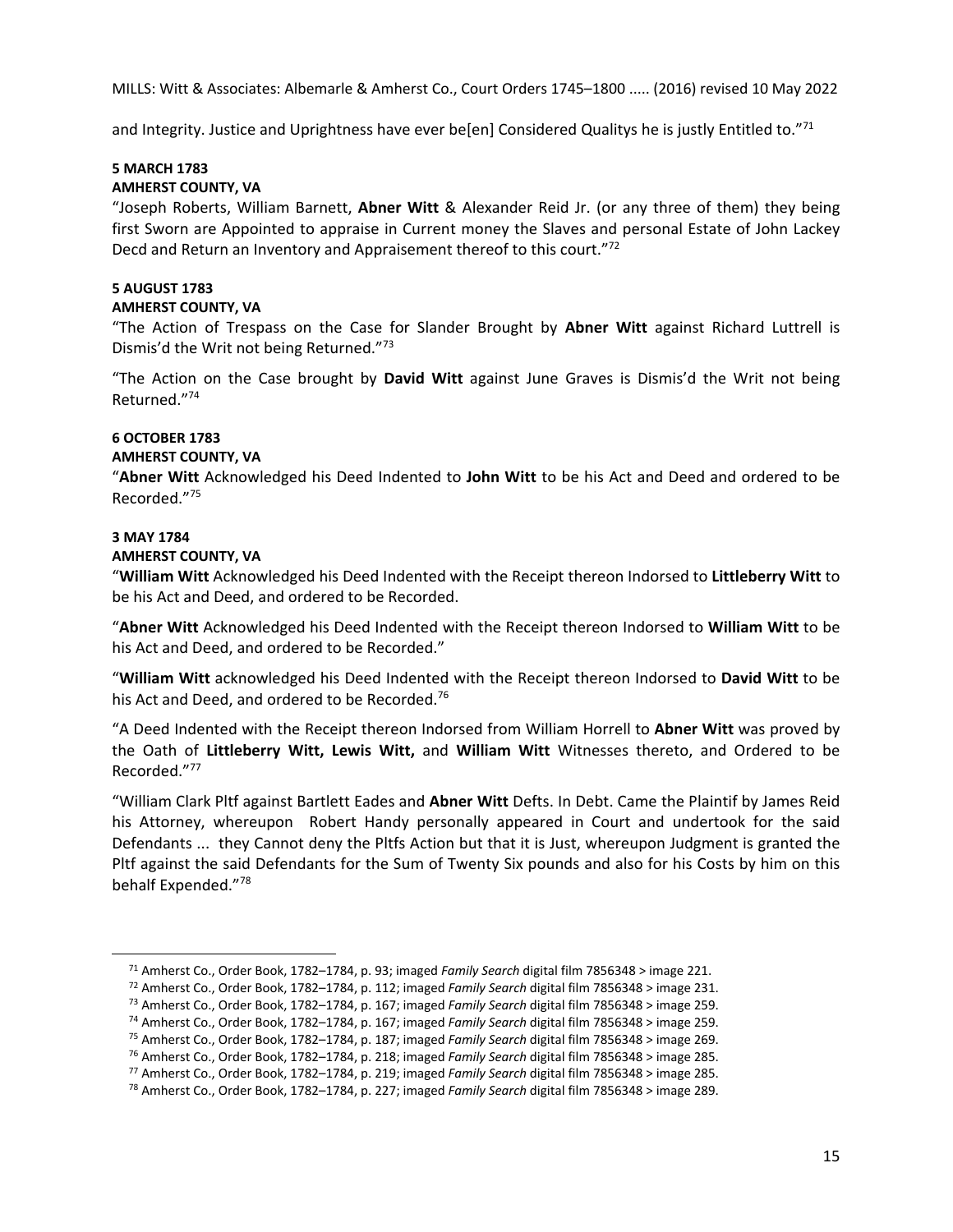Abner Will [Witt] is jury foreman; also serving: Tilman Walton.<sup>79</sup>

# COMMENT:

The clerk of this era frequently wrote his "tt" in a manner that appeared to be "II."

# **4 MAY 1784**

# **AMHERST COUNTY, VA**

"**Abner Witt** Pltff against John Pope Deft. In Debt. The Defendant being Arrested & Solemnly Called, failing to appear, On the Motion of the Pltf by James Reid Gent his Attorney It is Considered that Judgment be Entered for the Pltf against the said Defendant and John Williamson his Common Bail for the Debt in the Declaration mentioned unless the said Deft shall appear at the Next Court and plead to Issue."80

"Richard Morriss & George Dabney Exors of John Hawkins Deceased, pltfs. against **Abner Witt** Deft. In Debt. "Came the Plaintiffs by William Crawford Gent. their Attorney whereupon **Robert Hardy** personally appeared and undertook for the said Defendant ... whereupon the said Deft. by Thomas Miller Gent. his Attorney Saving to himself all advantage as well to the Writ Declaration &c, prays and has Leave till Next Court to plead."81

"James Brooks Exor of Samuel woods Decd Pltf against J**ames Littrell & John Hardy** Deft. In Debt. Came the Plaintif by Thomas Miller Gent. his Attorney, whereupon **Abner Witt** personally appeared, and undertook for the Defendant ... whereupon the sd. Defendant Littrell by James Reid Gent., his Attorney, Saving to himself all advantage as well to the Writ Declaration &c, prays & has Leave till the next Court to plead, And this Suit abates as to the Defendant Hardy by the Sheriffs Return."82

"Samuel Furguson Pltf against **Abner Witt** Deft. In Debt. Came the Pltf by Thomas Miller Gent. his Attorney, Whereupon **Robert Hardy** personally appeared in Court and undertook for the said Defendant ... whereupon the said Defendant by James Reid Gent. his Attorney Saving to himself all advantage of Exception prays and has Leave till the Next Court to plead."<sup>83</sup>

"**Lewis Witt** Pltf against John Morrison Deft. Detinue. The Defendant being Duly Arrested and Solemnly Called failing to Appear, On the Motion of the Pltf by James Reid Gent. his Attorney It is Considered that Judgment be Entered for the Pltf against the said Defendt. and **Joseph Morris** his Common Bail, for what Damages the Pltf hath Sustained by occasion of the Deft's Detaining from him the Bond in the Declaration mentioned, to be Ascertained by an Enquiery thereof by a Jury, unless the said Defendant shall appear at the next Court and plead to Issue."84

"**Abner Witt** Assee of James Bell [Ball?] Pltf against William Clack Executor of his own Rong? of Thomas Carpenter Deceased Deft. In Debt. Came as well the Plaintif by James Reid Gent. his Attorney as the deft. in his proper person and by Consent of the parties this Suit is Dismis'd at the Defts. Costs."85

# **6 JUNE 1784 AMHERST COUNTY, VA**  "**John Witt** acknowledged his Deed Indented with the Receipt thereon Indorsed to **Elisha Witt** to be his

<sup>&</sup>lt;sup>79</sup> Amherst Co., Order Book, 1782–1784, p. 232; imaged *Family Search digital film 7856348 > image 292*.<br><sup>80</sup> Amherst Co., Order Book, 1782–1784, p. 242; imaged *Family Search digital film 7856348 > image 297*.<br><sup>81</sup> Amhe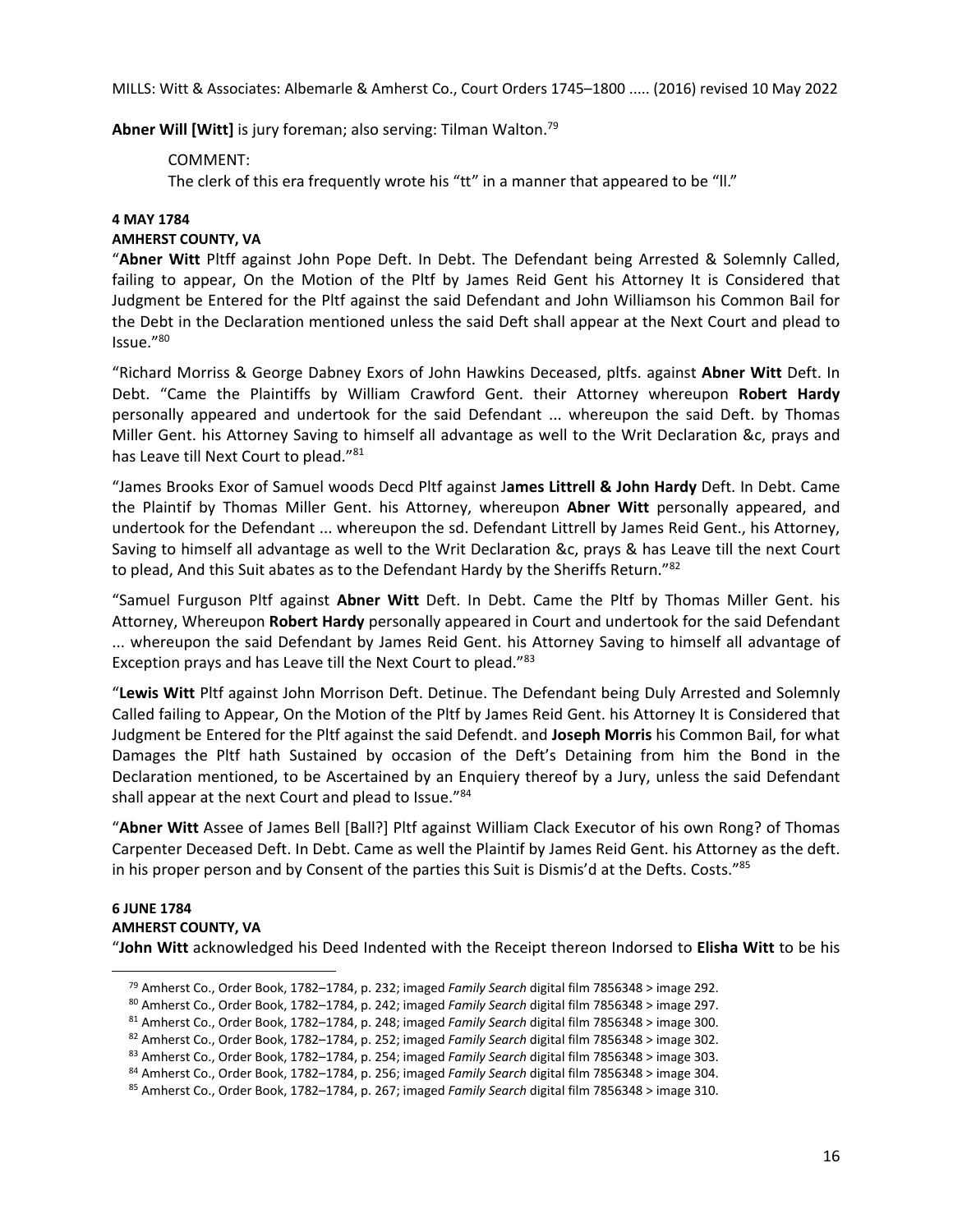Act and Deed and Ordered to be Recorded."86

"On the Motion of **John Witt** he is Exempted from paying Tax on his Slave Jane through Age and Infirmity."87

# **8 JUNE 1784**

# **AMHERST COUNTY, VA**

**Abner Witt** Pltf against John Pope Deft. In Debt. Came the Plaintif by James Reid Gent. his Attorney whereupon **Samuel Allen** undertook for the said Defendant ... whereupon the said Defendant by William Crawford Gent. his Attorney saith that he hath paid the Debt in the Declaration mentioned, and puts himself on his Country and the Plaintif doth likewise; therefore the Trial of the Issues Refered till the Next Court."88

# **2 AUGUST 1784**

# **AMHERST COUNTY, VA**

"Elias Wells Pltf against **Abner Witt** Deft. In Case. Came the Plaintif by Thomas Miller Gent. his Attorney whereupon **Benjamin Carpenter** undertook for the said Defendant ... whereupon the said Defendant by James Reid his attorney saveing to himself all advantage of Exception as well to the Writ Declaration &c, prays and has Leave till the Next Court to plead."89

"James Brooks Exr of Samuel Woods Deced Pltf. against John Morrison Mun? & Abraham Strange Defts. In Debt. ... **Abner Witt** undertook for the said Defendants..."90

# **3 AUGUST 1784**

# **AMHERST COUNTY, VA**

"**Lewis Witt** Pltf against John Morrison Deft. In Detinue. The Defendant being again Solemnly Called failing to appear, On the Motion of the Plaintif by James Reid Gent. his Attorney, It is Considered that Judgment be Entered for the Plaintiff against the said Defendant and his Common Bail for his Damages which he hath Sustained by Reason of the said Defts. Detaining the Bond in the Declaration mentioned to be Ascertained by an Enquiry thereto by a Jury at the Next Court."91

# **4 OCTOBER 1784**

## **AMHERST COUNTY, VA**

"On the Motion of **Abner Witt**, Satisfactory proof is made that the said Abner Witt is Heir at Law to **Charles Witt** Dec'd a Continental Soldier that Died in the Army."92

"The Scire facias Brought by Thomas Lomax against William Loving as Common Bail for **John Craghead** at the Suit of the said Lomax is Dismissed."93

# COMMENT:

16 June 1794, Jas. Littrell, acting as attorney for **Abner Witt** "of Knox Co. and territory South of Ohio River" [Knox Co., TN] to Jos. Roberts for £70, N branch Davis. 1) 99 acres formerly that of

<sup>&</sup>lt;sup>86</sup> Amherst Co., Order Book, 1782–1784, p. 276; imaged *Family Search* digital film 7856348 > image 314.<br>
<sup>87</sup> Amherst Co., Order Book, 1782–1784, p. 276; imaged *Family Search* digital film 7856348 > image 314.<br>
<sup>87</sup> Am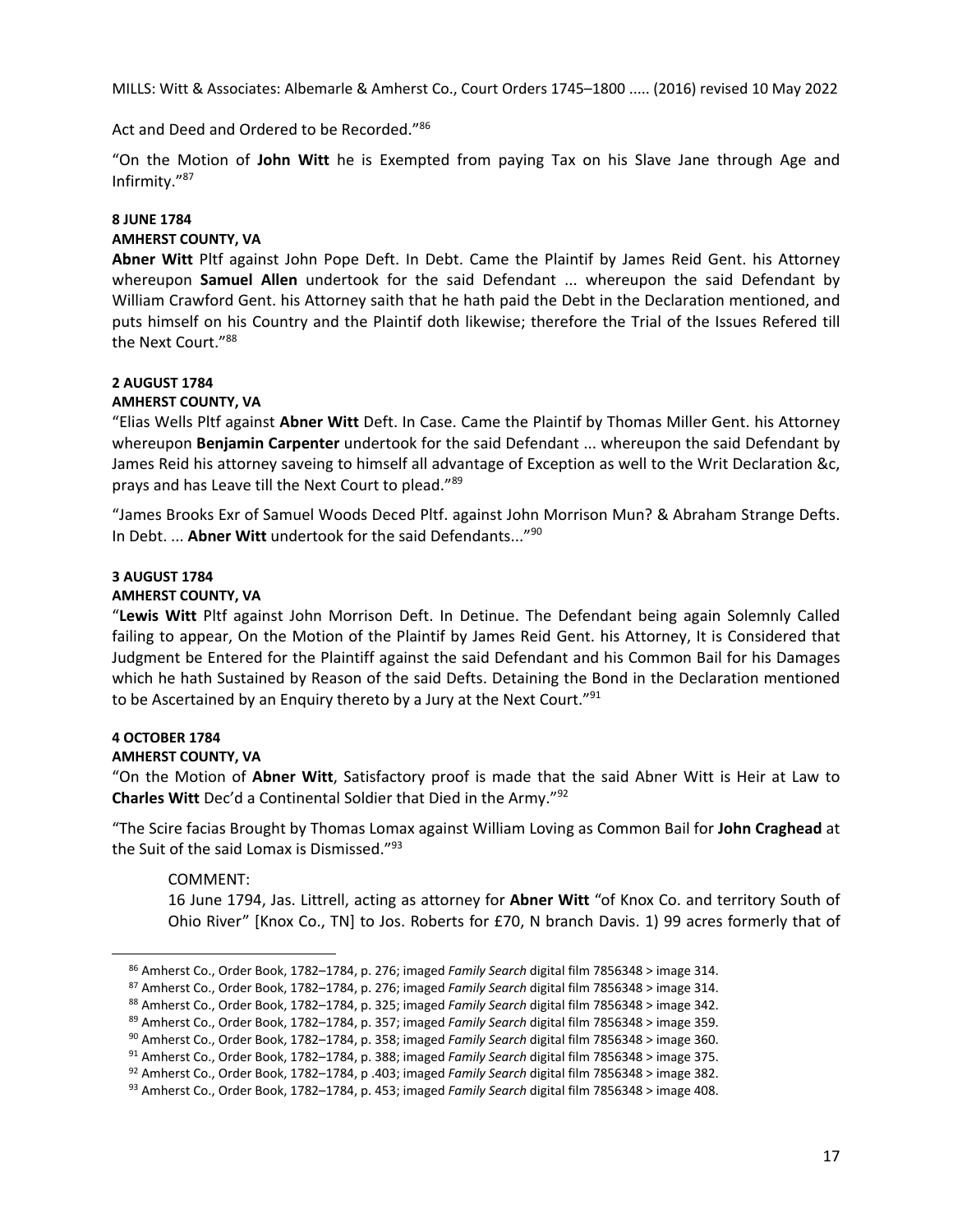Jno. Key. Lines: his own. 2) Formerly that of Jno. Craighead 35 acres. Lines his own. Wit: Bartlett Eades, Jas. Turner."94

Craighead had bought 141 acres (in two tracts) from John Key Jr. and wife Agnes on 5 March 1770, land patented to Henry Key. On 6 December 1773 John Craighead and wife Jenny sold his land (4 surveys of 309 acres) to John Boles, including the Key land on Lackey's Mountain, Corbin Creek, and Davis Creek. 95

According to *FamilySearch FamilyTree,* John C. Craighead (L67T-WR4) m. Jane Elizabeth Leodicea Maxey (LR78-N5R). His sister Mary Elizabeth "Polly" Craighead (LV64-PHP) married "John Thomas" Kemp and was the mother of Robert Kemp whose daughter Drucilla, in 1815 Franklin County, married the parentless William Mills who carried a Witt Y.

In other words, when the propertyless William Mills emerged in Franklin County and married the daughter of the third-highest taxpayer in the county, he married into a family who had been Witt neighbors in Amherst.

At the time Craighead resided in Amherst, the Abner Witt land was in the possession of Abner's father John*<sup>3</sup>* Witt (aka "John Sr."). Abner's younger brother William*<sup>4</sup>* Witt, a potential father for William Mills-Witt, was a young child at that time.

"Samuel Farguson Pltf against **Abner Witt** Deft. In Debt. Judgment for Plaintiff: 2,150 pounds of Inspected Crop Tobacco with interest from 11 March 1783 until paid, plus costs.<sup>96</sup>

# **3 NOVEMBER 1784**

## **AMHERST COUNTY, VA**

William Walton and **Abner Witt** served on the two juries this day.

# **6 DECEMBER 1784**

# **AMHERST COUNTY**

"James Hopkins Gent is Appointed in the first hundred in this County to Take a List from Each person within the same, of the Number of White persons in Each family therein and the Number of Buildings Distinguishing Dwelling Houses from other Buildings, and shall on or **before the first Day of March Next** deliver to the Clerk of this County a fair List ..."<sup>97</sup>

# COMMENT:

- Similar appointments were made in the other hundreds, with same deadline.
- If this time frame was applied in other years, then it helps us to date each annual tax roll.

## **2 MAY 1785**

## **AMHERST COUNTY, VIRGINIA**

"The Action of Trespass on the Case brought by **Lewis Witt** against George Blaine is Continued till the Next Court."98

# **MAY TERM 1785**

<sup>&</sup>lt;sup>94</sup> Davis, *Deeds of Amherst County, VA.*  $(1762-1852)$  & *Albemarle County, VA.*  $(1748-1807)$ , 286; citing Deed Book G: 385.<br><sup>95</sup> Ibid.,118–19 citing Deed Book C: 37; ibid., 152–53, citing Deed Book D: 104.<br><sup>96</sup> Amhers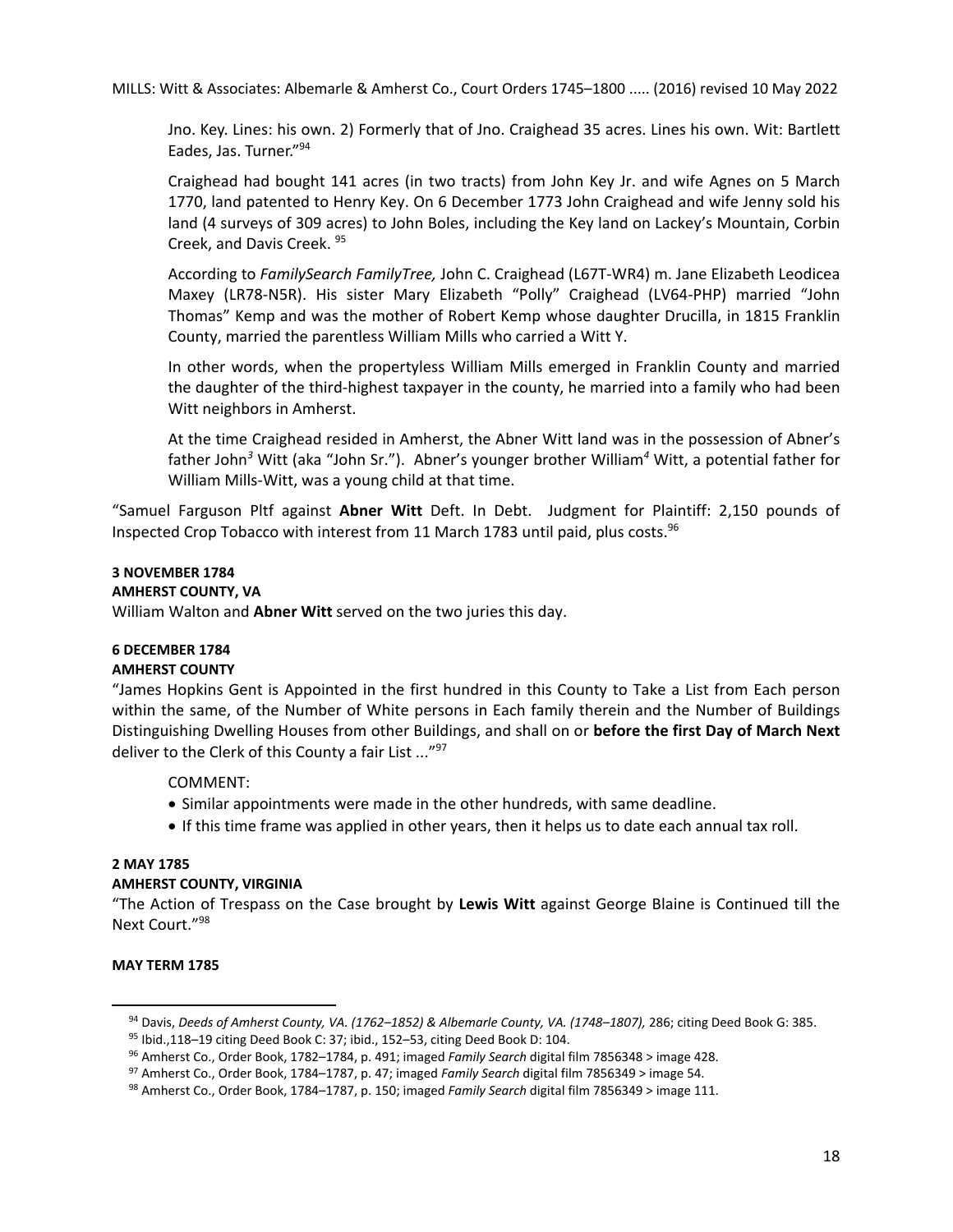# **AMHERST COUNTY, VA**

**"Lewis Witt** against George Blaine. By Consent of the parties by their Attorneys this Suit is Dismissed at the Defendants Costs."99

# COMMENT:

This is not the Lewis Witt who married Anne Mills (daughter of William and sister of Jesse). The two Lewises are part of the same Amherst and Bedford family, but the older Lewis, husband of Anne, has died by this point.

#### **4 MAY 1786**

#### **AMHERST COUNTY, VA**

"Cammeron & Matthews Plaintiff against **Abner Witt** Defendant. In Debt. The Defendant not Being arrested, on the motion of the Plaintiff by James Reed Gent his Attorney an Attachment is award[ed] them against the sd. Defendants Estate for the Sum of [blank] returnable to the next Term."100

## **4 MAY 1785**

## **AMHERST COUNTY, VA**

"Richard Morriss and George Dabney Exors of John Hawkin's Deceased Pltf against **Abner Witt** Deft. In Debt. Came the parties by their Attorneys aforesaid, whereupon Came a Jury ... who being Sworn to try the issue between the parties, upon their Oath do say that the Pltf [Defendant] hath not paid the Debt in the Declaration, therefore It is Considered that the Pltf Recover against Defendant the Sum of Thirty three pounds Six Shillings and Eight pence and also their Costs by them in this behalf Expended; But this Judgment the Costs Excepted is to be Discharged by the payment of Sixteen pounds thirteen Shillings and four pence with legal Interest thereon from the Sixteenth Day of September One thousand Seven hundred and Sixty Nine [1769], till paid.<sup>101</sup>

# **4 MAY 1785**

## **AMHERST COUNTY, VA**

"The Action on the Case Brought by Elias Wills against **Abner Witt** is Continued till the Next Court."102

"**Lewis Witt** Pltf against George Blaine, Deft. In Case. By Consent of the parties by their Attorneys this Suit is Dismis'd at the Defendants Costs."

"Ordered that James Littrell pay to **Abner Witt** Two hundred pounds of Grose Tobacco for his Attendance at this Court Eight Days as a Witness for him at the Suit of James Woods Executor of Samuel Woods Decd, Woods Exor pays one of these Days Attendance."103

"**Abner Witt** Pltf against Samuel Farguson Deft. On a Motion of the Pltf for Leave to file a Bill of Injunction to Stay further proceedings in the Suit in Common Law the said Farguson against the said Abner Witt. On hearing the parties by their Attorneys the said motion is Rejected and it is Considered that the Defendant Recover against the Pltf his Costs by him about his Defence in this behalf Expended."104

<sup>&</sup>lt;sup>99</sup> Amherst Co., Court Order Book 1784–1787, p. 191; imaged *Family Search* digital film 7856349 > image 132.<br><sup>100</sup> Amherst Co., (County Court) Rule Order Book 1786–1789, p. 18; imaged, *FamilySearch* digital film 873760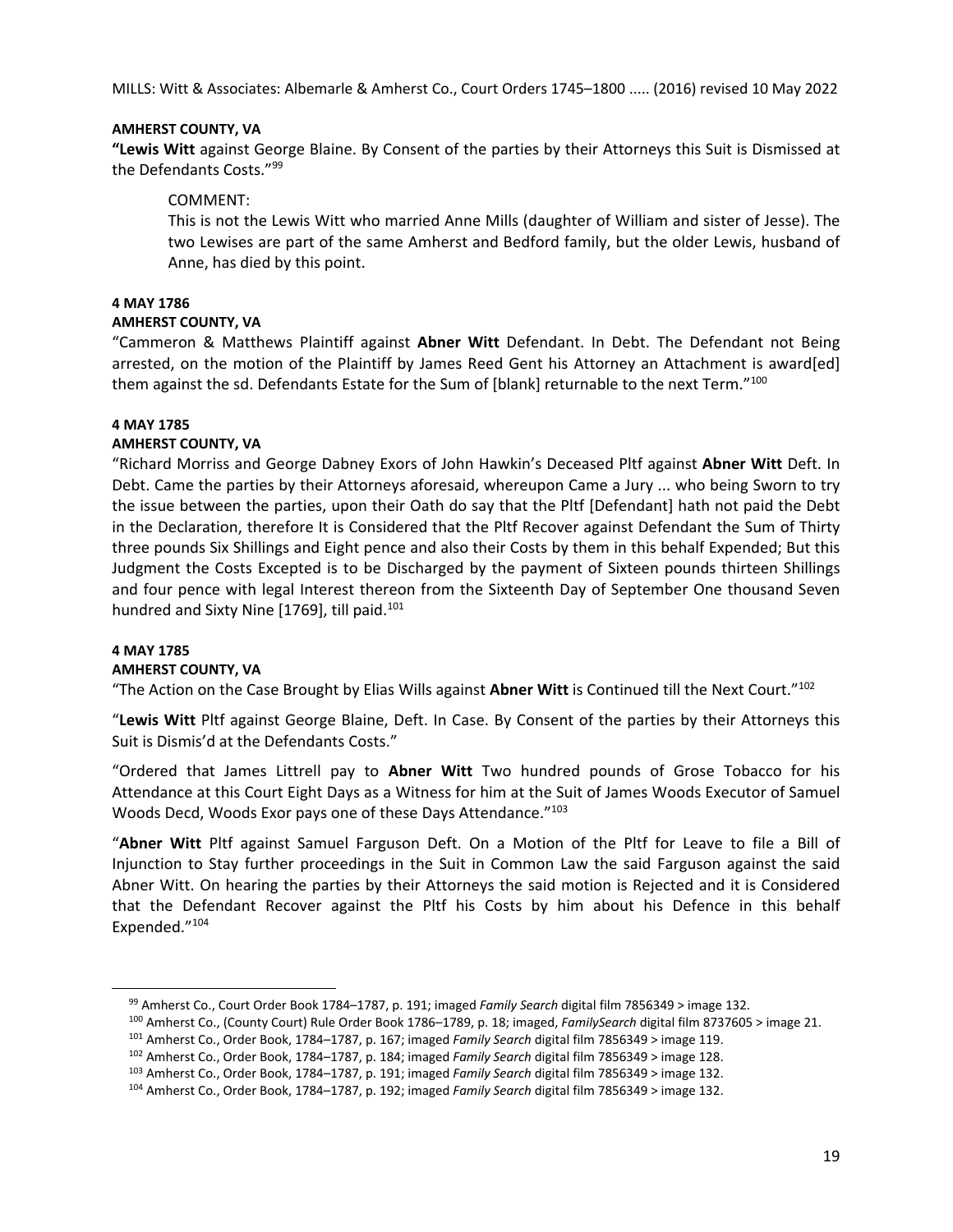# **6 JUNE 1785**

#### **AMHERST COUNTY, VA**

"**Lewis Witt**, Pltf. Against John Morrison, Deft. In Detinue This Suit abated by the Defendant's Death."105

## **1 AUGUST 1785**

#### **AMHERST COUNTY, VA**

"**Abner Witt** Acknowledged his Deed Indented to Robert Hardie to be his Act and Deed, and Ordered to be Recorded."106

# **5 SEPTEMBER 1785**

#### **AMHERST COUNTY, VA**

"Samuel Farguson Pltf against **Abner Witt** and Benjamin Carpenter Deft. On a Replivy Bond. It appearing that the Defendants hath had Legal notice on the Motion of the Plaintif by Thomas Miller Gent. his attorney, judgment is granted him against the said Defendants for the Sum of Four Thousand eight hundred and Ninety two pounds of Crop Tobacco and Two pounds Twelve Shillings and four pence and Costs, But this Judgment the Costs Excepted is to be Discharged by the payment of Three hundred and forty Six Pounds of the aforesaid Tobacco and Two pounds Twelve Shillings and four pence with Legal Interest on Two thousand four hundred and forty Six pounds of Tobacco & 52/4 from the fourth Day of April 1785 to the fifth Day of September following, also Interest on the aforesaid three hundred and forty Six pounds of Tobacco and Two pounds Twelve Shillings and four pence from the fifth Day of September 1785 till paid."<sup>107</sup>

## **7 NOVEMBER 1785**

#### **AMHERST COUNTY, VA**

"On the Petition of James McAlexander &c, James Wright, Charles Statham, Samuel Merian and Robert Wright or any three of them, they being first Sworn are appointed to View a way for a Road from the fork of the Road between **Abner Witts** and the Widow Burtons into the Road on the Top of the Hill by David Sheltons Prize, and Report to this Court the Conveniences and Inconveniences thereof."108

## COMMENT:

The Widow Burton should be the widow of William Burton (nee Cobbs), mother of Jesse, William, Philip Farrar Burton. Her husband's natural soon William married Elizabeth Mills, daughter of Jesse (and sister of Sarah Mills who bore William Mills of the Witt Y).

# **8 NOVEMBER 1785**

#### **AMHERST COUNTY, VA**

"The Action on the Case Brought by **Elias Wills** against **Abner Witt** is Continued till the Next Court at the Deft's Costs."109

## **9 NOVEMBER 1785**

#### **AMHERST COUNTY, VA**

On the Motion of **Elisha Witt**, It is Ordered that James Littrell pay to the said Witt One hundred and twenty five pounds of Grose Tobacco for his attendance at court five Days as a Witness for him against

<sup>&</sup>lt;sup>105</sup> Amherst Co., Court Order Book 1784–1787, p. 208; imaged, FamilySearch digital film 7856349 > image 141.<br><sup>106</sup> Amherst Co., Court Order Book 1784–1787, p. 242; imaged, FamilySearch digital film 7856349 > image 158.<br><sup></sup>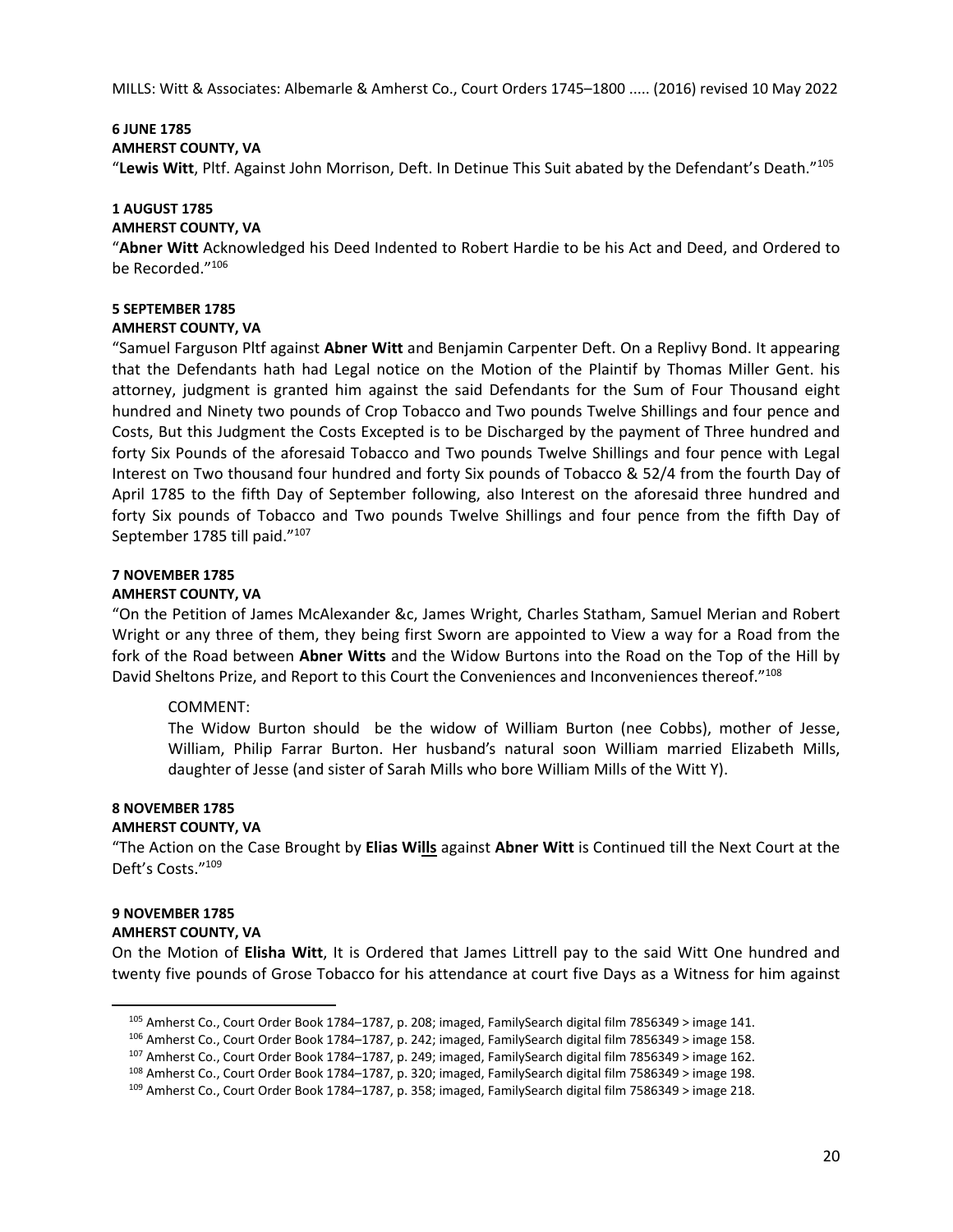John Gilmer."110

## **6 MARCH 1786 AMHERST COUNTY, VA**

"James Woods Executor of James Woods Dec'd Pltf against **Abner Witt** Deft. In Debt. Came the Plaintif by James Reid Gent. his Attorney whereupon **Benjamin Carpenter** personally appeared and became Special Bail for the Defendant, whereupon the Defendant in his proper person saith that he Cannot Deny the Plaintifs Action but that he is justly Indebted to the Plaintif the Debt in the Declaration mentioned, therefore It is Considered that the Plaintif Recover against the said Defendant the Sum of One Thousand pounds of Nett Inspected Crop Tobacco at Richmond Warehouse with Legal Interest thereon from [1 January 1785], till paid. Memo.: The Plaintif agreed to Stay Execution on this Judgment till June Next."

"James Woods Executor of James Woods Dec'd Pltf against **James Littrell** and **Abner Witt** Defts. In Debt. Came the Plaintiff by James Reid Gent. his Attorney, whereupon **Benjamin Carpenter** personally appeared and became Special Bail for the Defts, whereupon the Defts in their proper person saith that they Cannot Deny the Pltfs Action but that they are Justly Indebted to him the Debt in the Declaration mentioned, therefore It is Considered that the Pltf Recover against the said Defendants the Sum of fifteen hundred and fifty pounds of Nett Crop Tobacco of the Richmond Inspection and Costs, But this Judgment the Costs Excepted is to be Discharged by the payment of Seven hundred and Seventy five pounds of the aforesaid tobacco with Legal Interest thereon from [1 January 1786] till paid. Memo.: The Plaintiff agreed to Stay Execution on this Judgment till June next."<sup>111</sup>

"James Woods Pltf against **Abner Witt & James Littrell** Defts. In Debt. Comes the Plaintiff by James Reid Gent. his Attorney, whereupon **Benjamin Carpenter** personally appeared and became Special Bail for the Defts. whereupon the Defts in their proper person saith that they Cannot Deny the Pltfs Action but that they are Justly Indebted to him the Debt in the Declaration mentioned, therefore, It is Considered that the Plaintiff Recover against the said Defendants the sum of Thirty Seven hundred pounds of Crop Tobacco of the Richmond Inspection and Costs, But this Judgment (the Costs Excepted) is to be Discharged by the payment of Eighteen hundred and fifty pounds of the aforesaid Tobacco with legal Interest thereon from [1 January 1785] till paid. Memo: The Plaintiff agreed to Stay Execution on this Judgment till June Next."112

"On the Motion of Charles Tate, **Abner Witt,** James Wright, John Harriss and William Harris (Son of John) or any three of them they being first Sworn are appointed to view a way for a Road from the said Tates into the main Road by **Abner Witts** and Report to this Court the Conveniences and Inconveniences that may attend the said Road."<sup>113</sup>

# **7 MARCH 1786**

## **AMHERST COUNTY, VA**

"John Farrar and John Waumock Exors of John Lynn Decd Pltfs against **Abner Witt** Deft. On a Rep'y Bond. It appearing On Affidavit that the Defendant hath had Legal Notice, On the Motion of the Plaintifs by Thomas Miller Gent. their Attorney, judgment is granted them against the said Defendt. for the Sum of Eleven pounds Nine Shillings and three pence and also for their Costs by them in this behalf

<sup>&</sup>lt;sup>110</sup> Amherst Co., Court Order Book 1784–1787, p. 390; imaged, FamilySearch digital film 7586349 > image 238.<br><sup>111</sup> Amherst Co., Court Order Book 1784–1787, p. 413; imaged, FamilySearch digital film 7586349 > image 250.<br><sup></sup>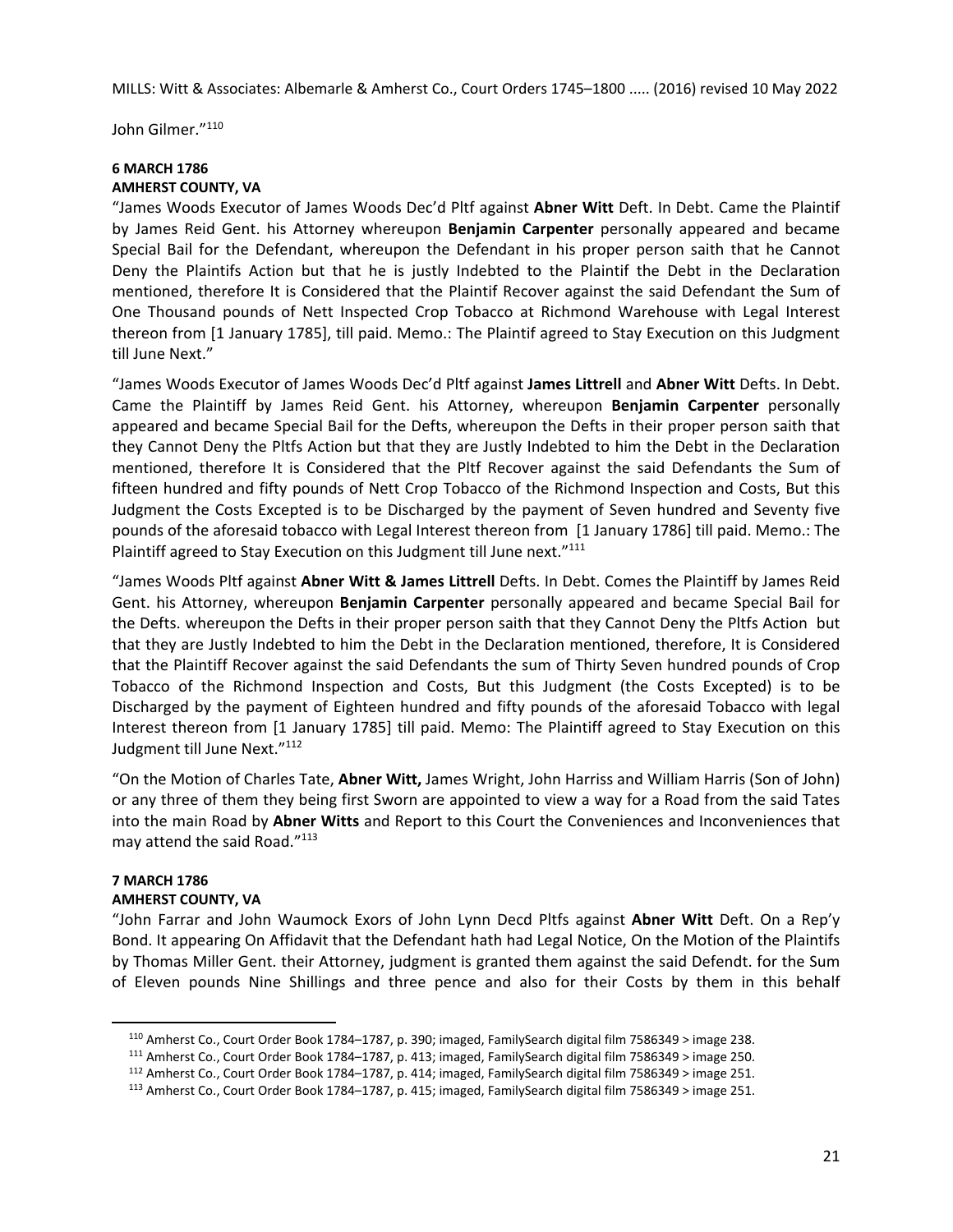Expended, But this Judgment (the Costs Excepted) is to be Discharged by the payment of five pounds fourteen shillings and Seven pence half penny with legal interest thereon from [3 November 1785] till paid."114

"Elizabeth Hall Pltf against William Hambleton & **John Witt** Defts. On a Replivey Bond. It appearing On Affidavit that the Defts. hath had Legal Notice, On the Motion of the Plaintif by William Crawford Gent. her Attorney, Judgement is granted her against the said Defts for the Sum of Eight Pounds one Shilling and Ten pence and also for her Costs in this behalf Expended, But this Judgment (the Costs Excepted) is to be Discharged by the payment of four pounds and eleven pence half penny with legal Interest thereon from [7 September 1785] till paid."115

## **4 JULY 1786**

## **AMHERST COUNTY, VA**

"William Fontain Plaintiff against William Horrell Defendant. Upon an Attachment. A Summons is awarded the Plaintiff to Have **Abner Witt** Summoned to the Next Term as a Garnishee."

"William Fontain Plaintiff against William Horrell Defendant. Upon an Attachment. A Summons is awarded the Plaintiff to Have **Abner Witt** Summoned to the Next Term as a Garnishee."116

#### COMMENT:

Yes. Two separate, identical orders.

# **7 AUGUST 1786**

#### **AMHERST COUNTY, VA**

**"George Witt** Ass[ignee] against John Hight, Ozborn [page torn]. In Debt. Came the Plaintiff [page torn] William Coffey personall [page torn] Coffey."117

"William Martin Assee of Mary Woody who was Assignee of William Horrell Jun. Pltf against **Lewis Will** [Witt] and **Abner Witt** Defts. Petition by Note. This Suit abates as to the Deft. Lewis by the Sheriff's Return, and by Consent of the Parties in their proper persons this Suit is Dismissed at the Defts Costs."

"William Martin Assee of Mary Woody Pltf against **Abner Witt** and John Harris Deft. In Debt. By Consent of the parties in their proper persons this Suit is Dismissed at the Defendants Costs."118

"**Littleberry Witt** [page torn] against **Abner Witt** [page torn. Came the parties [page torn Dismis'd."119

"Samuel Bridgewater and David Simpson Pltfs against **Abner Witt** Deft. Upon an Attachment. By Consent of the Parties in their proper persons this Suit is Dismis'd."

"Andrew Hart Pltf against **Abner Witt** Deft. Upon an Attachment. Came the Plaintiff by William Crawford Gent. his Attorney, whereupon **John Witt** and **Littleberry Witt** personally appeared and became Special Bail for Deft."120

"John Jones Assignee of William Horrell Pltf against **Abner Witt, Mathew Harriss & John Griffin Defts.** In Debt. Came the Plaintif by James Reid Gent. his Attorney, whereupon William Harris & **William Witt** 

<sup>&</sup>lt;sup>114</sup> Amherst Co., Court Order Book 1784–1787, p. 446; imaged, FamilySearch digital film 7586349 > image 269.<br>
<sup>115</sup> Amherst Co., Court Order Book 1784–1787, p. 448; imaged, FamilySearch digital film 7586349 > image 270.<br>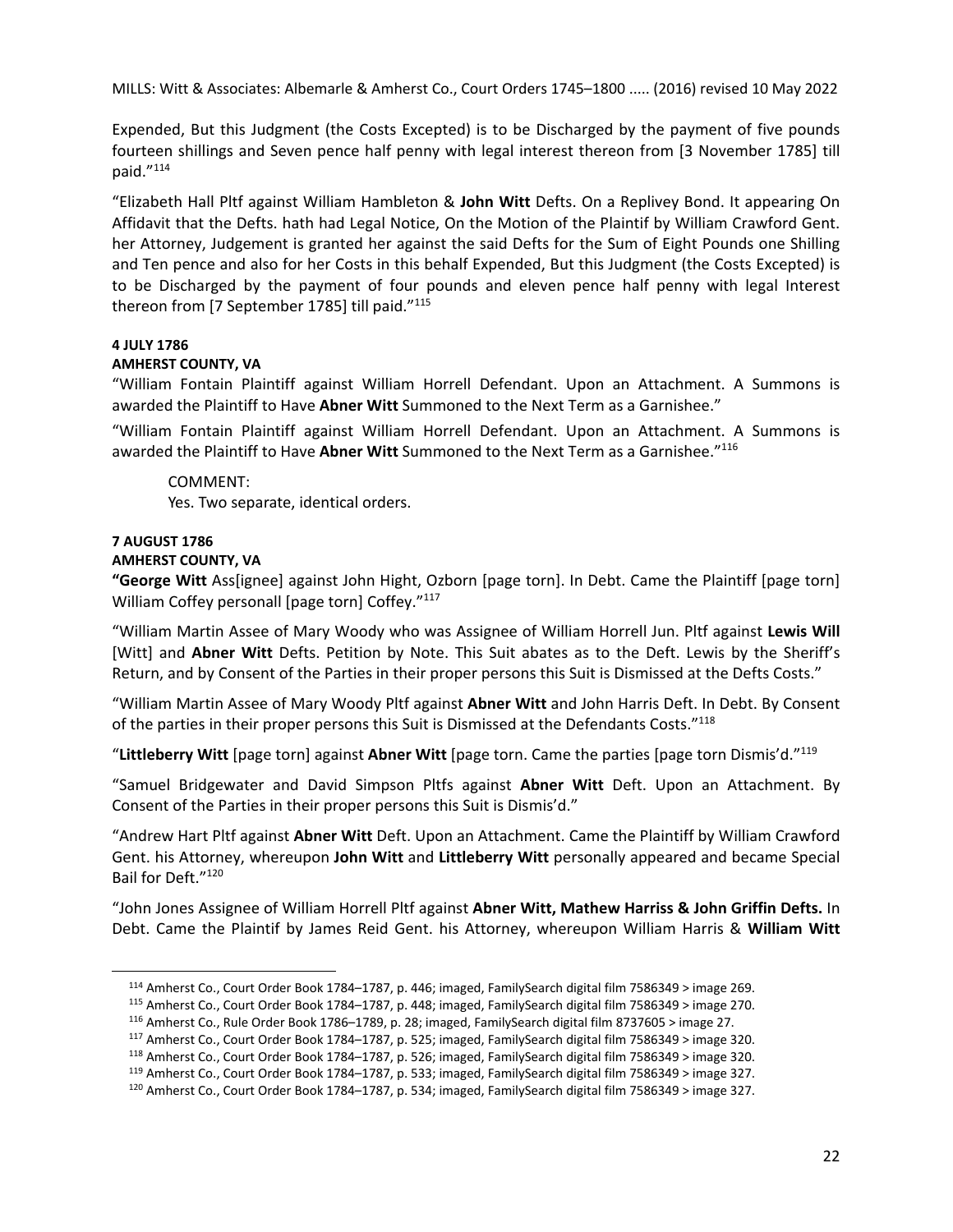personally appeared and undertook the said William Harriss for the Defts Harris and Griffin and **William Witt** for the Defendt. Witt, that in Case they the said Defts should be Cast in this Action that the Defts. should pay the Costs and Condemnation of the Court or Render their Bodys to prison on Discharge thereof, or that the said Wm. Harriss will pay the Costs & condemnation for the Defts. Harriss and Griffin & **William Witt** will pay the Costs and Condemnation for the Deft. Witt, whereupon the Defts being Solemnly Called failing to Appear, nor doth they Say any thing in Barr of the Plaintifs whereupon on the Motion of the Plaintif Judgment is granted him against the said Defendants for the Sum of Two hundred and Sixty pounds the debt in the Declaration mentioned and also for his Costs by him in this behalf Expended, But this Judgment (the Costs Excepted) is to be Discharged by the payment of Eighty Nine Pounds with Legal Interest on Twenty four pounds from [1 December 1784] to [1 December 1785] also Interest on the aforesaid Sum of Eighty Nine pounds from the aforesaid [1 December 1784] till paid. Memo.: the Pltf agreed to stay Execution on this Judgment till Christmas Next."<sup>121</sup>

## **9 AUGUST 1786**

# **AMHERST COUNTY, VA**

"**George Witt** Pltf against John Lamaster Deft. Petition by Note. The Defendant being Duly warned and Solemly Called failling to appear, On the motion of the Plaintif by James Reid Gent. his Attorney, Judgment is granted the Pltf against the said Deft. for the Sum of One? pound fifteen Shillings with legal interest thereon from the Last day of November [1785] until paid."122

Thomas Hy. Talbert & **John Witt** Pltfs against Thomas Williamson Deft. Petition by Account. The Deft. being warned and Solemnly Called failing to appear, on the motion of Pltfs by James Reid Gent. their Attorney, and an Acknowledgment of the Justice of the Account being proved, Judgment is granted the Pltfs against the said Deft. for the Sum of four pounds Two Shillings and Costs."<sup>123</sup>

"John Griffin Assignee of **Abner Witt** Pltf against Robert Hardy Deft. In Debt." James Turner, special bail for Hardy. Debt of 50pd 12s.<sup>124</sup>

"William Fortune Pltf against William Horrell Deft. Upon an Attachment. Came the Plaintif by James Reid Gent. his attorney, whereupon the Deft. altho solumnly Called failing to appear, whereupon **Abner Witt** being Sworn a Garnishee declares that he is Indebted to the Defendant by Bond to the Amount of One hundred and thirty pounds, but that he hath paid to the said Defendant the Sum of forty one pounds in part of the said Bond, whereupon Judgment is granted the Plaintif against the said Defendant for the Sum of One hundred and thirteen pounds, Seven Shillings and also for his Costs by him in this behalf Expended. But this Judgment (the Costs Excepted) is to be Discharged by the payment of fifty Six pounds thirteen Shillings and Six pence, with Legal Interest thereon from [15 December 1784] until paid; and It is Ordered that **Abner Witt** the Garnishee, after paying to John Jones, a Garnishee, the sum of Sixty pounds Two Shillings, which it appears the said Horrell is Indebted to him, pay to the Plaintif the Balance that shall then Remain in his hands towards that Judgment & Costs."<sup>125</sup>

"On the Motion of **Abner Witt**, It is Ordered that Israel Davis pay to the said **Witt** fifty pounds of Grose Tobacco for his Attendance at this Court Two Days as a Witness for him in the Suit of John Johnson."<sup>126</sup>

<sup>&</sup>lt;sup>121</sup> Amherst Co., Court Order Book 1784–1787, p. 535; imaged, FamilySearch digital film 7586349 > image 228.<br><sup>122</sup> Amherst Co., Court Order Book 1784–1787, p. 537; imaged, FamilySearch digital film 7586349 > image 330.<br><sup></sup>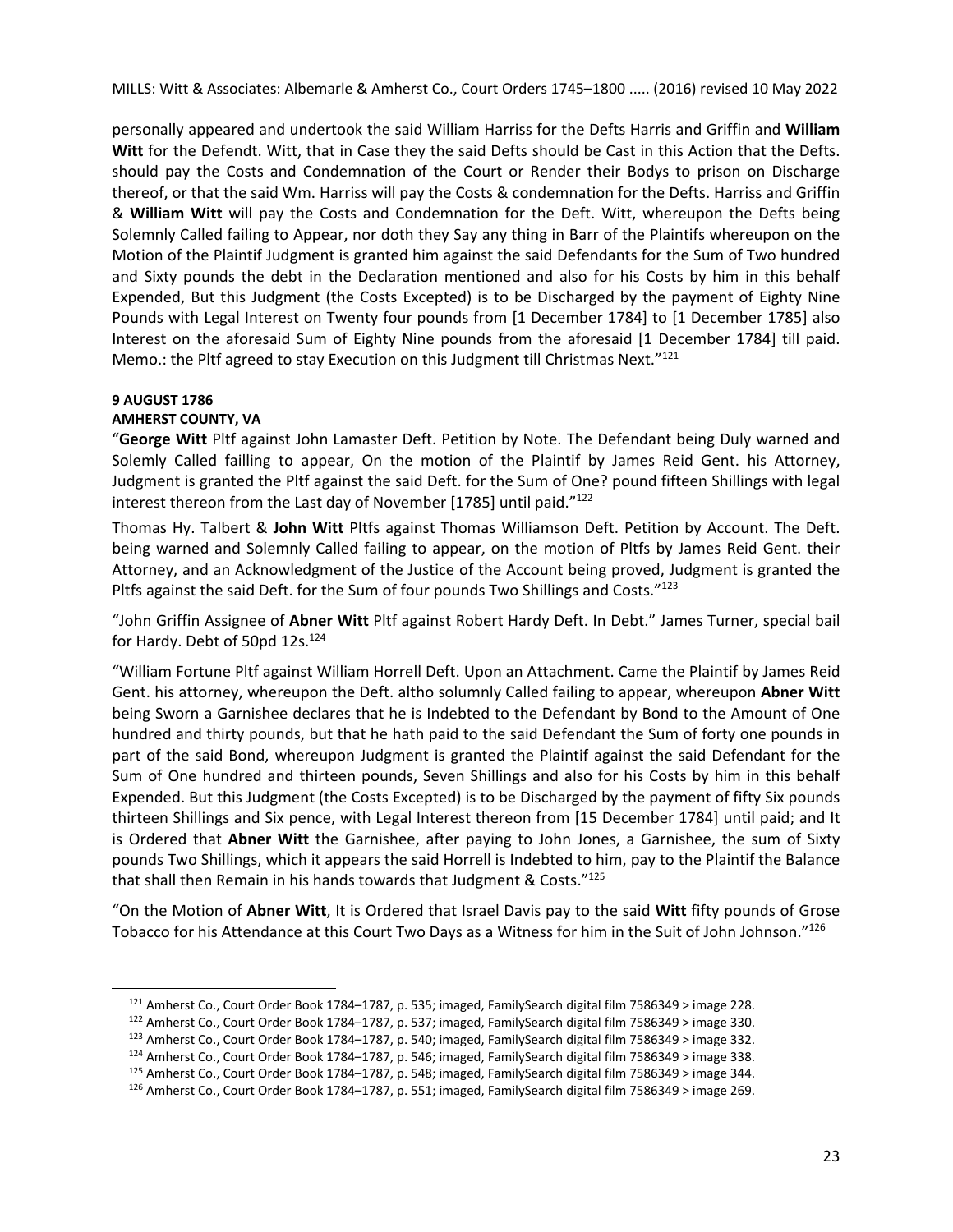#### **10 AUGUST 1786 AMHERST COUNTY, VA**

"**George Witt** Assene [Assignee] of Richard Thompson Pltf against John Hight, Ozborn Coffey [&] William Hambleton Deft. In Debt. The Defendant Hight and Hambleton being duly arrested and failing to Appear, on the motion of the Plaintiff by James Reid Gent his Attorney, Judgment is granted him against the said Defendants Hight & Hambleton & Luke Hambleton & Patrick Hight their Common Bails for the Debt in the Declaration mentioned, unless the said Defendants Hight & Hambleton shall appear at the next rule & plead to Issue. And on the motion of the Defendant Coffee time is given him till the next Rule to plead."127

"**John Witt** Plaintiff against John Hall Junr. Defendant. In Debt. The Defendant not being arrested and on the motion of the Plaintiff by James Reed Gent his Attorney, an Alias Capias is awarded him against the said Defendant returnable to the next Term."<sup>128</sup>

"Robert Wright Plaintiff against **Lewis Witt** and **Joseph Roberts** Defendants. In Debt. The Defendant Roberts Being duley [*sic*] arrested and failing to Appear on the Motion of the Plaintiff by James Reed Gent. his Attorney Judgment is granted him against the said Defendant Roberts and Joell Davis his Common Bail for the Debt in the Declaration mentioned unless the said Defendant Roberts shall appear at the next rule & plead to Issue And this suit abates as to the **Defendant Witt** by the Sheriff's return."129

"John Bowles Plaintiff against **Joseph Roberts** & **Abner Witt**. In Debt. The Defendants being duley Arrested and failing to Appear, on the motion of the Plaintiff William Crawford Gent his attorney, Judgment is Granted him against the said Defendants and **George Witt** and William Barnett their Common Bail for the Debt in the Declaration mentioned unless the said Defendants shall appear at the next rule & plead to Issue."130

"Josiah Atkinson Assee of John Bowles Pltf against **Joseph Roberts** & **Abner Witt** Defts. In Debt. The Defendant[s] Being duley arrested and failing to appear, on the motion of the Plaintiff by John Brackenridge Gent his Attorney, Judgment is granted him against the said Defendants and **George Witt** & **William Barnett** their Common Bailes for the Debt in the Declaration mentioned unless the said Defendants shall appear at the next rule & plead to Issue."<sup>131</sup>

"Andrew Hart Plaintiff against **Abner Witt** Defendant. Upon an Attachment. Came as well the Plaintiff by Wiliam Crawford Gent his Attorney as the Defendant by John Brackenridge Gent his Attorney whereupon the Defendant prays & has leave till the next Rule to plead."<sup>132</sup>

"Cammeron & Mathews Plaintiffs against **Abner Witt** Defendant. In Debt. The Sheriff having returned on the Attachment awarded in this Suit that he had levied it on one Spoon and the Defendant failing to appear on the motion of the Plaintiffs by James Reed Gent their Attorney, Judgment is granted them against the said Deft. for the Sum of Twenty-five pounds fifteen Shillings and ten pence & Costs which Judgment the Costs Excepted is to be Discharged by the payment of Twelve pounds Seventeen Shillings and Eleven pence with legal Interest thereon from [5 May 1785] until paid."<sup>133</sup>

<sup>&</sup>lt;sup>127</sup> Amherst Co., Rule Order Book 1786–1789, p. 46; imaged, FamilySearch digital film 8737605 > image 38.<br><sup>128</sup> Amherst Co., Rule Order Book 1786–1789, p. 46; imaged, FamilySearch digital film 8737605 > image 38.<br><sup>129</sup> A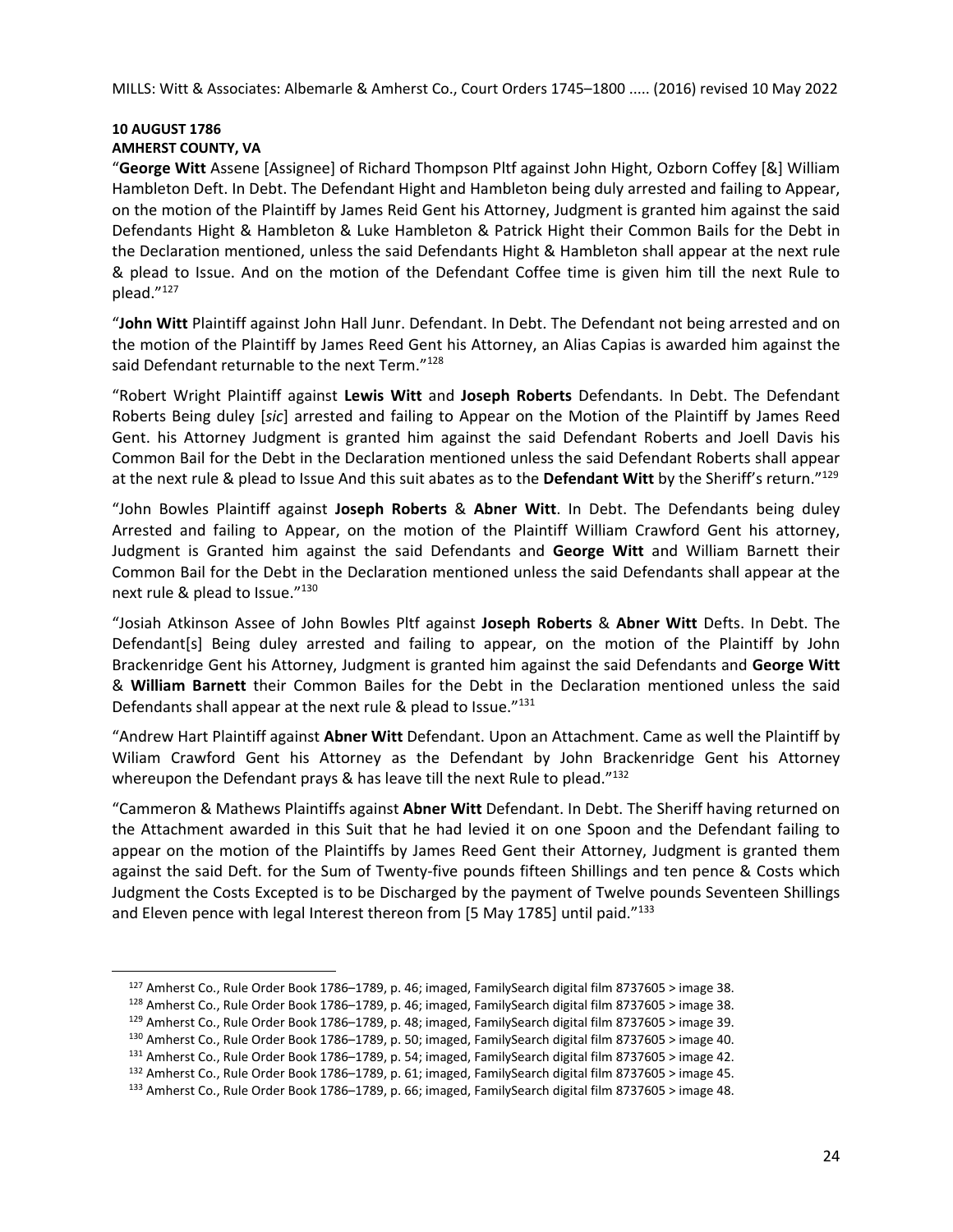# **5 SEPTEMBER 1786**

# **AMHERST COUNTY, VA**

"John Bowles Plaintiff against **Joseph Roberts & Abner Witt** Defendants. In Debt. The Defendants again failing to Appear, On the motion of the Pltf by William Crawford Gent his Attorney, It's Considered that the order of the Tenth of August last is confirmed and that Plaintiff recover against the said Defendants and **George Witt** and William Barnett their Common Bail the Sum of four pounds & Costs to be Dischgd. Except the Costs by the payment of Seventeen pounds four Shillings with legal Interst on Twenty two pounds from [25 December 1784] to [2 February 1785], also Interest on the aforesaid Seventeen pounds four Shillings from the said [2 February 1785] until paid."134

"Josiah Atkinson Assee of John Bowles Plaintiff against **Joseph Roberts** & **Abner Witt** Defendants. In Debt. The defendants against failing to Appear on the motion of the Plaintiff by John Brackenridge Gent his Attorney it's considered that the order of the Tenth of August last be confirmed and that the Plaintiff recover against the said Defendant[s] and **George Witt & William Barnett** their Comon Bail for the sum [of] One Hundred pounds & Costs to be Discharged Except the Costs by the payment of Fifty pounds with legal Interest thereon from [25 December 1785] till paid."<sup>135</sup>

"Andrew Hart Pltf against **Abner Witt** Deft. Upon an Attachment. Came as well the Plaintiff by William Crawford Gent his Attorney as the Defendant by John Brackenridge Gent. his Attorney whereupon the Defendant saith that he hath paid the Debt which the Plaintiff against him hath Complained for. And of that he puts himself upon his Country & the Plaintiff doth the same therefore the trial of the Issue Between them is referred till the Next Term."136

# **2 OCTOBER 1786**

# **AMHERST COUNTY, VA**

"**Abner Witt** acknowledged his two Deeds Indented with the Receipt thereon Indorsed to Joseph Roberts to be his Act and Deed, and ordered to be Recorded."

# COMMENT:

Abner Witt has previously assigned notes due to him (which would have been done at a discount) in order to raise money to pay his debts. He's now selling two pieces of land. Possibly it's a conditional sale to secure Roberts who is being sued with him in the next term of court. Working the deeds will shed more light on this issue.

# **6 NOVEMBER 1786**

# **AMHERST COUNTY, VA**

"John Bowles Pltf against **Joseph Roberds** & **Abner Witt** Deft. In Debt. Came the Plaintiff by William Crawford Gent. his Attorney. Whereupon William Barnett personally appeared and undertook for the Defendants that in Case they Should be Cast in this Suit that they the said Joseph Roberts & **Abner Witt** Should pay the Costs and Consideration of the Court or Render their Bodies to prison in Discha [Almost all the rest of the document is torn.]

"Israil Davis Pltf against **Joseph Roberts** Deft. In Debt." William Barnett also appeared to serve as special bail for Roberts in this case.

"Joseph Dejarnett Pltf against **Joseph Roberts,** Saml. Lackey & John Williamson Defts. In Debt." Again, William Barnett undertook for Joseph and the other defendants.

<sup>&</sup>lt;sup>134</sup> Amherst Co., Rule Order Book 1786–1789, p. 76; imaged, FamilySearch digital film 8737605 > image 53.<br><sup>135</sup> Amherst Co., Rule Order Book 1786–1789, p. 80; imaged, FamilySearch digital film 8737605 > image 55.<br><sup>136</sup> A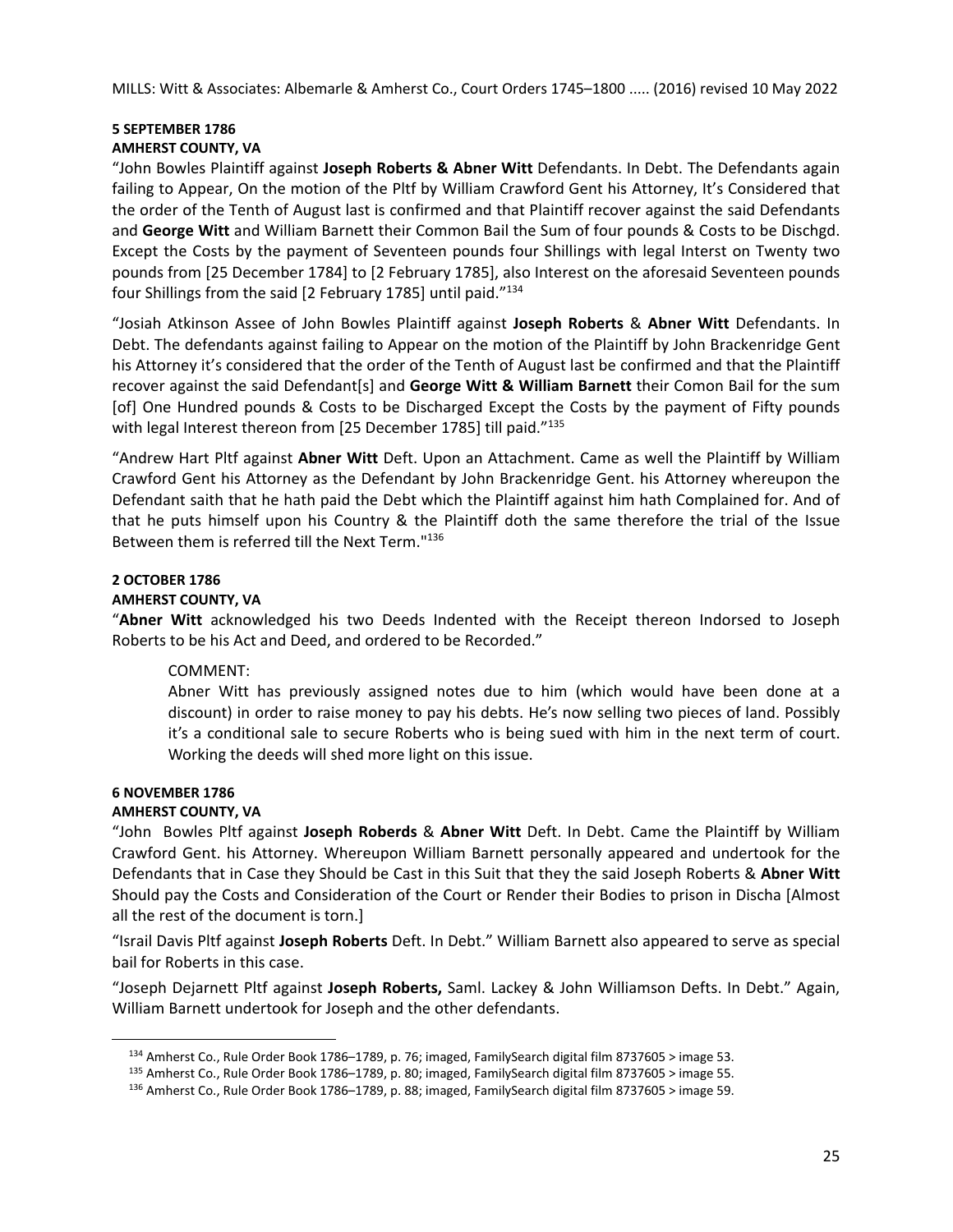"Thomas Powell (Taylor) Pltf against **Joseph Roberts** Deft. In Debt. Again, **William Barnett** appeared to undertake for Roberts.137

"Elias Wills Pltf against **Abner Witt** Deft. In Case. This Suit is Dismissed at the Plaintiffs Costs by Order of the Plaintiffs Attorney."

"On the Motion of John Hardee its Ordered that **Abner Witt** pay to the Said Hardie Three Hundred pounds of Loose Tobacco for his Attendance at this Court Four Days and for Traveling Twice Twenty Five miles from Buckenham County as a witness for him at the Suit of Elias Wills."138

# **9 NOVEMBER 1786**

# **AMHERST COUNTY, VA**

"**George Witt** Assee of Richard F\_\_\_\_, Pltf. against John Hight, Ozborn Coffee & William Hambleton Defts. In Debt. Came the Parties by their Attorneys ... whereupon the Defts. Attorney waves his plea ... & saith that he is not Further Informed ... Therefore [judgment for plaintiff.] $139$ 

# **10 NOVEMBER 1786**

# **AMHERST COUNTY, VA**

"**John Witt** Plaintiff against John Hall Junr. Defendant. In Debt. The Defendant Being duly Arrested and failing to appear, on the motion of the Plaintiff by James Reid Gent. Judgment is granted him against the said Defendant and John Hall Senr. his Common Bail for the Debt in the Declaration mentioned unless the same Defendant shall appear at the Next rule and Plead to Issue."<sup>140</sup>

"William Russell Assee of David Crawford, Sheriff of Amherst County Pltf against **Abner Witt, John Witt, Littleberry Witt, William Witt** and **Benjamin Carpenter** Defs. In Debt. The Defendants not being Arrested, on the Motion of the Plaintiff by James Reed Gent. his Attorney, an Alias Capias is awarded him against the Said Defendants Returnable to the Next Term."<sup>141</sup>

"James Woods Executor of James Woods Deceased, Assee of David Crawford Sheriff of Amherst County Pltf against **Abner Witt, John Witt, Littleberry Witt, William Witt** and **Benjamin Carpenter** Defts. In Debt. The Defendants not being Arrested on the motion of the Plaintiff by James Reed Gent. his Attorney, an Alias Capias is awarded him against the Said Defendants returnable to the Next Term."142

"John Bowles Pltf against **Joseph Roberts** and **Abner Witt** Defts. In Debt. Came as Well the Plaintiff by William Crawford Gent his Attorney as the Defendants by James Reed Gentleman their Attorney, whereupon the Judgment of the Fifth of September Last is Set aside. And the Defendants Saith that they have paid the Debt in the Declaration mentioned and of that they put themselves upon their Country and the Plaintiff doth the same. Therefore the Trial of the Issue between them is referred till the Next Term.143

"Josiah Atkinson Assee of John Bowls Pltf against **Joseph Roberts** and **Abner Witt** Defts. In Debt." Ditto the details of the Bowles case above.<sup>144</sup>

<sup>&</sup>lt;sup>137</sup> Amherst Co., Court Order Book 1784–1787, pp. 569–70; imaged, FamilySearch digital film 7586349 > image 362.<br><sup>138</sup> Amherst Co., Court Order Book 1784–1787, p. 589; imaged, FamilySearch digital film 7586349 > image 38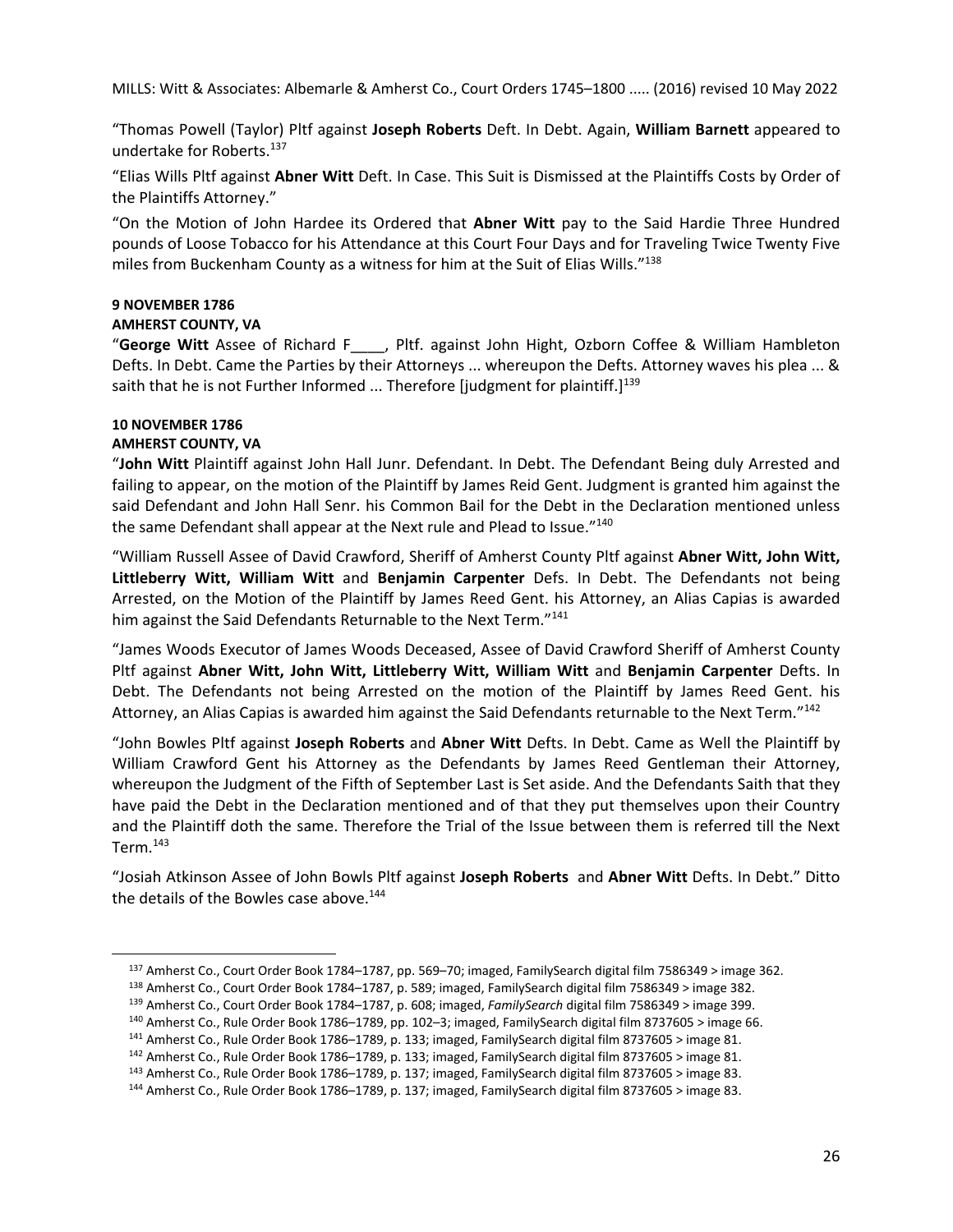# **1 JANUARY 1787**

# **AMHERST COUNTY, VA**

"A Deed Indented with the Receipt thereon Indorsed, from **William Witt** to **Littleberry Witt** was proved by the oaths of Zacharias Bu [torn] **Abney** [*sic*] **Witt** and Da [torn] Witt, Witnesses thereto. Ordered to be Recorded."145

# COMMENT:

There did exist an Abney Whitney in the county, but the fact that two other Witt's appear in this document suggests that Abner Witt was intended.

"A Deed of Trust from **Abner Witt** to **John Witt**, Benjamin Carpenter, **Littlebery Witt** and **William Witt** was proved by the Oath of **David Witt** and Alexander McAlexander And Ordered to be Recorded."146

#### **2 JANUARY 1787 AMHERST COUNTY, VA**

"**John Witt** Pltf against John Hall Jun. Deft. In Debt." Judgment of last 10 November confirmed. Debt for 24 pounds, 10 shillings & costs, to be discharged (costs excepted) by payment of 6 pounds 1 shilling 4 pence with legal interest on 12 pounds 5 shillings from 25 December 1784 ...<sup>147</sup>

# **8 MARCH 1787**

# **AMHERST COUNTY, VA**

"James Brooks Exor of Samuel Woods Dec'd Pltf against Joseas Dodd & **Abner Witt** Deft. In Debt. The Defendant not Being arrested, on the motion of the Pltf by James Reed Gent his Atty an Alias Capias is awarded him against the said Defts Returnable to the Next Term."<sup>148</sup>

"William Russell Assee of David Crawford Sheriff of Amherst County Pltf against **Abner Witt, John Witt, Littleberry Witt, William Witt,** and **Benjamin Carpenter** Defts. In Debt. The Defendants not Being arrested, on the Motion of the Plaintiff by James Reid Gent his Attorney, an Attachment is awarded him against the said Defendants Estate for the Sum of Three Hundred and Ninety three pounds fifteen Shillings and Ten pence & Costs Returnable to the Next Term."

"James Woods, Exr. of James Woods Decd. Assee of David Crawford Sheriff of Amherst County, Pltf. against **Abner Witt, John Witt, Littlebery Witt, William Witt**, and **Benjamin Carpenter** Defts. In Debt. The Defendants not being arrested ..." Same attorney. Same result. Levy against the Witts for 2,260 pounds of Richmond Inspected Crop Tobacco and 2 pounds 6 shillings 6 pence currency, plus costs, returnable to the next term.<sup>149</sup>

## **10 MAY 1787**

# **AMHERST COUNTY, VIRGINIA**

"William Russell Assee of David Crawford Sheriff of Amherst County Pltf against **Abner Witt, John Witt, Littleberry Witt, William Witt** & **Benjamin Carpenter**, Deft. In Debt. Came the Plaintiff by James Reid his Attorney And the Sheriff haveing Returned on the Attachment awarded in this Suit that he had Levied it on one Negroe Boy, Two Horses, and about Four Hundred Pounds of Loose Tobacco, the Property of the Defendant Benjamin Carpenter & One Spoon, the property of the Defendant **John Witt** and that the

<sup>&</sup>lt;sup>145</sup> Amherst Co., Court Order Book 1784–1787, p. 626; imaged, FamilySearch digital film 7586349 > image 411.<br><sup>146</sup> Amherst Co., Court Order Book 1784–1787, p. 628; imaged, FamilySearch digital film 7586349 > image 412.<br><sup></sup>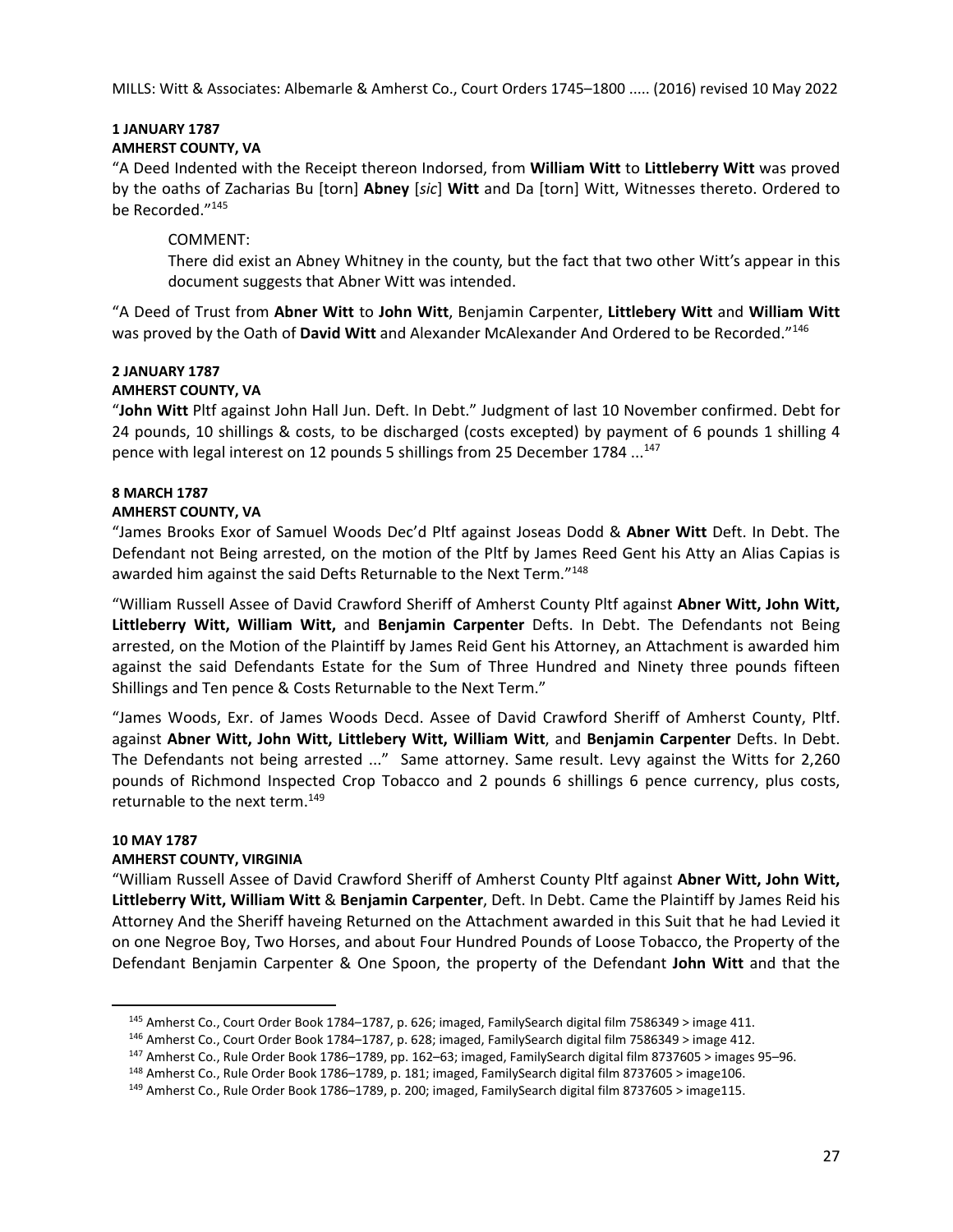**other Defendants had no goods & chattles within his Bailiwick** whereof he could Levy the said Attachments. And the Defendants Benjamin Carpenter and **John Witt** failing to appear on the motion of the Plaintiff by his Attorney aforesaid Judgment is granted him against the said Defts. for the Sum of" 393£ 15s 10p and Costs. "But this Judgment the Costs Excepted) is to be Discharged by the payment of" 196£ 17s & 11p with Legal Interest from 7 July 1786 until paid. "And It is Ordered that the Sheriff Expose to public Sale for Ready Money the aforesaid Attachd. Effects And out of the Money arrissing from the Sale thereof to pay to the Plaintiff the aforesaid Judgment And the Ballance if any remaining to Retain in his hands. And On the Motion of the Plaintiff by his Attorney aforesaid an alias Attachment is awarded him against the Defts. **Abner Witt, Littlebery Witt** & **William Witts** Estates for the Sum of" 393£ 15s 10p and costs, returnable to the next term.

"James Woods Executor of James Woods Deceased, Assee of David Crawford Sheriff of Amherst County Pltf against **Abner Witt John Witt Littleberry Witt William Witt & Benjamin Carpenter** Deft. In Debt. Came the Plaintiff by James Reed Gent his Attorney, And the Sheriff haveing Returned in the Attachment awarded in this Suit that he had Levied it on One Negro Boy, Two Horses, and about Four Hundred pounds of Loose Tobacco, the property of the Defendant Benjamin Carpenter, and one Spoon the property of the Defendant **John Witt** And that the Other Defendants had no goods & Chattle within his bailiwick ..." Same issues as above. Debt for 2264£ Richmond Inspected Crop Tobacco and 2£ 3s 3p. Debt to be discharged by paying half, etc., all the provisions above.<sup>150</sup>

"Richard Perkins Assee of **William Witt** Pltf against Henry Smith & John Watkins Defts. In Debt.151

# COMMENT:

William Witt would have been holding a note against Smith, which he apparently assigned to Perkins (i.e., sold at discount in order to get cash to pay his bills or else gave to Perkins in lieu of money he owed Perkins).

"Benjamin Carpenter Assee of **Abner Witt** Pltf against William Forbes Deft. On a Petition. The Defendant not being Warned, On the Motion of the Plaintiff an alias summons is awarded him against the said defendant returnable to the Next Term.<sup>152</sup>

# COMMENT:

Again, one of the Witts has signed over to a debtor, a note or account they are holding against someone else.

# **6 AUGUST 1787 AMHERST COUNTY, VA**

"William Russell Assee of David Crawford Sheriff of Amherst County Pltf against **Abner Witt, John Witt, Littleberry Witt, William Witt** and **Benjamin Carpenter** Defts. In Debt. Came the Plaintiff by James Reed Gent his Attorney, Whereupon **George Witt**, John Clarke, Thomas H. Tolbot, Moses Hughs, and Davie Clarke personally appeared in court and undertook for the Defendants that in Case they should be Cast in this Action [etc]."<sup>153</sup>

# **7 AUGUST 1787 AMHERST COUNTY, VA**

<sup>150</sup> Amherst Co., Rule Order Book 1786–1789, pp. 242–43; imaged, FamilySearch digital film 8737605 > images 138–39.<br><sup>151</sup> Amherst Co., Rule Order Book 1786–1789, p. 253; imaged, FamilySearch digital film 8737605 > image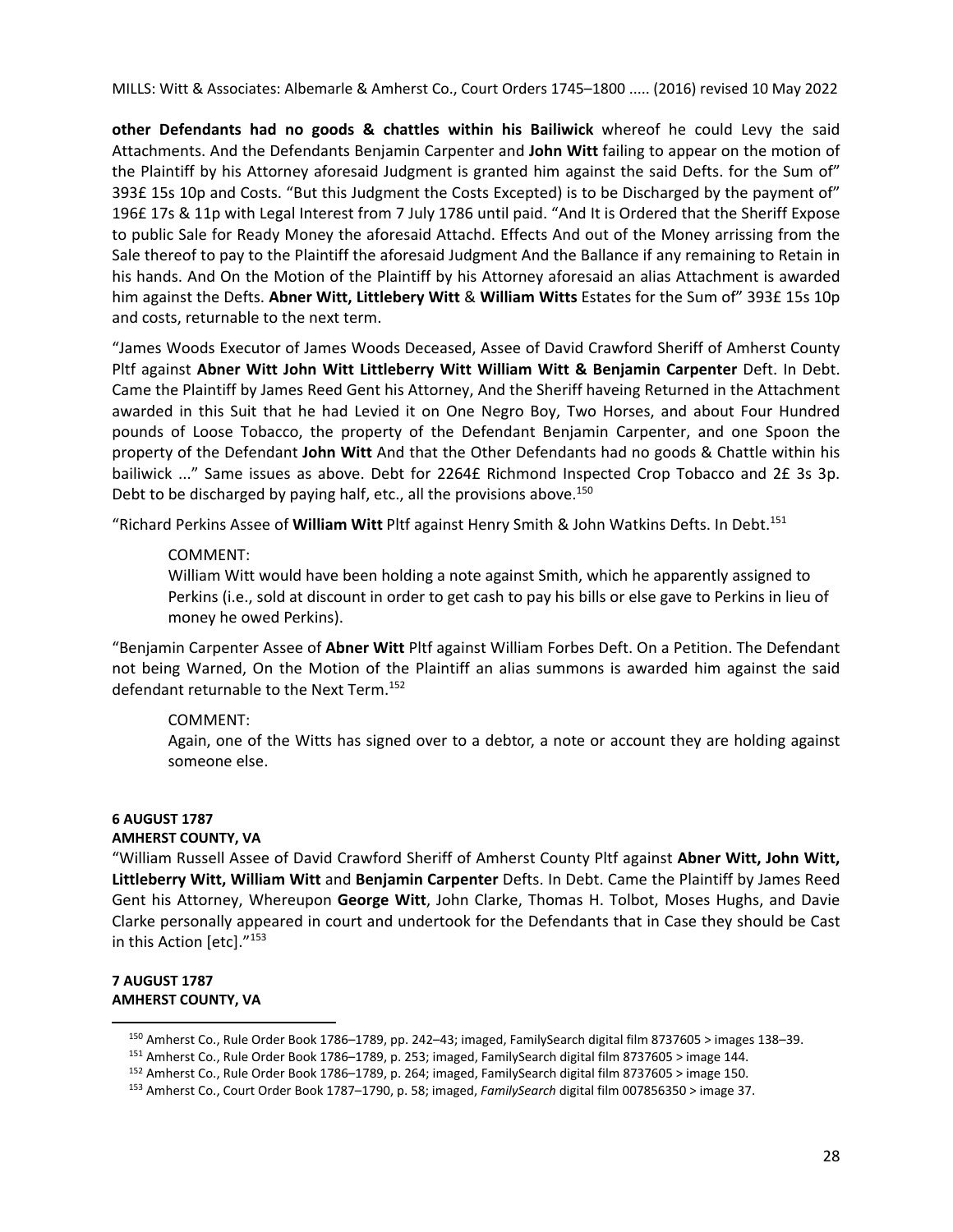"Andrew Hart Pltff against **Abner Witt** Deft. Upon an Attachment. This Attachment is Dismissed at the Defendant's Costs by Consent of Parties."154

"John Bowles Pltf against Joseph Roberds & **Abner Witt**. In Debt. Came the parties by their Attorneys aforesaid whereupon the Defendants' Attorney waves his plea by him heretofore pled and saith that he is not further informed What Defence to make, Therefore It is Considered that the Plaintiff Recover against the said Defendants the Sum of Forty four Pounds and also for his Costs by him about his Suit in this Behalf Expended. But this judgment the Costs Excepted is to be Discharged by the payment of Seventeen Pounds four Shillings with Legal Interest on Twenty two Pounds from [21 December 1784] to [22 February 1785] also Interest on the aforesaid Sum of Seventeen Pounds four Shillings from the aforesaid [2 February 1785] till paid."155

## **9 AUGUST 1787**

#### **AMHERST COUNTY, VA**

"William Russell Assee of David Crawford, Sheriff of Amherst County, Plaintiff, against **Abner Witt, John Witt, Littleberry Witt, William Witt** and **Benjamin Carpenter.** Came as well the Plaintif by James Reid Gent. his Attorney as the Defendants in their proper persons whereupon the Defendants says [*sic*] they have paid the Debt in the Declaration mentioned and of that they puts [*sic*] themselves upon their Country and the Plaintiff doth the same, therefore the Trial of the Issue between them is refered till the next Term."156

"John Guerrant Pltf against **John Witt** and Thomas Talbot Deft. In Debt. The Defendant **Witt** being arrested and failing to appear, on the motion of the Plaintiff by John Nicholas Gent his Attorney, Judgment is granted him against the said Defendant Witt and **Elisha Will** his Common Bail for the Debt in the Declaration mentioned unless the said Defendant shall appear at the next Rule and Plead to Issue. The Defendant Talbot not being arrested, on the motion of the Plaintiff by his Attorney aforesd. an Alias Capias is awarded him against the said Defendant Talbert Returnable to the next Term."157

#### **4 SEPTEMBER 1787**

## **AMHERST COUNTY, VIRGINIA**

"John Guerrant Pltf against **John Witt** Deft. In Debt. The Defendant again failing to appear, On the motion of the Plaintiff by John Nicholas Gent his Attorney, The Order of the Ninth of August last is Confirmed and that the Plaintiff recover against the said Defendant and **Ellisha Will** his Common Bail the Sum of Twelve pounds."<sup>158</sup>

# **1 OCTOBER 1787**

# **AMHERST COUNTY, VA**

"**Joseph Roberts** Acknowledged his Deed Indented to Clough Skelton to be his Act and Deed and Ordered to be Recorded."159

# **NOVEMBER 1787**

#### **AMHERST COUNTY, VA**

"James Woods Exor of James Woods Dec'd, Assee of David Crawford Sheriff of Amherst County Pltf

<sup>&</sup>lt;sup>154</sup> Amherst Co., Court Order Book 1787–1790, p. 79; imaged, *FamilySearch* digital film 007856350 > image 48.<br><sup>155</sup> Amherst Co., Court Order Book 1787–1790, p. 86; imaged, *FamilySearch* digital film 007856350 > image 5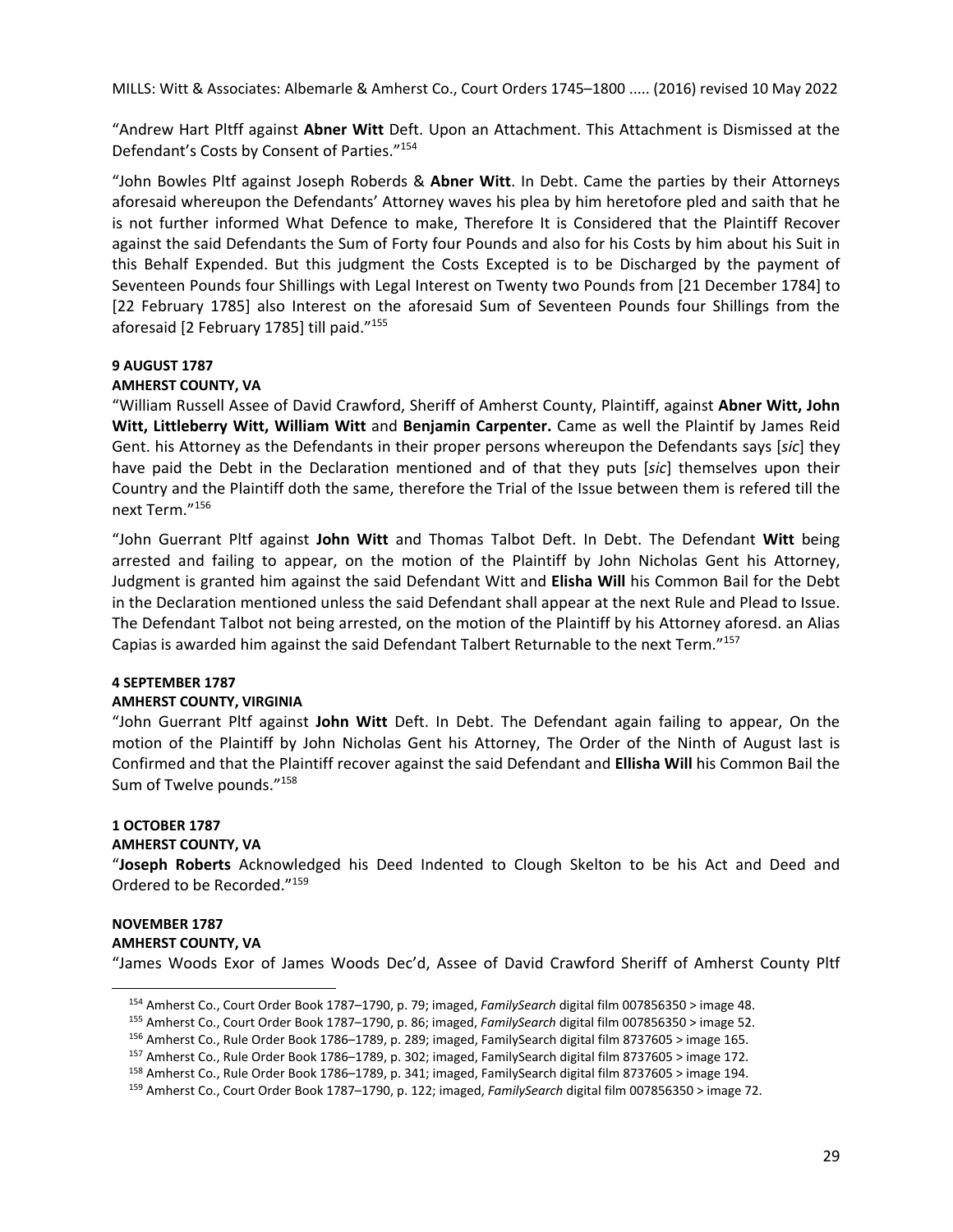against **Abner Witt, John Witt, Littleberry Witt, William Witt** and **Benjamin Carpenter** Defts. In Debt. Came the Plaintiff by James Reid Gent his Attorney, Whereupon the Judgment of the Tenth of May last is set aside and to be tried by a Jury and the Shriff haveing returned on the Alias Attachment awarded in this Suit against **Abner Witt, Littleberry Witt & William Witt** that he had Levyed it on one Spoon, the Goods & Chattles of **Littleberry Witt**. Whereupon Judgment is granted the Plaintiff against the said Defendant Littleberry the Debt in the Declaration mentioned to be Assertained by a Jury at the next Term. And a Plurias Attach is awarded the Plaintiff against the said Defendants **Abner & William** for the Sum of [2260] pounds of Richmond Inspected Crop Tobacco & two pounds six Shillings & Six pence & Costs returnable to the next Term."160

# **4 MARCH 1788**

# **AMHERST COUNTY, VA**

"**George Witt** Pltf against John Lancaster and John Campbell Wagr [waggoner] Deft. On a Replevey Bond. It appearing on Affidavit that the Deft. hath had Legal notice, on the motion of the Pltf by James Reid Gent. his Attorney Execution is awarded him against the said Defts for the Sum of Six pounds five Shillings and Eleven pence, and Costs, to be Discharged by the payment of Three pounds two shillings and Eleven pence with legal Interest thereon from [21 February 1787] till paid."161

# **5 MARCH 1788**

## **AMHERST COUNTY, VA**

"**William Witt** Pltf against John Clarkson Junr. Deft. In Case. Came the Plaintiff by John Breckenridge Gent. his Attorney. The Defendant not being arrested, a Plurias Capias is awarded the Plaintiff against the said Defendant Returnable to the next Term."<sup>162</sup>

"James Woods Exor James Woods Dec'd, Assee David Crawford Sheriff Pltf against **Abner Witt** & **William Witt**. In Debt. Came the Plaintiff by James Reid Gent. his Attorney. The Sheriff's having Return'd on the Plurias Attachment awarded in this Suit that he had Levyed it on the Goods and Chattles of **William Witt, Aber** [*sic*] **Witt** no Inhabitant. Judgment is granted the Plaintiff against the said Defendant **William Witt** for the Debt in the Decleration mentioned To be Assertain'd by an Enquiery thereof by a Jury at the next Term."163

COMMENT:

- This record dates the removal of Abner Witt [Jr.] from the county between 9 August 1787 (when he and the other Witts appeared in court "in their proper persons" for the case Russell v. Witt) and this day 5 March 1788.
- It is likely that the move occurred about October 1787, when the Sheriff levied on John Witt and stated the others had nothing to levy upon (see 8 November 1787 hearing, Woods vs. Witt). The sheriff did not state then, as he does now, that Abner was "no inhabitant."
- By 16 June 1794, **Abner Witt** had settled in "Knox Co. and territory South of Ohio River" (Tennessee) when Jas. Littrell, acting as attorney for Abner, sold Jos. Roberts three tracts of land: one on N branch Davis, a second of 99 acres formerly that of Jno. Key, joining himself; and a third of 35 acres, formerly that of Jno. Craighead.<sup>164</sup>

<sup>&</sup>lt;sup>160</sup> Amherst Co., Rule Order Book 1786–1789, p. 367; imaged, FamilySearch digital film 8737605 > image 208.<br><sup>161</sup> Amherst Co., Court Order Book 1787–1790, p. 191; imaged, *FamilySearch* digital film 007856350 > image109.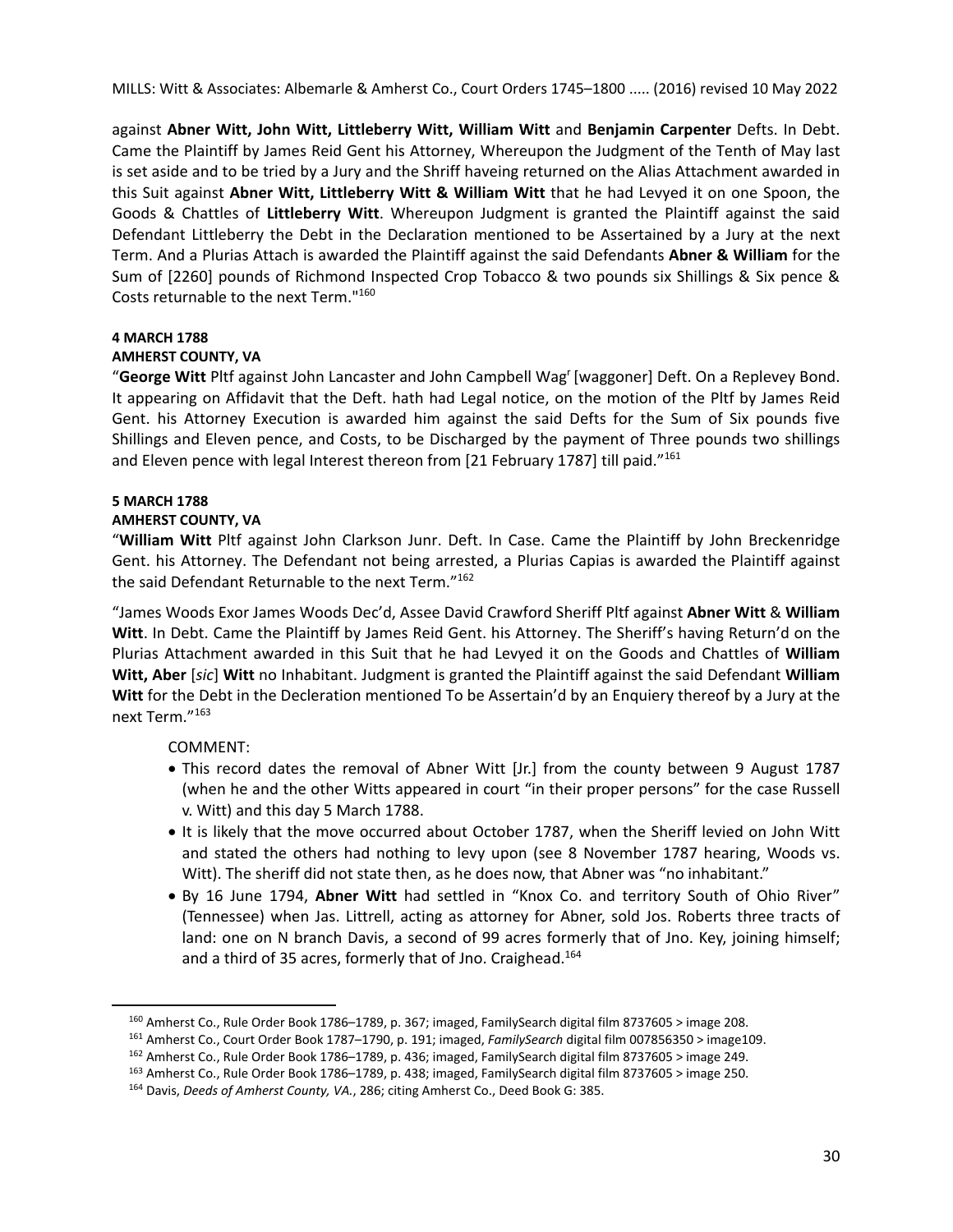# **7 APRIL 1788**

# **AMHERST COUNTY, VA**

"On the Petition of Samuel Reid, James Woods, **John Witt**, Thomas Henley Talbert and Nathaniel Clark or any three of them they being first Sworn are appointed to View the Old and present Road from the River below Mrs. Ayres's to the River below Samuel Reids and to View a new way for a Road from and to the same place, and Report to this County Court the Conveniences and Inconveniencies that may attend the said Roads, and the proprietors names of the Land thro which the new Road may Run, and whether they Consent the new Road may Run they [their] way you shall View and mark."165

# **9 APRIL 1788**

# **AMHERST COUNTY, VA**

"David Simpson Pltf against David Clark Deft. In Debt. Came the Plaintiff by James Reid Gent. his Attorney, and the Defendant again failing to appear, the Order of the fifth of March Last is Confirmed and that the Plaintif recover against the said Deft. and **John Witt,** his Common Bail the Sum of Eight pounds Sixteen Shillings and Eight pence and Costs, to be Discharged (Except the Costs) by the payment of four pounds, Eighteen Shillings and one penny with Legal Interest thereon from [12 April 1787], till paid."166

## **5 MAY 1788**

# **AMHERST COUNTY, VA**

**David Witt** and **Littleberry Witt** were among 50 or so men charged by the Grand Jury with not attending the election and not voting.<sup>167</sup>

## **7 MAY 1788**

# **AMHERST COUNTY, VA**

"James Brooks Executor of Samuel Woods Dec'd Pltf against Joseas Dodd & **Abner Witt** Defts. In Debt. Came as well the Plaintiff by James Reed Gent. his attorney, as the Defts by John Breckenridge Gent. their Attorney, Whereupon the Defendants Attorney waves his plea by him heretofore plead, and saith that he is not further iformed [*sic*] what Defence to make. Therefore it is Considered that the Plaintiff recovered [*sic*] against the said Defendants the Sum of One Hundred and Twenty pounds the Debt in the Declaration mentioned and also his Costs in this behalf Expended, But this Judgment (the Costs excepted) is to be Discharged by the payment of Sixty pounds with Legal Interest thereon from [2 January 1786] till paid."<sup>168</sup>

## **8 MAY 1788**

## **AMHERST COUNTY, VA**

"James Litterell Pltf against **Abner Witt** Deft. On an Attachment. This Suit is Continued till the next Term for the Garnishee [Witt]."

"Richard Perkins Assignee of **William Witt** Pltf against Richard Litterell and **John Witt** Defts. On a Petition by Note. The Defendants being dully Warned and failing to appear, On the Motion of the Plaintiff by James Reed Gent. his Attorney, Judgment is granted him against the said Defendants for the Sum of Three pounds ten Shillings and Costs. But this Judgment (the Costs Excepted) is to be Discharged by the payment of One pound fifteen Shillings with legal Interest thereon from [6 October 1786] till

<sup>&</sup>lt;sup>165</sup> Amherst Co., Court Order Book 1787–1790, p. 197; imaged, *FamilySearch* digital film 007856350 > image 112.<br><sup>166</sup> Amherst Co., Rule Order Book 1786–1789, p. 456; imaged, *FamilySearch* digital film 8737605 > image 2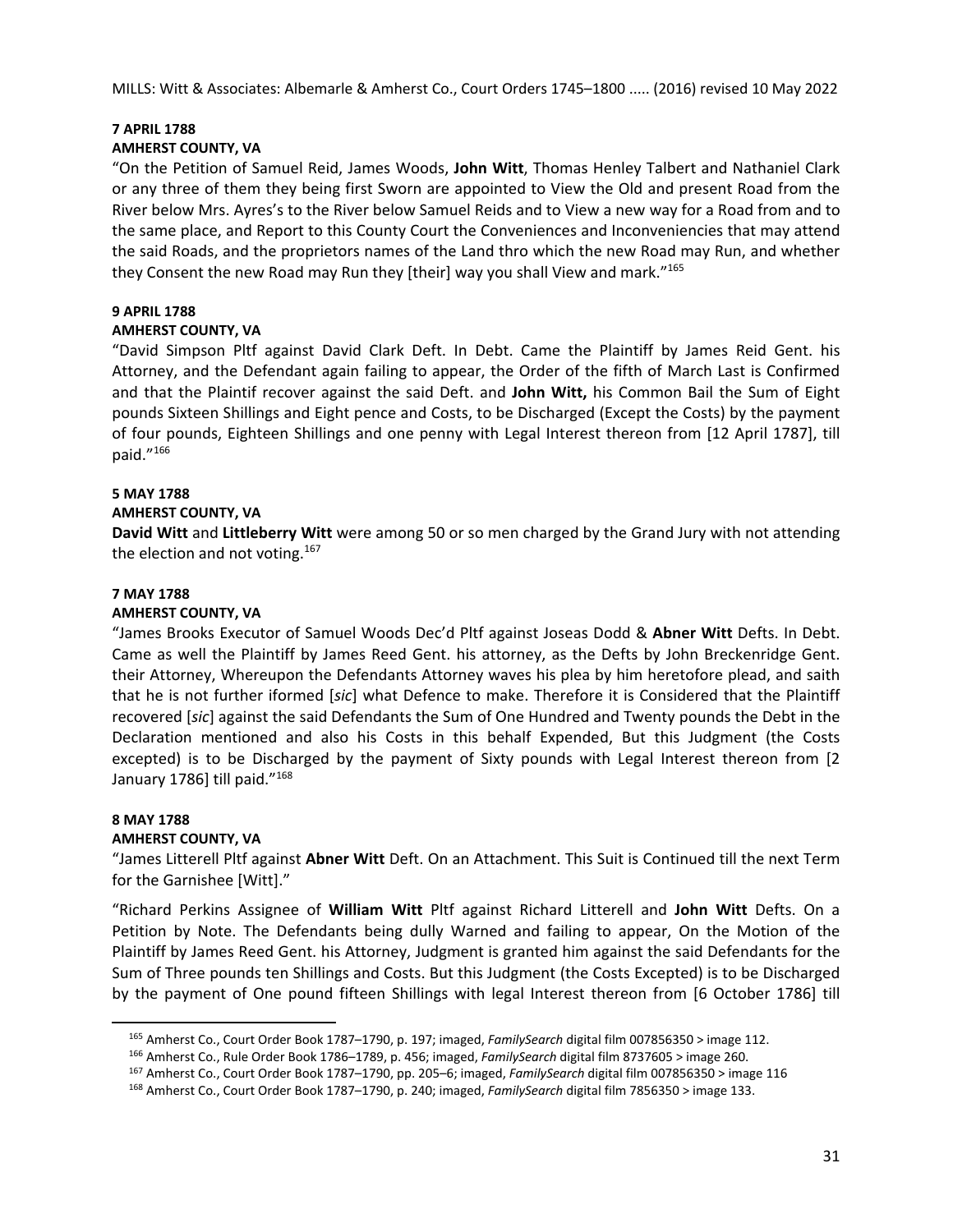## paid."169

"The Petition brought by Benjamin Carpenter, Assignee [of] **Abner Witt** against William Forbes is Continued between the Parties till the next Term."170

#### **MAY TERM 1788**

#### **AMHERST COUNTY, VA**

William Walton is appointed foreman of the grand jury that charges about 50 men in the county with "not attending the Election and Voting According to Law." All are summoned to appear at the next term of court. Among those charged are **Littlebery Witt,** Colonel Christian, John and Isaac Tinsley, Smith Tandy. $171$ 

#### **8 JULY 1788**

#### **AMHERST COUNTY, VA**

"**William Witt** Pltf against John Clarkson Deft. In Case. Came the Plaintiff by John Breckenridge Gent. his Attorney, and the Defendant not being arrested, a Plurias Capias is awarded him against the said Deft. Returnable to the next Term."172

# **4 AUGUST 1788**

## **AMHERST COUNTY, VA**

"James Woods, Exor of James Woods Dec'd, Assignee of David Crawford Sheriff of Amherst County Pltf against **Abner Witt, John Witt, Littleberry Witt, William Witt** and Benjamin Carpenter, Defts. In Debt. This Suit is Dismissed at the Defendants Costs."<sup>173</sup>

"William Russell Assignee of David Crawford sheriff of Amherst County Pltf against **Abner Witt, John Witt, Littleberry Witt, William Witt** and Benjamin Carpenter, Defts. In Debt. This Suit is Continued till the next Term, between the Parties."174

## **7 AUGUST 1788**

## **AMHERST COUNTY, VA**

"Robert Hart Surviving Partner of Hart and Marshall Pltf against John Hall, Bartlett Fitzjarrell & Osbon Coffee Defts. In Debt. Came the Plaintiff by William Crawford Gent. his Attorney, and the Defts. Hall and Coffee being duly arrested and failing to appear, order is granted the Pltfs against the said Defendants Holland Coffee and William Coffee Bail for Coffee and **John Witt** Common Bail for Hall for the Debt in the Decleration mentioned, Unless the said Defendants shall appear at the next rule and Plead to Issue. And the Defendant Fitzjarrell not being arrested an Alias Capias is awarded the Plaintiff against the said Defendant Fitzjarrell returnable to the next Term."175

# COMMENT:

Judgment 2 September 1788 against defendants John Hall, Osbon Coffee, and their common bails William Coffee and **John Witt**, none of whom appeared in court.44 pounds.176

<sup>&</sup>lt;sup>169</sup> Amherst Co., Court Order Book 1787–1790, pp. 250, 254; imaged, *FamilySearch* digital film 7856350 > images 138–39.<br><sup>170</sup> Amherst Co., Court Order Book 1787–1790, pp. 256; imaged, *FamilySearch* digital film 7856350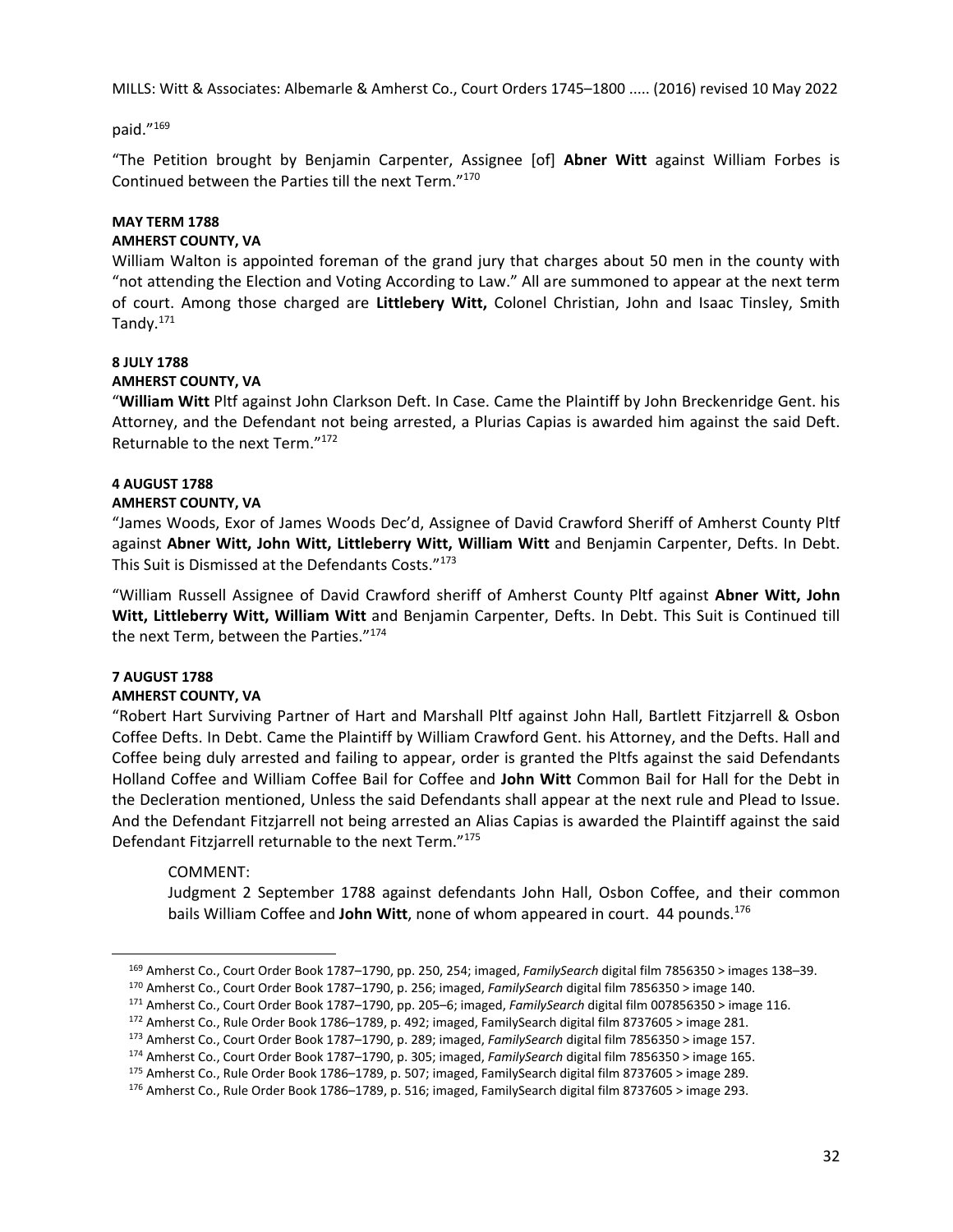"Irving Galt & Compy Pltfs against **Richard Litterell** Deft. In Debt. Came the Plaintiffs by William Crawford Gent. their Attorney And the Defendant being duly Arrested and failing to appear, Order is granted the Plaintiffs against the said Defendant and **John Witt** his Common Bail for the Debt in the Decleration mentioned, Unless the said Defendant shall appear at the next rule and plead to Issue."<sup>177</sup>

# COMMENT:

Judgment 2 September 1788 against Literrell/Litterall and **John Witt**, after Litterall failed to appear in court. 55pds. 13s, 11p, plus costs. To be discharged (costs excepted) by payment of 27pds 16s 11p with legal interest from 1 January 1787 till paid.<sup>178</sup>

Richard Litterell (like Joseph Roberts, another co-signer for the Witts) also did business with, the mercantile firm Thompson & Teas—a firm in the neighborhood of the Waltons and Lavenders. In September court 1788, amid T&T's suits against former customers, Richard Litterell deeded land to the firm.179

"**William Witt** Pltf against John Clarkson Deft. In Case. This Suit is Dismissed being agreed, by the note from the Plaintiff."180

## **5 NOVEMBER 1788**

#### **AMHERST COUNTY, VA**

"James Woods Exor James Woods Dec'd Assee David Crawford Sheriff of Amherst County, Pltf. against **William Witt** Deft. In Debt. By Consent of Parties this Suit is Continued till the next Term."181

#### **NOVEMBER 1788—MARCH 1789**

# **AMHERST COUNTY, VA**

#### Court action

"Referrences from November 1788 to March Court 1789. ... Daniel Harvie vs. George Lee & **John Witt** Debt. Com. Order vs. Defts & Bail / Same for Spy & Costs."182

# **2 MARCH 1789**

# **AMHERST COUNTY, VA**

"Commonwealth Pltf against **John Witt.** Presentment of the Grand Jury for not keeping of the Road in repair. Came the Plaintiff by William Crawford Gent. his Attorney Whereupon the Defendant not being Summoned an Alias Summons is awarded him [the plaintiff] against the said Defendant returnable to the next Term."183

#### **3 MARCH 1789 AMHERST COUNTY, VA**

"Benjamin Carpenter Assee [of] **Abner Witt** Pltf against Edward Houchin Deft. On a Petition by Note. The Defendant being duly warned, and failing to appear, On the Motion of the Plaintiff by James Reed Gent. his attorney, judgment is granted him against the said Defendant for the Sum of Two pounds five Shillings with Legal Interest thereon from [1 November 1786] till paid. And also his Costs by him in this

<sup>&</sup>lt;sup>177</sup> Amherst Co., Rule Order Book 1786–1789, p. 515; imaged, FamilySearch digital film 8737605 > image 293.<br><sup>178</sup> Amherst Co., Rule Order Book 1786–1789, p. 540; imaged, FamilySearch digital film 8737605 > image 305.<br><sup>17</sup>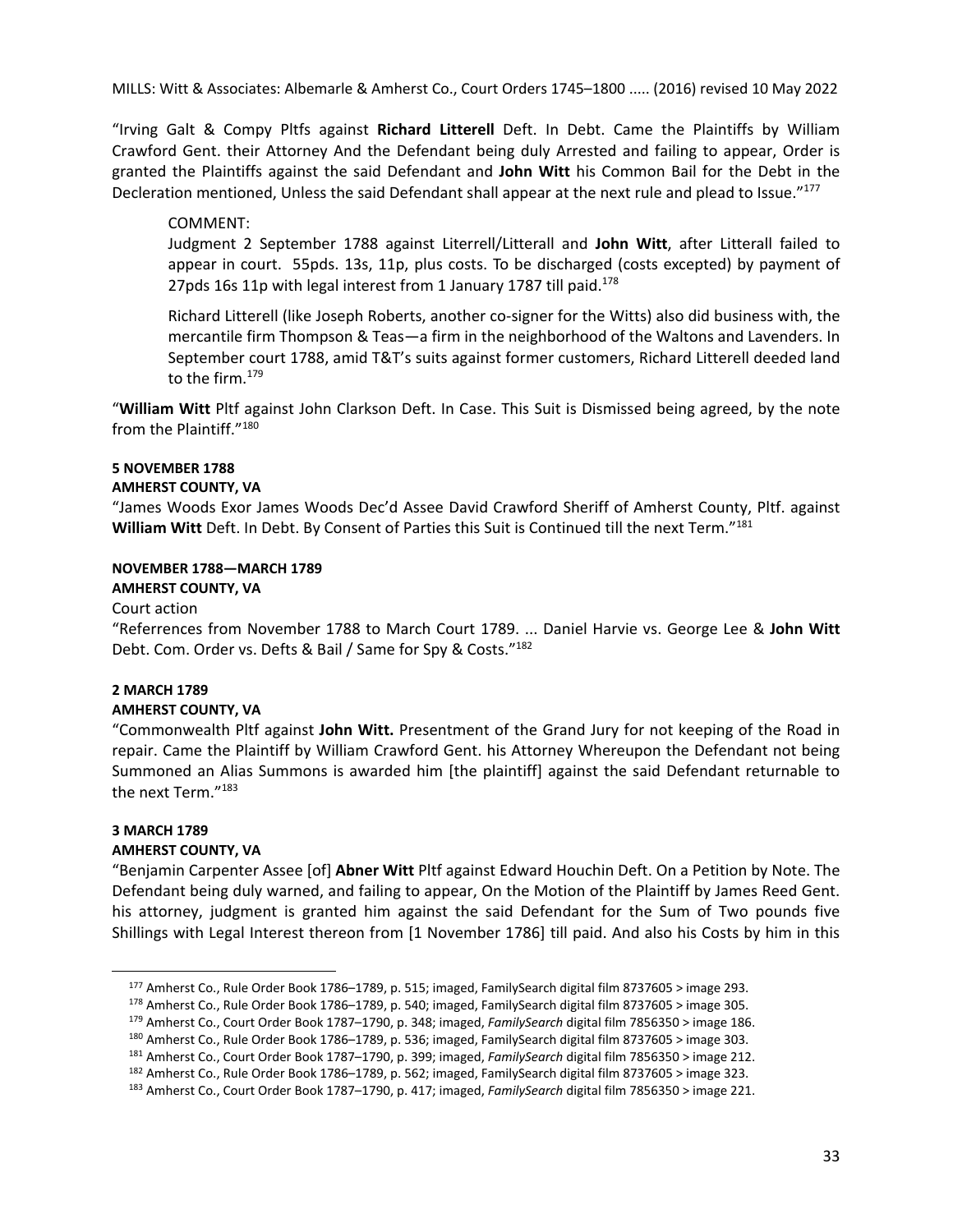behalf expended."184

#### **4 MAY 1789 AMHERST COUNTY, VA**

"The Presentment of the Grand Jury against the Surveyor of the Road from Doak's Gap to **John Witts** is Dismissed."185

COMMENT:

John Witt Jr. is still in the county as a landowner.

"James Woods Exor of James Woods Dec'd Assee of David Crawford sheriff of Amherst County Pltf against **William Witt** Deft. In Debt. By Consent of parties this Suit is dismissed at the Defendants Costs."186

# **MAY-AUGUST 1789**

#### **AMHERST COUNTY, VA**

"From May to August Court 1789 ... Richard Perkins Assee **William Witt** vs. Henry Smith. Debt. Ruled to plead. Judgment for want of a plea."187

## COMMENT:

No further Witts in this volume. No further volume in this rule-book series until well into the 1800s.

# **1 JUNE 1789**

# **AMHERST COUNTY, VA**

"A Deed Indented from John Herd & Mary Heard [*sic*] his Wife to **George Witt, John Witt**, and Josiah Dodd and the Receipt thereon Indorsed was proved by the Oath of William Litterell, Jessee Baber, and John Litterell Witnesses thereto, and Ordered to be Recorded."<sup>188</sup>

"**John Witt** acknowledged his Deed Indented to Clough Shelton to be his Act and Deed, and Ordered to be Recorded."189

## **3 AUGUST 1789**

#### **AMHERST COUNTY, VA**

"Irving Gatt & Compy Pltfs against Josiah Dodd Deft. In Debt. Came the Plaintiffs by William Crawford Gent. their Attorney, Whereupon **Elisha Witt** personally appeared in Court and Undertook for the Defendant that in Case he should be Cast in the said Action that he the said Defendant should pay the Costs and Condemnation of the Court or render his Body to prison in Discharge thereof or that he the said Elisha Witt would pay the Costs and Condemnation for him."

**Elisha Witt** and **John Witt** served on the petit jury this term.190

#### **6 OCTOBER 1789 AMHERST COUNTY, VA**

<sup>&</sup>lt;sup>184</sup> Amherst Co., Court Order Book 1787–1790, p. 435; imaged, *FamilySearch* digital film 7856350 > image 230.<br><sup>185</sup> Amherst Co., Court Order Book 1787–1790, p. 471; imaged, *FamilySearch* digital film 7856350 > image 24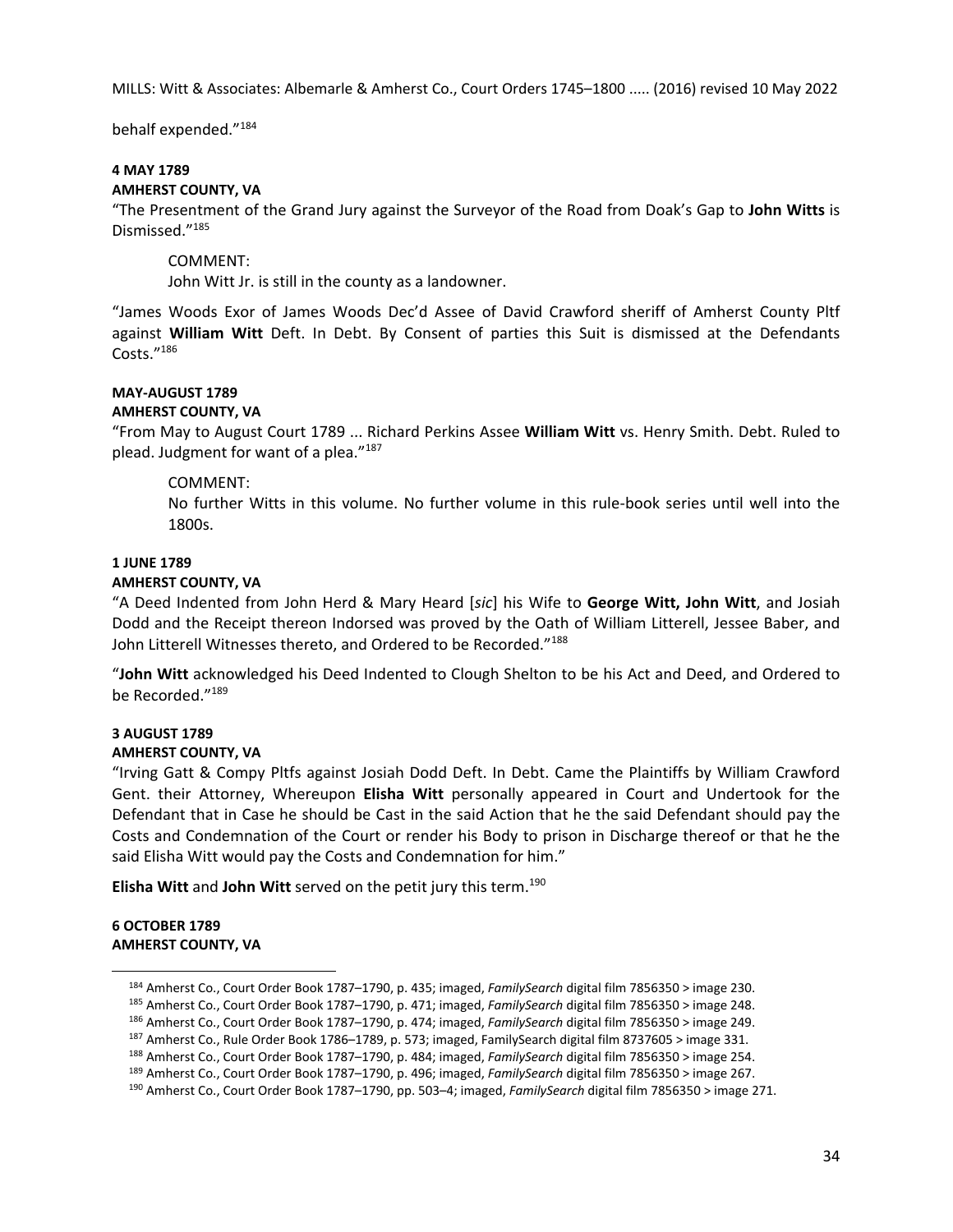**"George Witt** Pltf against David Clark Deft. On a Petition by Penal Bill. The Defendant being duly Warn'd and failing to appear, On the motion of the Plaintiff by James Reed Gent. his attorney, Judgement is granted him against the said Defendant for the Sum of Three pounds four Shillings and Costs, To be Discharged (Except the Costs) by the payment of One Pound twelve Shillings with Legal Interest thereon from [1 October 1785] till paid."<sup>191</sup>

"James Litterell Pltf against **Abner Witt** Deft. Upon an Attachment. This Suit is Continued between the parties till the next Term."

"Benjamin Carpenter Assee of **Abner Witt** Pltf against William Forbus, Deft. On a petition by Note. The Defendant being duly Warn'd and failing to appear, On the Motion of the Plaintiff by James Reed Gent. his Attorney, Judgment is granted him against the said Defendant for the Sum of Four hundred pounds of Good sound Leaf Tobacco with Legal Interest thereon from" 1 November 1786 'till paid. And also his Costs by him about his Suit in this behalf expended."192

## **3 NOVEMBER 1789**

## **AMHERST COUNTY, VA**

"William Russell Assignee of David Crawford Sheriff of Amherst County Pltf against **Abner Witt, John Witt, Littleberry Witt, William Witt,** and Benjamin Carpenter, Defts. In Debt. By Consent of Parties this Suit is Dismissed at the Defendants' Costs."193

# **1 MARCH 1790 AMHERST COUNTY, VA David Witt** and **Littleberry Witt** serve on petit jury.

# **5 APRIL 1790**

## **AMHERST COUNTY, VA**

"**John Witt** Acknowledged his Deed Indented to **William Witt** also the Receipt thereon Indorsed to be his Act and Deed and Ordered to be Recorded."

"**John Witt** Acknowledged his Deed Indented to William Abney, also the Receipt thereon Indorsed to be his Act and Deed, and Ordered to be Recorded."<sup>194</sup>

#### **7 JUNE 1790 AMHERST COUNTY, VA**

"**John Witt** Acknowledged his Deed Indented to Clough Shelton also the Memorandum and receipt thereon Indorsed to be his Act and Deed, and ordered to be Recorded."195

# **1 NOVEMBER 1790 AMHERST COUNTY, VA**

"A Grand jury for the Body of the County, to wit, William Walton, Foreman, Joseph Penn … **John Witt** … returned with the following Presentments." Items include: "Philip Thurmond Junr for living in Adultery with Virgin [*sic*] Taylor within two months last past on the information of Unity Evans." 196

<sup>&</sup>lt;sup>191</sup> Amherst Co., Court Order Book 1787–1790, p. 546; imaged, *FamilySearch* digital film 7856350 > image 293.<br><sup>192</sup> Amherst Co., Court Order Book 1787–1790, p. 551; imaged, *FamilySearch* digital film 7856350 > image 29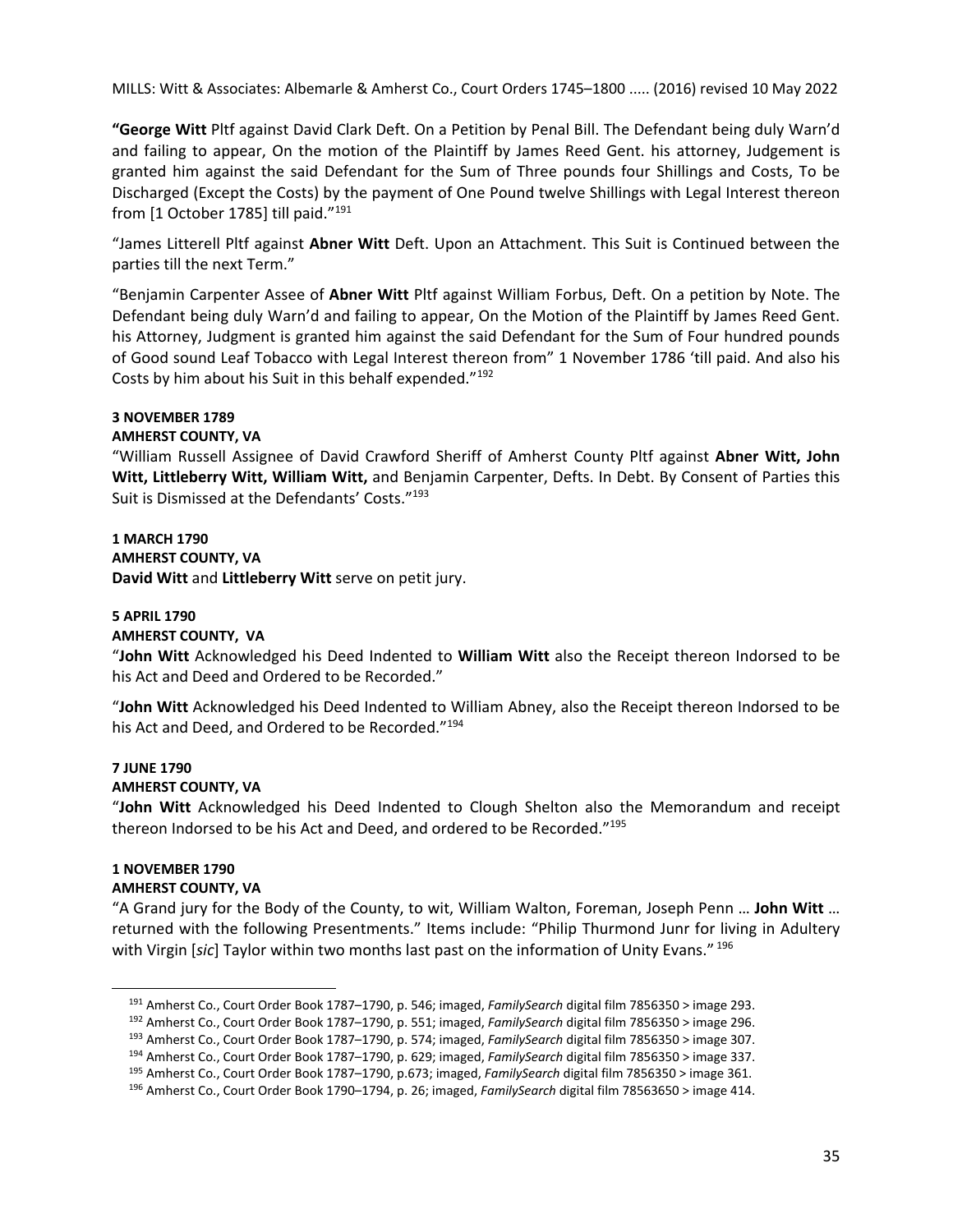# **3 NOVEMBER 1790 AMHERST COUNTY, VA**

"On the Motion of **Littleberry Witt**, Its Ordered that **James Litterell** pay to the said Witt Seventy five pounds of Grose Tobacco for his Attendance at this County Court three Days as a Witness for him at the Suit of Irving Galt & Co."

"On the Motion of **Benjamin Carpenter**, It's Ordered that **James Litterell** pay to the said Carpenter Seventy five pounds of Groce Tobacco for his Attendance at this County Court three Days as a Witness for him at the Suit of Irving Galt & Co."

"On the Motion of **David Witt**, It's Ordered that **James Literell** pay to the said Witt Seventy five pounds of Groce Tobacco for his Attendance at this County Court three Days as a Witness for him at the Suit of Irving Gatt & Compy."197

"On the Motion of **William Litterell**, It's Ordered that **James Literell** pay to the said William Litterell Seventy five pounds of Groce Tobacco for his Attendance at this County Court three Days as a Witness for him at the Suit of Irving Gatt & Compy.<sup>198</sup>

# **7 FEBRUARY 1791**

# **AMHERST COUNTY, VA**

"James Brooks Acknowledged his Deed Indented to **David Witt** to be his Act and Deed, and Ordered to be Recorded."199

"A Deed Indented from James Hambleton to William Litterell was proved by the Oath of **John Witt**, William Litterell, and John Litterell Witnesses thereto, and the same is Ordered to be Recorded."<sup>200</sup>

# **8 FEBRUARY 1791**

# **AMHERST COUNTY, VA**

"James Litterell Pltf against **Abner Witt** Deft. Upon an Attachment. This Suit is Continued between the Parties till the next Court."201

# **7 MARCH 1791 AMHERST COUNTY, VA John Witt** served on grand jury.<sup>202</sup>

# **8 MARCH 1791 AMHERST COUNTY, VA**

"On the Motion of **David Witt** Its Ordered that James Litterell pay to the said Witt fifty pounds of Gross Tobacco for his attendance at this County Court two Days as a Witness for him at the Suit of Irving Galt & Company."

"On the Motion of **Littleberry Witt** Its Ordered that James Litterell pay to the said Witt fifty pounds of Gross Tobacco for his attendance at this County Court two Days as a Witness for him at the Suit of Irving

<sup>&</sup>lt;sup>197</sup> Amherst Co., Court Order Book 1790–1794, p. 53; imaged, *FamilySearch* digital film 7856350 > image 427.<br><sup>198</sup> Amherst Co., Court Order Book 1790–1794, p. 54; imaged, *FamilySearch* digital film 7856350 > image 428.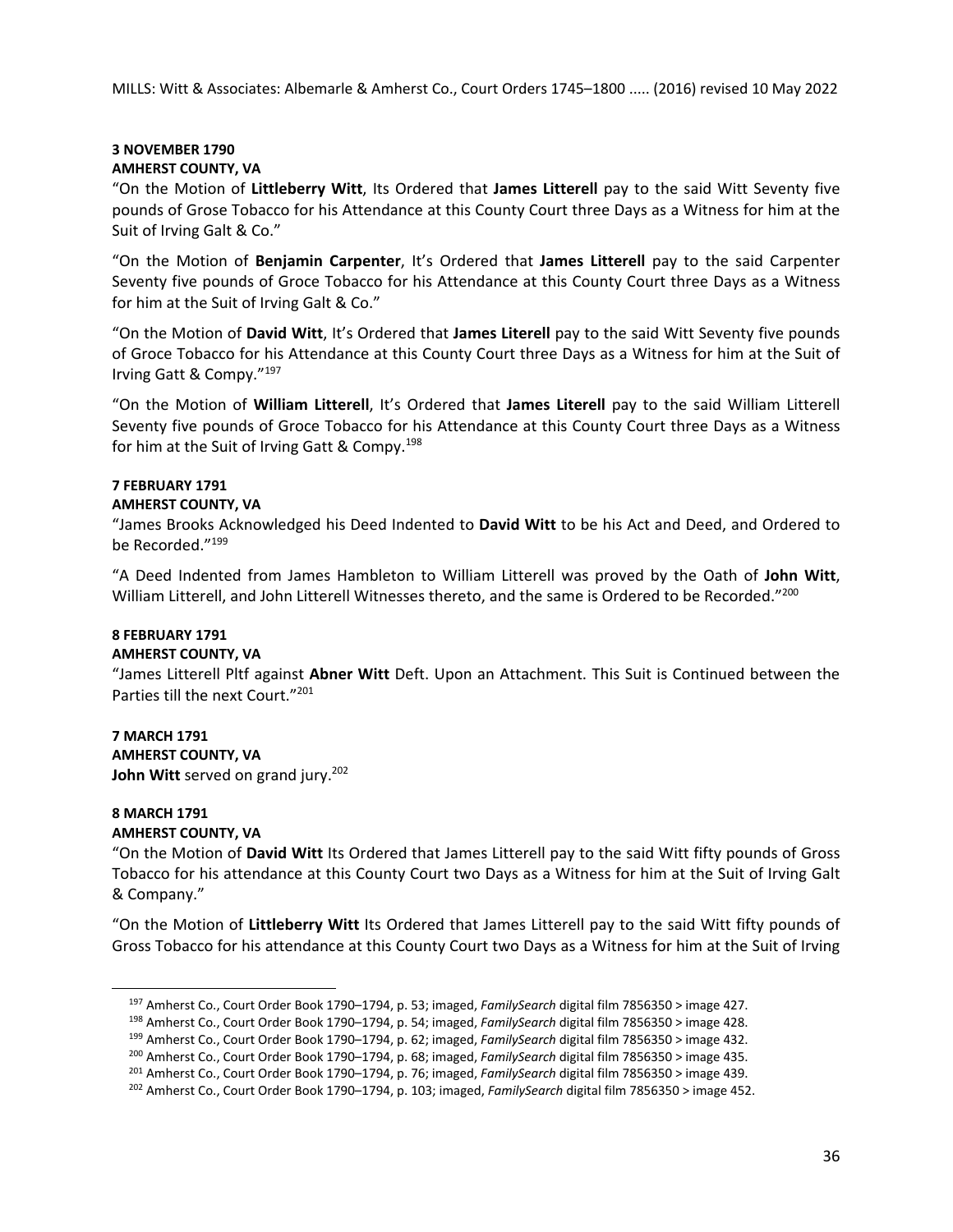## Galt & Company."203

# COMMENT:

Same orders for William Litterell and Benjamin Carpenter who, like the Witts, were supposed to have been already paid.

#### **3 AUGUST 1791 AMHERST COUNTY, VA**

#### Court order

"James Litterell Pltf against **Abner Witt** Deft. Upon an Attachment. This Suit is Dismissed for the want of further prosecuting."204

# **3 OCTOBER 1791**

# **AMHERST COUNTY, VA**

"A Deed Poll from **William Witt** to Robert Grant and the Receipt thereon Endorsed was proved by the Oath of James Vegus, Bartholomew Merren and Thomas Elliot Crutchfield, witnesses thereto, and the same is Ordered to be Recorded."<sup>205</sup>

## **5 DECEMBER 1791**

## **AMHERST COUNTY, VA**

"Robert Hardy is appointed Surveyor of the Road in the room of **Joseph Roberts**, and it is Ordered that he do with the Usual Gang keep the said Road in repair according to Law."206

# **18 JUNE 1792**

## **AMHERST COUNTY, VA**

Marriage. **Samuel Fitzpatrick** to marry Ann Sparks. Permission of **David Witt "father of Ann Sparks."** Bondsman: **Dennett Witt.** Witnesses: Ezekiel Campbell; Jesse Oglesby. 207

# **16 JULY 1792**

# **AMHERST COUNTY, VA**

# Court order

"George & Susannah Perry to **David Witt** a bill of Sale proven by the oath of **Dennett Witt** a witness thereto and ordered to lie for further proof."

#### **17 SEPTEMBER 1792 AMHERST COUNTY, VA**

"**George Witt** and **Betsey** his wife, **John Witt** and **Elizabeth** his wife, Josiah Dodd and Mary his wife, the Betsy, Elizabeth, and Mary being first privily examined, acknoledge their deed indented with the receipt endorsed to Joseph Shirkland Senr. and the same is ordered to be recorded."

"Robert Baber to **David Witt** a power of attorney proven by the oaths of **Littleberry Witt, Demmit Witt** and Bumpus Baber subscribing witnesses thereto and ordered to be recorded."

<sup>&</sup>lt;sup>203</sup> Amherst Co., Court Order Book 1790–1794, p. 126; imaged, FamilySearch digital film 7856350 > image 464.<br><sup>204</sup> Amherst Co., Court Order Book 1790–1794, p. 264; imaged, FamilySearch digital film 8248729 > image 46. Thi book is split across two different rolls of film.<br><sup>205</sup> Amherst Co., Court Order Book 1790–1794, p. 290; imaged, *FamilySearch* digital film 8248729 > image 54.<br><sup>206</sup> Amherst Co., Court Order Book 1790–1794, p. 364; imaged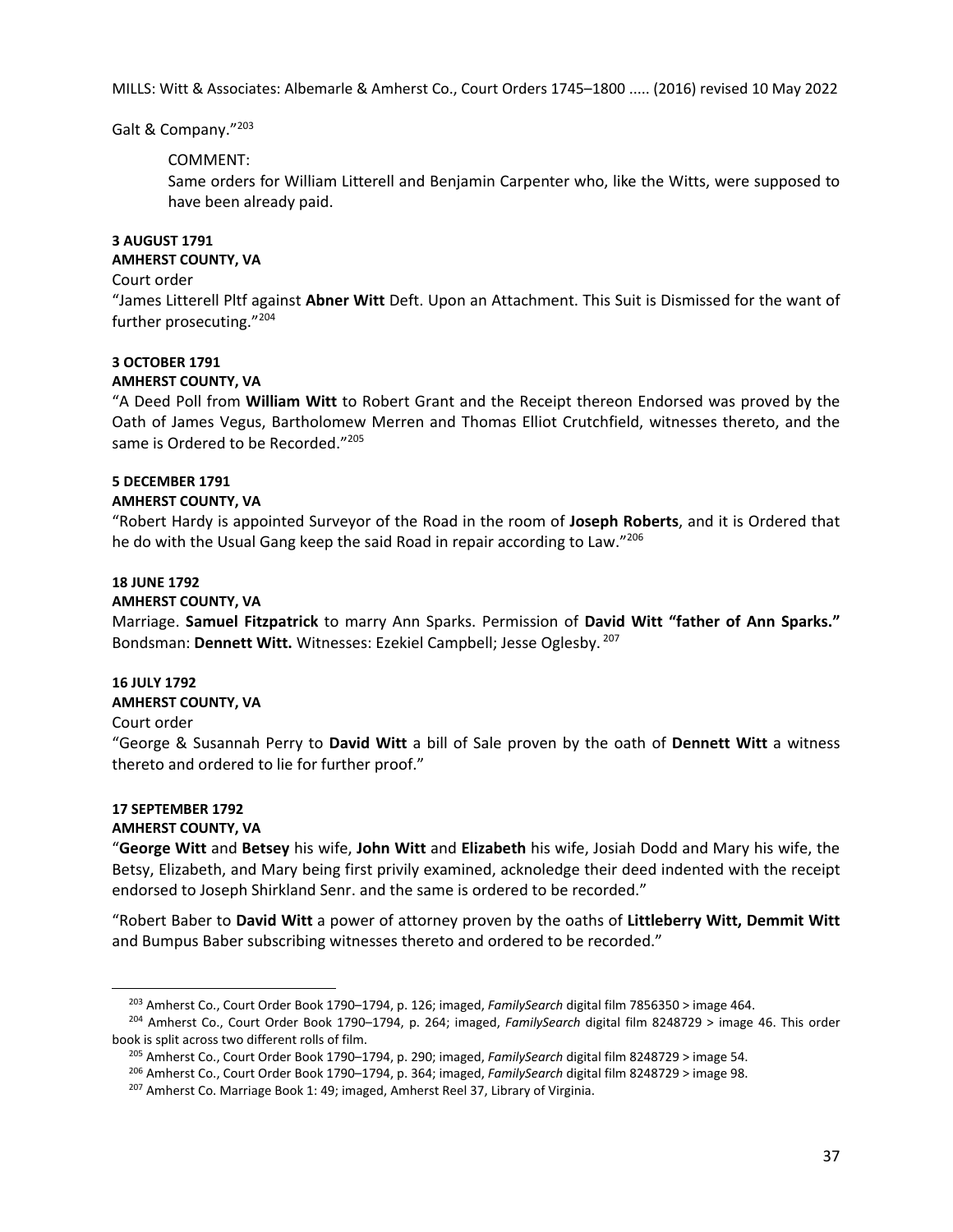"Robert Baber to **Dennit Witt** a deed indented proven by the oaths of Ezekiel Campbell, **David Witt** and Bumpus Baber subscribing witnesses thereto and ordered to be recorded."

"**David Witt** to **Littleberry Witt** a deed indented with the receipt endorsed acknowledged in open Court and ordered to be recorded."

"David Phillips and Mary his wife to **Joseph Roberts**, a deed indented with a memorandum endorsed proven by the oath of John Thomas, a Subscribing witness thereto and the same is ordered to lie for further proof."208

# **15 OCTOBER 1792**

## **AMHERST COUNTY, VA**

"Susanna Perry and George Perry to **David Witt** a bill of Sale further proven by the oath of Ezekiel Campbell and ordered to be recorded."209

## **21 JANUARY 1793**

**AMHERST COUNTY, VA** 

"**William Witt** ["Will"] to William Wood, a deed indented with a receipt endorsed acknowledged in open Court and ordered to be recorded."210

**18 MARCH 1793** 

**AMHERST COUNTY, VA** 

**David Witt** served on jury in case of Irving Galt & Co. vs. James Lain.<sup>211</sup>

# **20 MARCH 1793**

#### **AMHERST COUNTY, VA**

"On the motion of **Littleberry Witt** and **David Witt** it is ordered that James Littrell pay each of them fifty pounds of Gros Tobacco for their respective attendances at this Court two days as witness for him at the Suit of Irving Galt & Co."<sup>212</sup>

## **18 JUNE 1793**

#### **AMHERST COUNTY, VA**

"**John Witt** ("Will") Pltf vs. John Moore Dft. "In Petition for debt. ... Dismissed, the pltfs not prosecuting."213

#### **17 FEBRUARY 1794 AMHERST COUNTY, VA**

"An Indenture of Bargain and Sale between **William Walton** of the one part and **Joseph Roberts** of the other part together with the Receipt thereon endorsed was proven by the oaths of Benjamin Henderson and Eddy Fortune witnesses thereto and ordered to lie for further proof."<sup>214</sup>

COMMENT:

<sup>&</sup>lt;sup>208</sup> Amherst Co., Court Order Book 1790–1794, p. 451; imaged, *FamilySearch* digital film 8248729 > image 145.<br><sup>209</sup> Amherst Co., Court Order Book 1790–1794, p. 454maged, *FamilySearch* digital film 8248729 > image 147.<br>